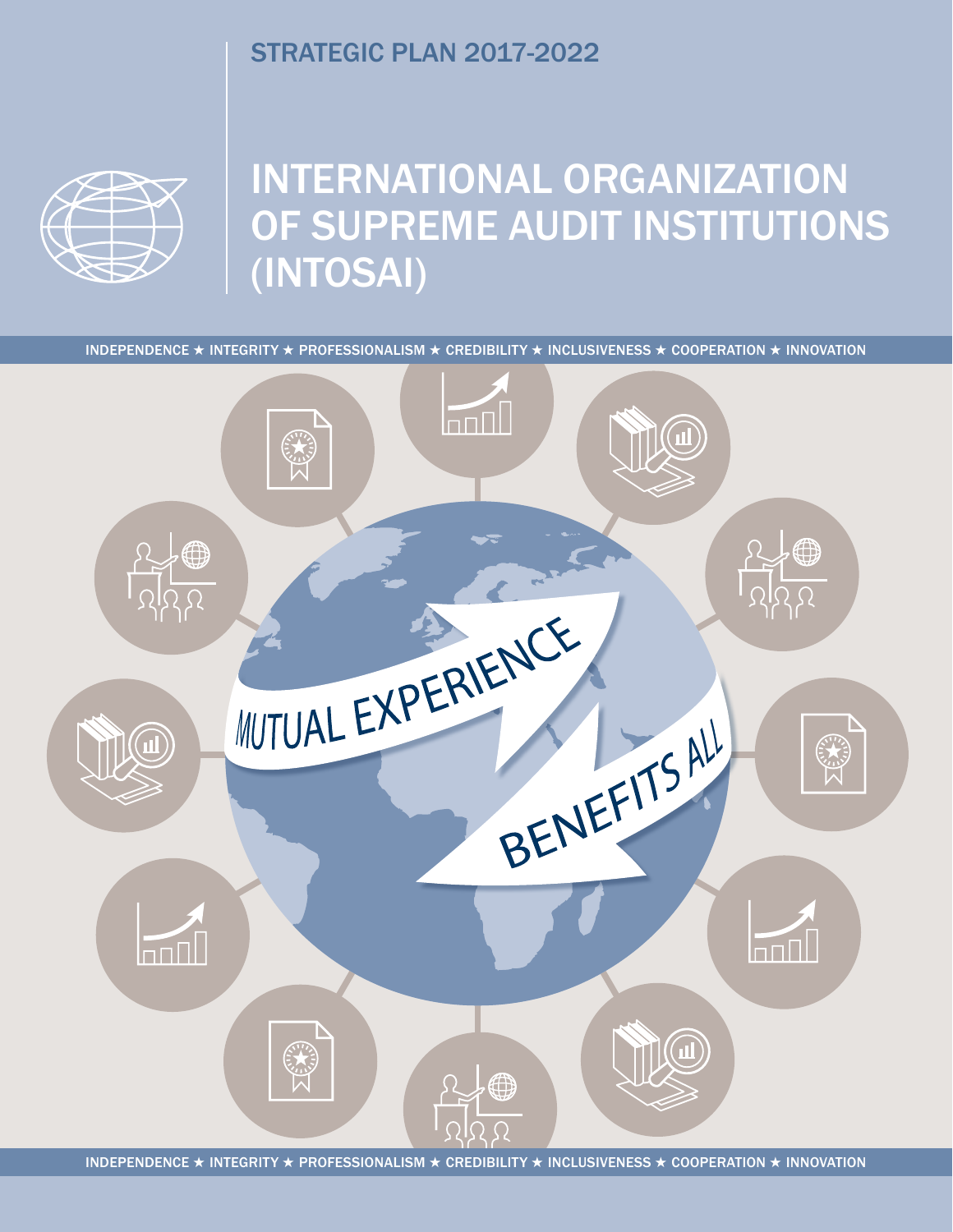# **Contents**

| STRATEGIC GOAL 4: MAXIMIZE THE VALUE OF INTOSAI AS AN INTERNATIONAL ORGANIZATION  34    |  |
|-----------------------------------------------------------------------------------------|--|
|                                                                                         |  |
| Figure 7: High Level Overview of INTOSAI's Approach to Enterprise Risk Management 39    |  |
|                                                                                         |  |
| Figure 8: International Organization of Supreme Audit Institutions Organization Chart45 |  |
|                                                                                         |  |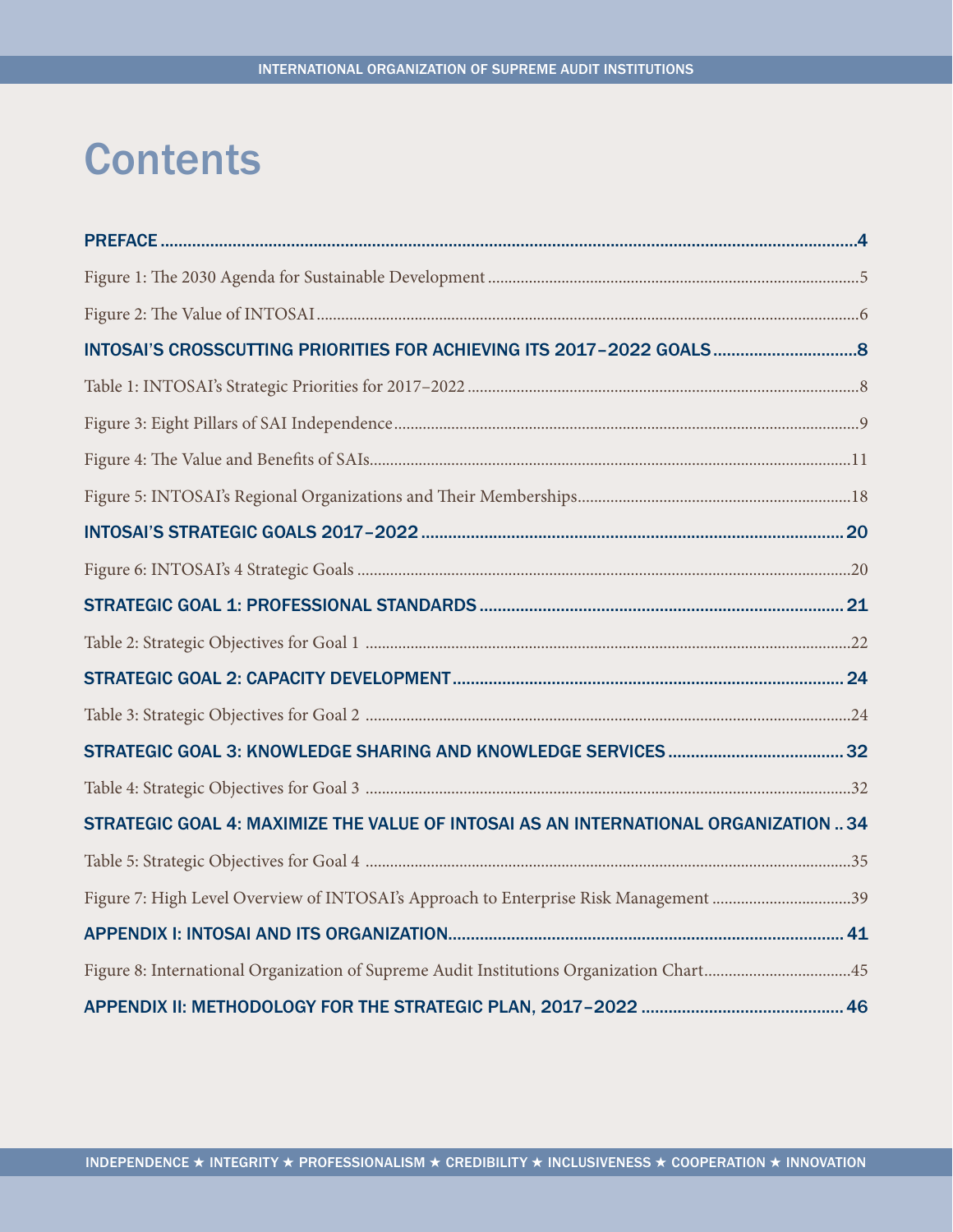# INTOSAI STRATEGIC INTOSAI'S MISSION INTOSAI'S VISION PLAN 2017–2022

# **Overview**

#### INTOSAI'S MISSION

INTOSAI is an autonomous, independent, professional, and nonpolitical organization established to provide mutual support; foster the exchange of ideas, knowledge, and experiences; act as a recognized voice of SAIs within the international community; provide high quality auditing standards for the public sector; promote good governance; and foster SAI capacity development and continuous performance improvement.

Promote good governance by enabling SAIs to help their respective governments improve performance, enhance transparency, ensure accountability, maintain credibility, fight corruption, promote public trust, and foster the efficient and effective receipt and use of public resources for the benefit of their citizens.



# STRATEGIC GOALS

#### GOAL 1: Professional Standards

Promote strong, independent, and multidisciplinary SAIs and encourage good governance, by: 1) Advocating for, providing and maintaining International Standards of Supreme Audit Institutions (ISSAI); and 2) Contributing to the development and adoption of appropriate and effective professional standards.

#### Strategic Objectives for Goal 1

1.1 Provide a strong organizational framework to support INTOSAI's standard setting including a permanent standard-setting board (the Forum for INTOSAI Professional Pronouncements), a technicalsupport function, and an independent advisory function.

1.2 Ensure that the ISSAIs are sufficiently clear, relevant and appropriate to make them the preferred solution for INTOSAI's members. The ISSAIs should be widely recognized by all stakeholders as the authoritative framework for public sector auditing.

 1.3 Promote the ISSAIs as a source for the development of auditor education and certification programs, as well as education and training standards.

 1.4 Work toward and ensure the continued development and maintenance of the INTOSAI Framework of Professional Pronouncements.

 1.5 Monitor the implementation and adoption of standards and feed any problems or issues back into the standard-setting process to ensure the standards are as useful and relevant as possible.

#### GOAL 2: Capacity Development

Support SAIs in developing capacity to maximize their value and benefits to society, by: 1) Promoting the development of capabilities and professional capacities of independent SAIs and regional organizations; 2) Informing INTOSAI decision-making on SAI capacity development matters; and 3) Cooperating with donors, relevant partners, and stakeholders.

#### Strategic Objectives for Goal 2

2.1 Identify capacity development challenges and opportunities in order to facilitate access to solutions including accessing the INTOSAI–Donor Cooperation.

2.2 Strengthen structured INTOSAI professional development as an anchor for professional capacity development and potential INTOSAI auditor professionalization.

2.3 Advocate for and support the development of capacity at both the SAI and regional level and maintain and enhance the usefulness and use of SAI PMF.

2.4 Share capacity development insights and ensure responsiveness to SAI needs through, for example, communities of practice.

2.5 Engage strategically with the wider international development community in the interest of SAI capacity development.

*(continued on next page)*

CORE VALUES Independence | Integrity | Professionalism | Credibility | Inclusiveness | Cooperation | Innovation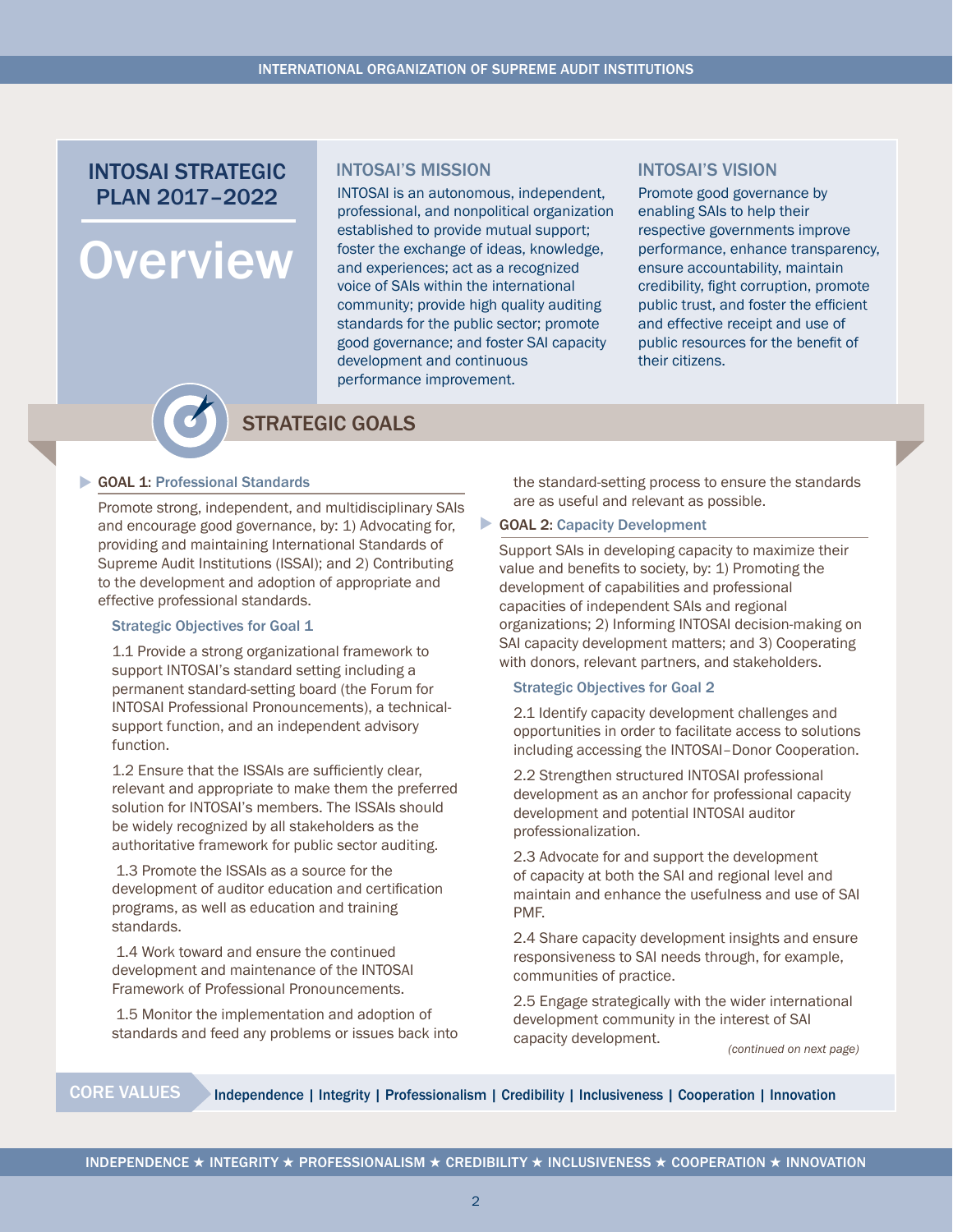# STRATEGIC GOALS

*(continued from previous page)*

#### GOAL 3: Knowledge Sharing and Knowledge Services

Encourage SAI cooperation, collaboration, and continuous improvement through knowledge development, knowledge sharing and knowledge services, including: 1) Producing and revising INTOSAI products; 2) Providing benchmarks and operating a community portal; and 3) Conducting best practice studies and performing research on issues of mutual interest and concern.

#### Strategic Objectives for Goal 3

3.1 Develop and maintain expertise in the various fields of public-sector auditing and help to provide content to the INTOSAI Framework of Professional Pronouncements.

3.2 Enable wide exchange of knowledge and experience among INTOSAI members.

3.3 Working with CBC, IDI, and other INTOSAI entities, facilitate continuous improvement of SAIs through knowledge sharing on the crosscutting lessons-learned from the results of peer reviews and SAI PMF.

#### GOAL 4: Maximize the Value of INTOSAI as an International Organization

Organize and govern INTOSAI in ways that promote economical, efficient, and effective working practices, timely decision-making, and effective governance practices, while maintaining due regard for regional autonomy, balance, and the different models and approaches of member SAIs.

#### Strategic Objectives for Goal 4

4.1 Monitor the implementation of the INTOSAI Strategic Plan including INTOSAI's performance management efforts and contributions to the follow up and review of the Sustainable Development Goals.

4.2 Manage and oversee INTOSAI's resources to carry out the tasks outlined in the Strategic Plan in the best possible manner.

4.3 Sustain and further develop the efforts of the INTOSAI Donor Cooperation.

4.4 Ensure INTOSAI's organizational structure, outreach, communications, and decision-making processes operate in an efficient, effective, and economical manner to the maximum benefit of SAIs.

# **1** INTOSAI's Crosscutting Priorities for  $\mathbf{W}$  Achieving its 2017-2022 Goals

In support of the four strategic goals under which INTOSAI broadly organizes its work, INTOSAI has identified five crosscutting priorities that provide the underpinning of how INTOSAI will focus its work to achieve its goals in the coming years.

Crosscutting Priority 1: Advocating for and supporting the independence of SAIs.

Crosscutting Priority 2: Contributing to the follow-up and review of the SDGs within the context of each nation's specific sustainable development efforts and SAIs' individual mandates.

**Crosscutting Priority 3: Ensuring effective** development and coordination among standardssetting, capacity development, and knowledge sharing to support SAIs and improve their performance and effectiveness.

Crosscutting Priority 4: Creating a strategic and agile INTOSAI that is alert to and capable of responding to emerging international opportunities and risks.

Crosscutting Priority 5: Building upon, leveraging, and facilitating cooperation and professionalism among the regional organizations of INTOSAI.

CORE VALUES Independence | Integrity | Professionalism | Credibility | Inclusiveness | Cooperation | Innovation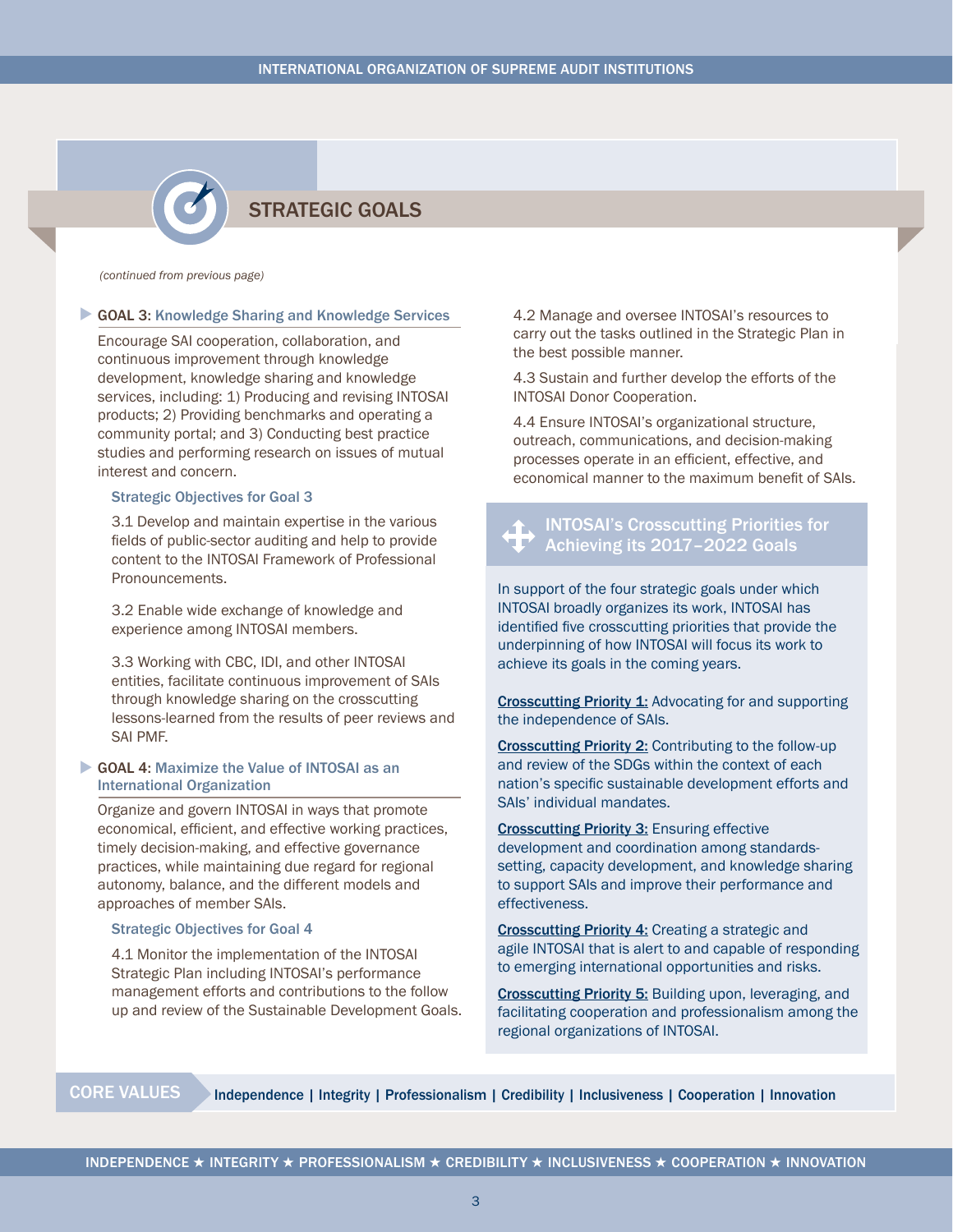# <span id="page-4-0"></span>Preface

Globally, and in each of our respective nations, we are in an era of interconnections, complexity, and rapid change that creates a set of new and daunting challenges and opportunities for national governance and international institutions. The global financial crisis, international health pandemics, conflict-driven crossborder migration and refugee issues, public corruption and money laundering, and looming fiscal exposures from climate change are prominent examples of the growing complexity of the challenges nations individually and collectively face.

These challenges also have profound implications for the International Organization of Supreme Audit Institutions (INTOSAI) and its member Supreme Audit Institutions (SAIs) as they deliver value to decisionmakers and citizens. As the professional organization of SAIs, INTOSAI develops standards for public sector auditing and provides a forum for external government auditors from around the world to work on issues of mutual concern and keep abreast of the latest developments in auditing and other applicable professional standards and best practices. INTOSAI's role is



captured in its motto, "Mutual Experience Benefits All."

INTOSAI's 2013 Beijing Declaration on Promotion of Good Governance by Supreme Audit Institutions spoke to the key role INTOSAI has had in promoting good governance by enabling SAIs to help their respective governments improve performance, enhance transparency, ensure accountability, maintain

credibility, fight corruption, promote public trust, and protect the interests of their citizens. The Beijing Declaration also observed that in a world where issues increasingly are global there is a need for the international SAI community to join together in developing collective responses.

Consistent with the Beijing Declaration, there is a growing global recognition—and importantly, expectation—of the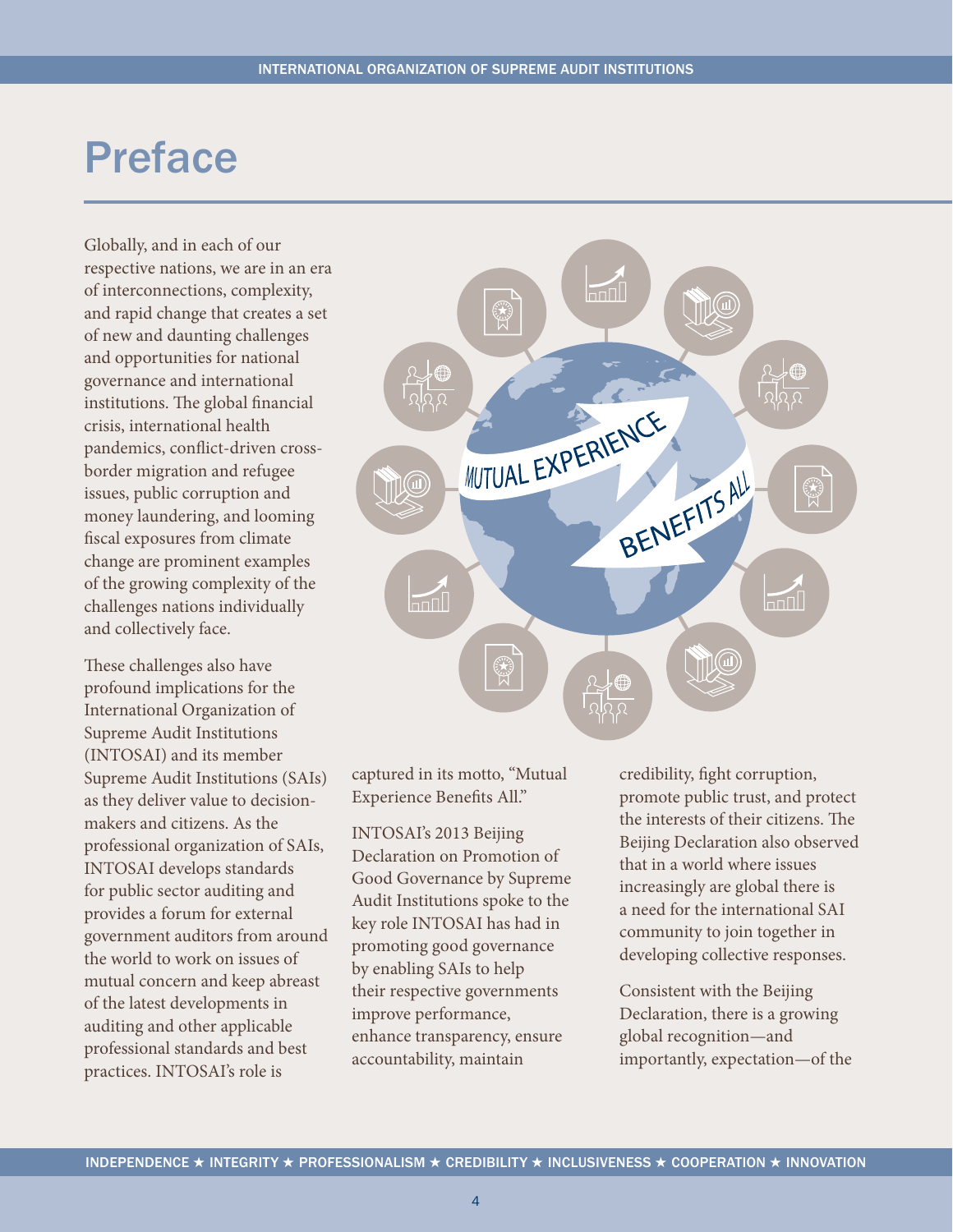<span id="page-5-0"></span>central roles of INTOSAI and SAIs in promoting good governance and accountability. The recognition of these roles was prominently shown in the United Nations (UN) General Assembly Resolution of December 2011, "Promoting the efficiency, accountability, effectiveness and transparency of public administration by strengthening supreme audit institutions" (A/66/209).

Building on that recognition, the UN, in various forums and through the active engagement of INTOSAI, has underscored the indispensable role of independent and capable SAIs in the efficient, effective, transparent, and accountable implementation of the 2030 Agenda for Sustainable Development. This recognition was explicitly recognized by the UN Member States in the General Assembly's December 2014 resolution, "Promoting and fostering the efficiency, accountability, effectiveness and transparency of public administration by strengthening supreme audit institutions" (A/69/228).

The Sustainable Development Goals (SDGs), which the UN Member States jointly committed to in September 2015, provide an ambitious and long-term "plan of actions for people, planet, and prosperity," for all nations. The declaration on the SDGs, "Transforming Our World: The 2030 Agenda for Sustainable Development," noted that "Our Governments have the primary responsibility for follow-up and review, at the national, regional and global levels, in relation to the progress made in implementing the Goals and targets over the coming fifteen years." SAIs can, through their audits and consistent with their mandates and priorities, make valuable contributions to national efforts to track progress, monitor implementation, and identify

### Figure 1: The 2030 Agenda for Sustainable Development



Source: The United Nations. 2030 Agenda for Sustainable Development, adopted 25 September 2015.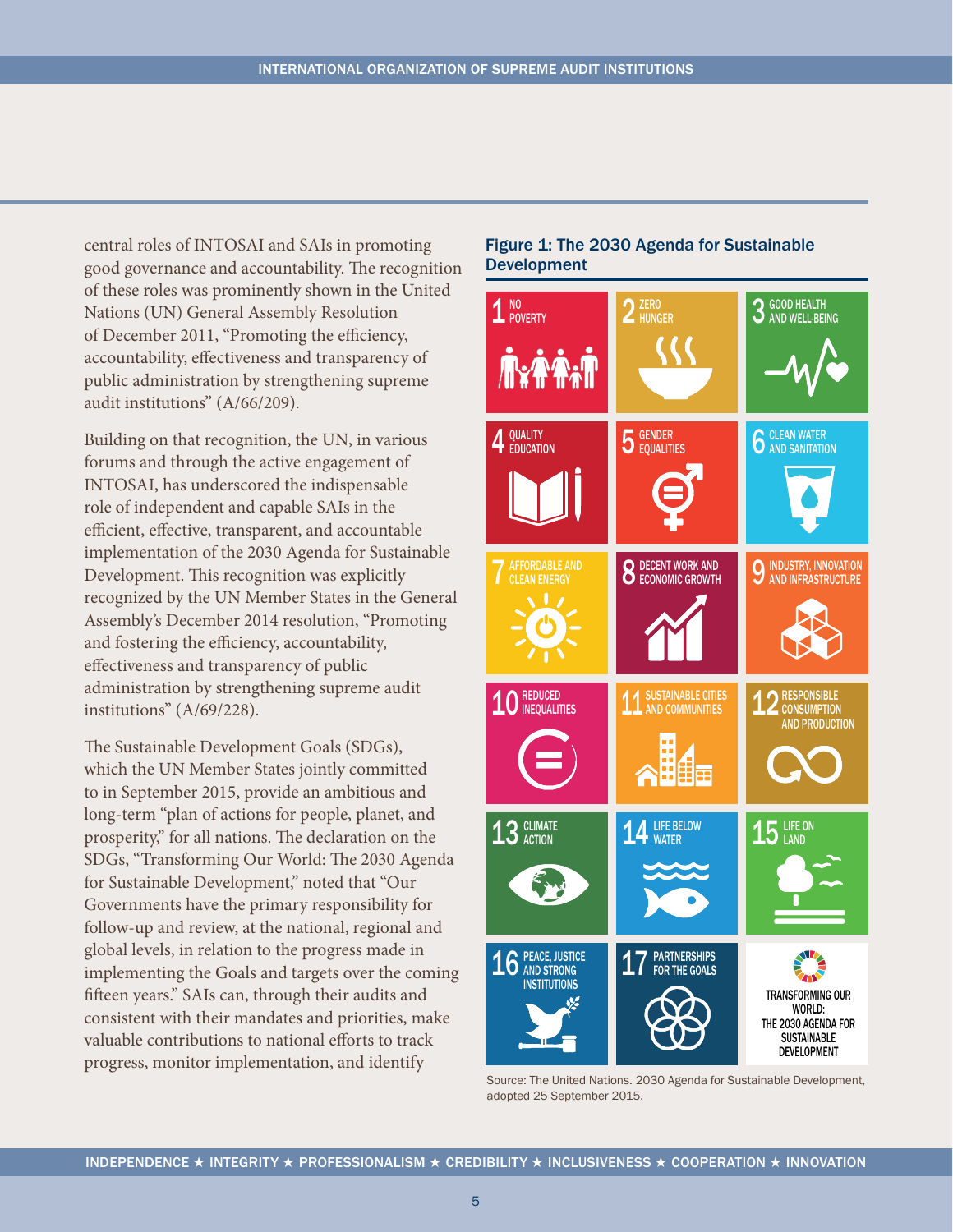<span id="page-6-0"></span>improvement opportunities across the full set of the SDGs and their respective nations' sustainable development efforts.

INTOSAI has an important supporting and leveraging role to play in national, regional, and global efforts to implement the SDGs and to follow-up and review progress that is made. However, to meet global expectations, INTOSAI must operate in a more integrated and effective manner. This INTOSAI Strategic Plan for 2017–2022 responds to the crosscutting and interdependent nature of INTOSAI's goals, objectives, and initiatives, as shown in the figure below and elaborated in detail throughout the plan.

INTOSAI provides mutual support to SAIs and fosters the exchange of ideas, knowledge, and experience among SAIs. It also provides the global public voice for SAIs within the international community



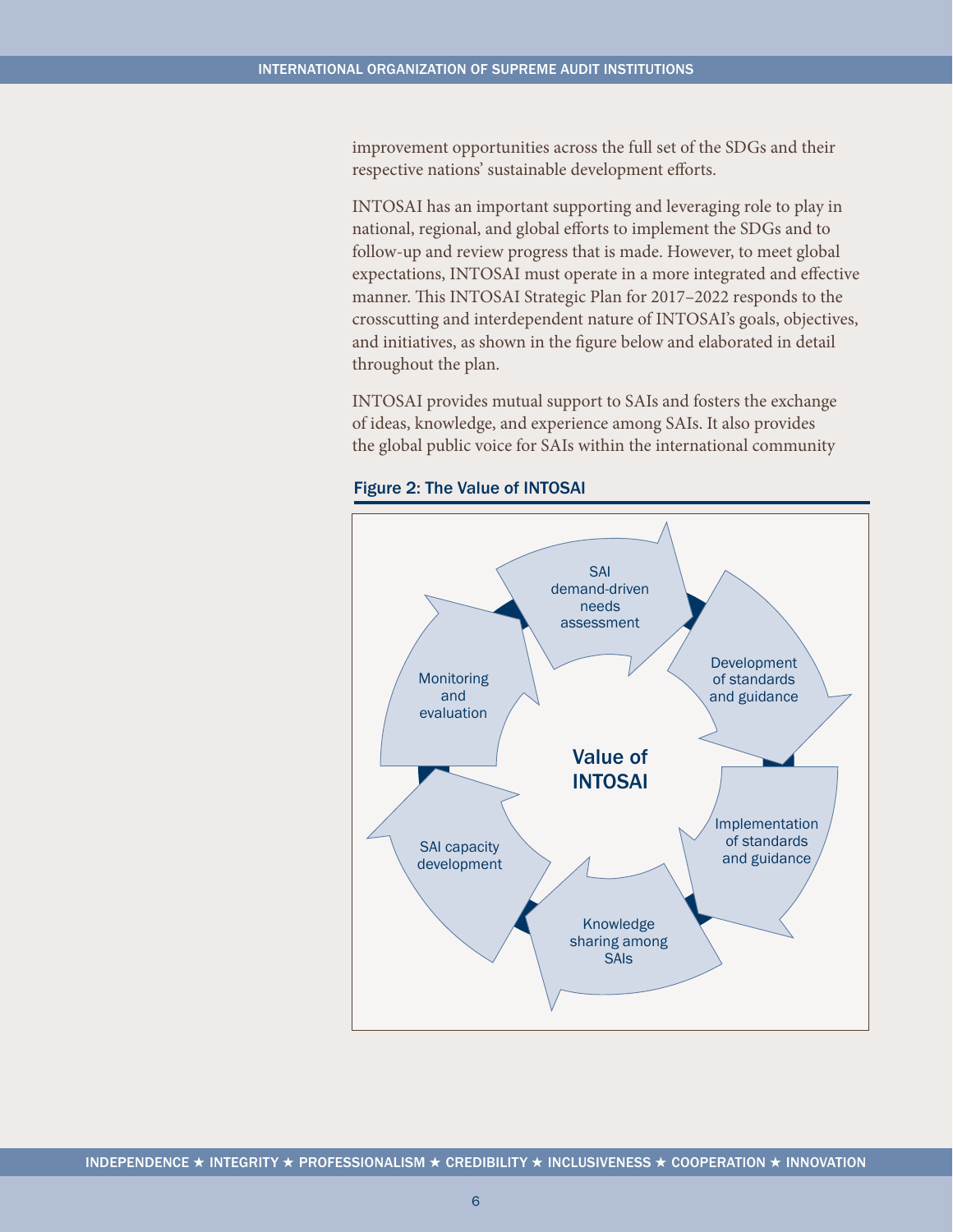including the UN, and promotes SAI independence, the development, dissemination, and use of common audit standards; and SAI staff and organizational capacity development. Independent and organizationally effective SAIs consisting of qualified professional staff that use valid audit standards and sound methodologies are essential to providing unbiased, reliable, and objective analysis and audit findings to national decisionmakers and citizens.

Consistent with good practice, this Strategic Plan includes a performance assessment process to gauge INTOSAI's progress as it moves forward and implements the strategic objectives specified for each strategic goal. INTOSAI set performance benchmarks and measures (to be available on the INTOSAI web site) for each of its strategic objectives and will publicly report each year on progress toward those objectives.

INTOSAI is just one body in a complex web of actors—including the UN and its agencies, civil society organizations, and the donor community—involved in strengthening good governance and the transparent management of public resources. To be effective, INTOSAI must forge close working relationships with this wide range of stakeholders.

Therefore, when appropriate to support its mission, goals, and priorities, INTOSAI will continue to strengthen partnerships with other organizations and international civil society organizations.

This Strategic Plan was adopted in December 2016 at the INTOSAI Congress in Abu Dhabi, United Arab Emirates.1 The discussion and resulting decisions at that Congress centered on two themes:

# **I: Sustainable Development Goals:**

How can INTOSAI contribute to the 2030 Agenda for Sustainable Development including good governance in order to strengthen the fight against corruption?

### **II: Professionalization:**

What can promote INTOSAI's credibility to become a more prominent international organization?

The Congress also enacted a set of updated INTOSAI statutes to implement the plan and ensure that INTOSAI operates in an efficient, effective, equitable, and transparent manner. INTOSAI will continue to review its financial rules to ensure they are appropriate and reflect current needs in a sustainable and realistic way.

Effective implementation of this plan and the decisions made at the Congress will be crucial as INTOSAI and its member SAIs help promote "the efficiency, accountability, effectiveness and transparency of public administration, which is conducive to the achievement of national development objectives and priorities as well as the internationally agreed development goals" (UN A/69/228).

1 For information on how this plan was developed, see appendix II, Methodology for the 2017–2022 Strategic Plan.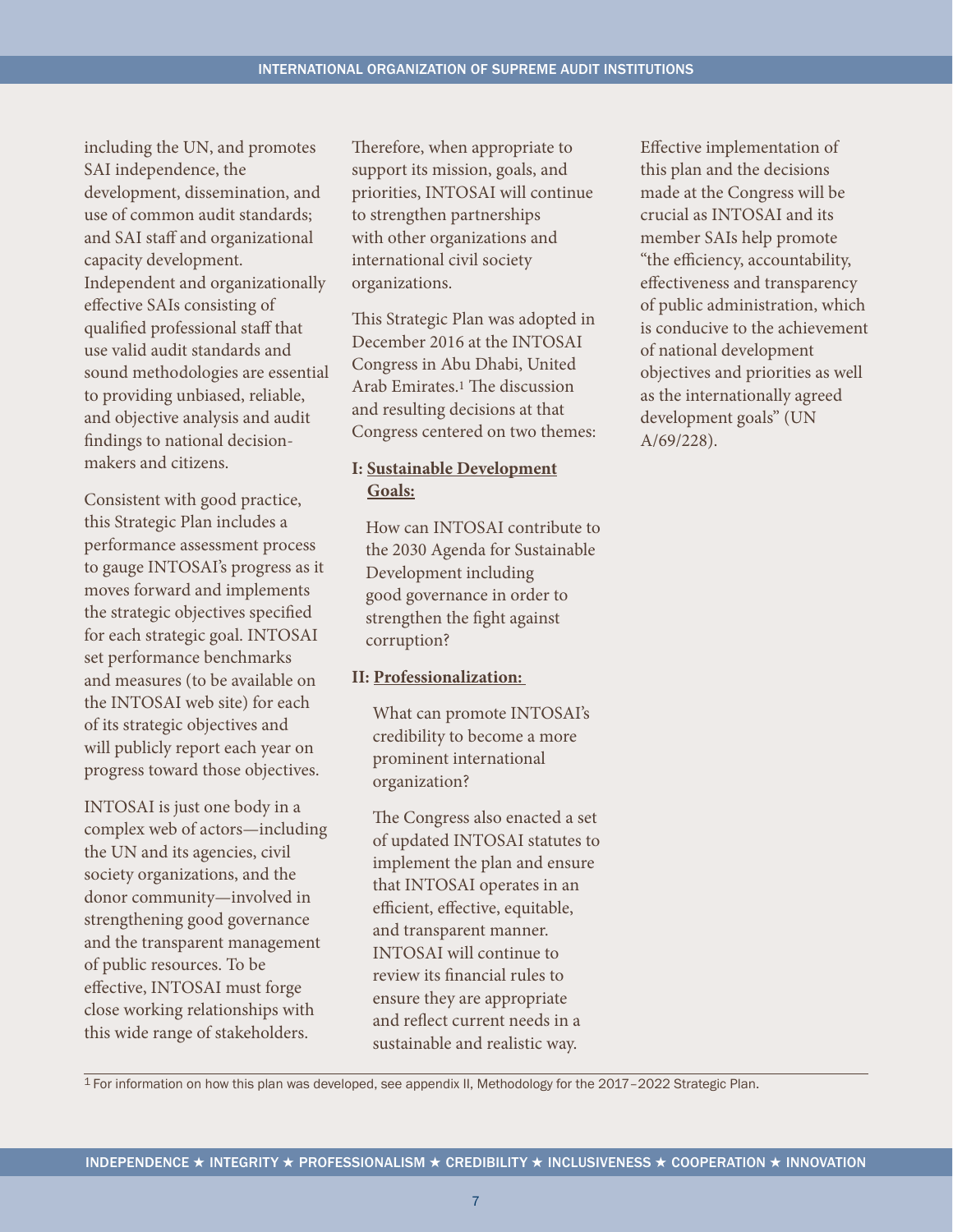# <span id="page-8-0"></span>INTOSAI'S Crosscutting Priorities for Achieving its 2017–2022 Goals

INTOSAI's mission, vision, and strategic goals remain largely the same foundation upon which INTOSAI's first two strategic plans were built.

### INTOSAI'S MISSION

INTOSAI is an autonomous, independent, professional, and nonpolitical organization established to provide mutual support; foster the exchange of ideas, knowledge, and experiences; act as a recognized voice of SAIs within the international community; provide high quality auditing standards for the public sector; promote good governance; and foster SAI capacity development and continuous performance improvement.

#### INTOSAI'S VISION

Promote good governance by enabling SAIs to help their respective governments improve performance, enhance transparency, ensure accountability, maintain credibility, fight corruption, promote public trust, and foster the efficient and effective receipt and use of public resources for the benefit of their citizens.

While our foundation has remained consistent over time, this plan presents an improved way of doing business for INTOSAI that is more strategic, agile, integrated, and capable of responding to global expectations. INTOSAI aims to assist SAIs in building the necessary capacities to be effective players in the follow-up and review of national, regional, and global sustainable development efforts as well as respond to other current and emerging opportunities and challenges.

INTOSAI undertook extensive internal and external scans in preparing this plan. The internal scan included a detailed online survey of the 192 member SAIs of INTOSAI. In general, there was broad consensus across both scans that the current strategic goals generally capture the direction and results that INTOSAI hopes to achieve going forward. However, those scans also showed that INTOSAI needs to change the way it operates to be more effective and to meet emerging opportunities and needs.

In support of the four strategic goals under which INTOSAI broadly organizes its work, INTOSAI has identified five crosscutting priorities that provide the underpinning of how INTOSAI will focus its work to achieve its goals in the coming years.

#### Table 1: INTOSAI's Strategic Priorities for 2017–2022

| <b>Crosscutting Priority 1</b> | Advocating for and supporting the independence of SAIs                                                                                                                                        |
|--------------------------------|-----------------------------------------------------------------------------------------------------------------------------------------------------------------------------------------------|
| <b>Crosscutting Priority 2</b> | Contributing to the follow-up and review of the SDGs within<br>the context of each nation's specific sustainable development<br>efforts and SAIs' individual mandates                         |
| <b>Crosscutting Priority 3</b> | Ensuring effective development and coordination among<br>standards-setting, capacity development, and knowledge<br>sharing to support SAIs and improve their performance and<br>effectiveness |
| <b>Crosscutting Priority 4</b> | Creating a strategic and agile INTOSAI that is alert to and<br>capable of responding to emerging international opportunities<br>and risks                                                     |
| <b>Crosscutting Priority 5</b> | Building upon, leveraging, and facilitating cooperation and<br>professionalism among the regional organizations of INTOSAI                                                                    |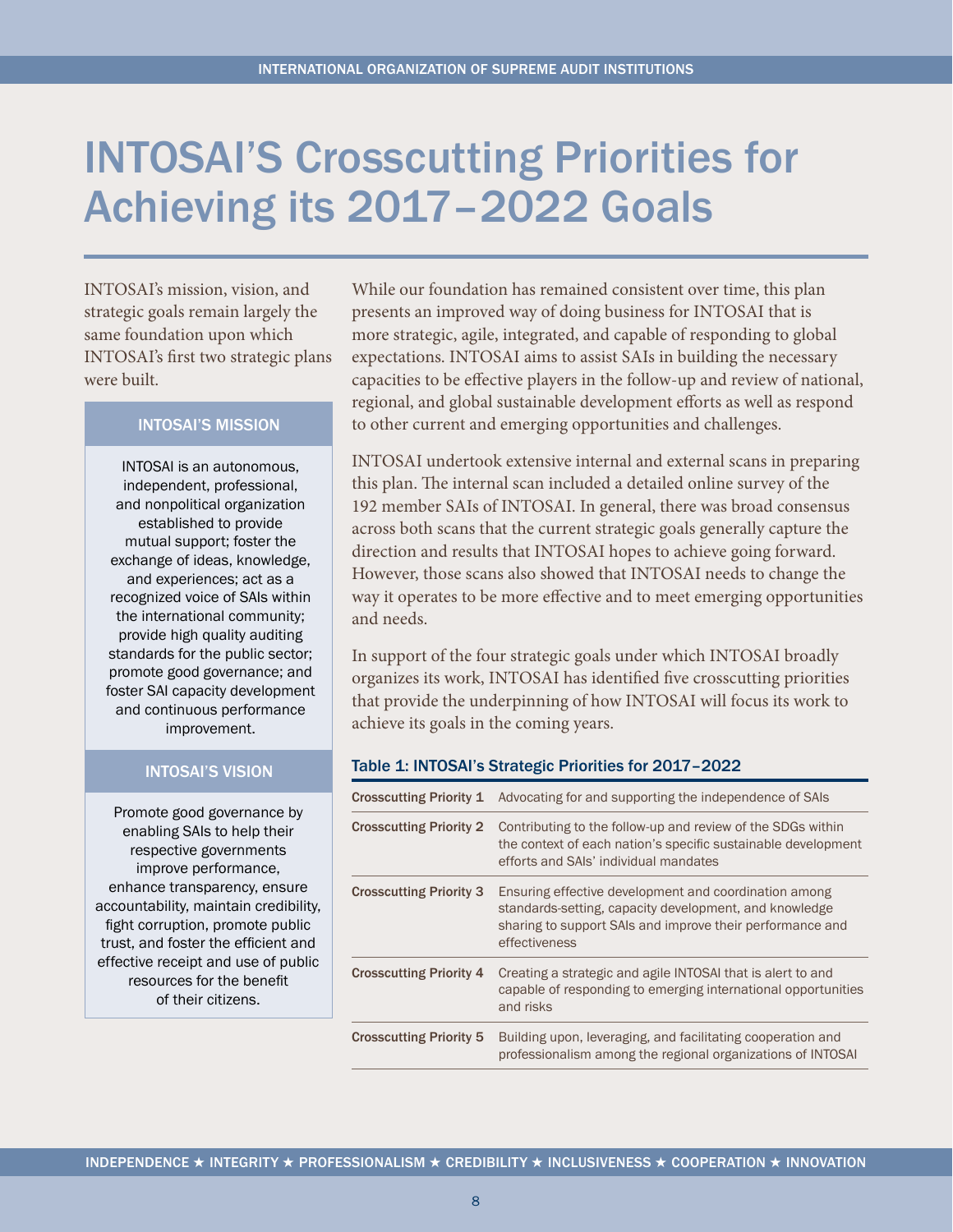# <span id="page-9-0"></span>CROSSCUTTING PRIORITY 1. ADVOCATING FOR AND SUPPORTING THE INDEPENDENCE OF SAIs

INTOSAI is the global public voice of public sector external auditing. INTOSAI strongly advocates for and supports constitutional and legal frameworks that call for comprehensive audit mandates, unlimited access to needed information, and allow for the unrestricted publication of SAI reports. INTOSAI supports SAI organizational and financial independence because only fully independent, capable, credible, and professional SAIs can ensure accountability, transparency, good governance, and the sound use of public funds.

INTOSAI's Lima (ISSAI 1) and Mexico (ISSAI 10) Declarations established the essential role of independent SAIs, and recognized eight related principles of independence.2





INTOSAI recognizes that one of the most effective ways SAIs can promote and protect their independence is by clearly and consistently demonstrating the value and benefits of the SAI and its work. Toward that end, International Standards of Supreme Audit Institutions (ISSAI) 12—"The Value and Benefits of Supreme Audit Institutions – Making a Difference to the Lives of Citizens," is intended to help SAIs demonstrate their credibility and the value their work brings to national decisionmakers, citizens, and other stakeholders.

2 For more on the Lima and Mexico Declarations, see <http://www.issai.org/1-founding-principles/>and http://www.issai.org/media/12922/issai\_10\_e.pdf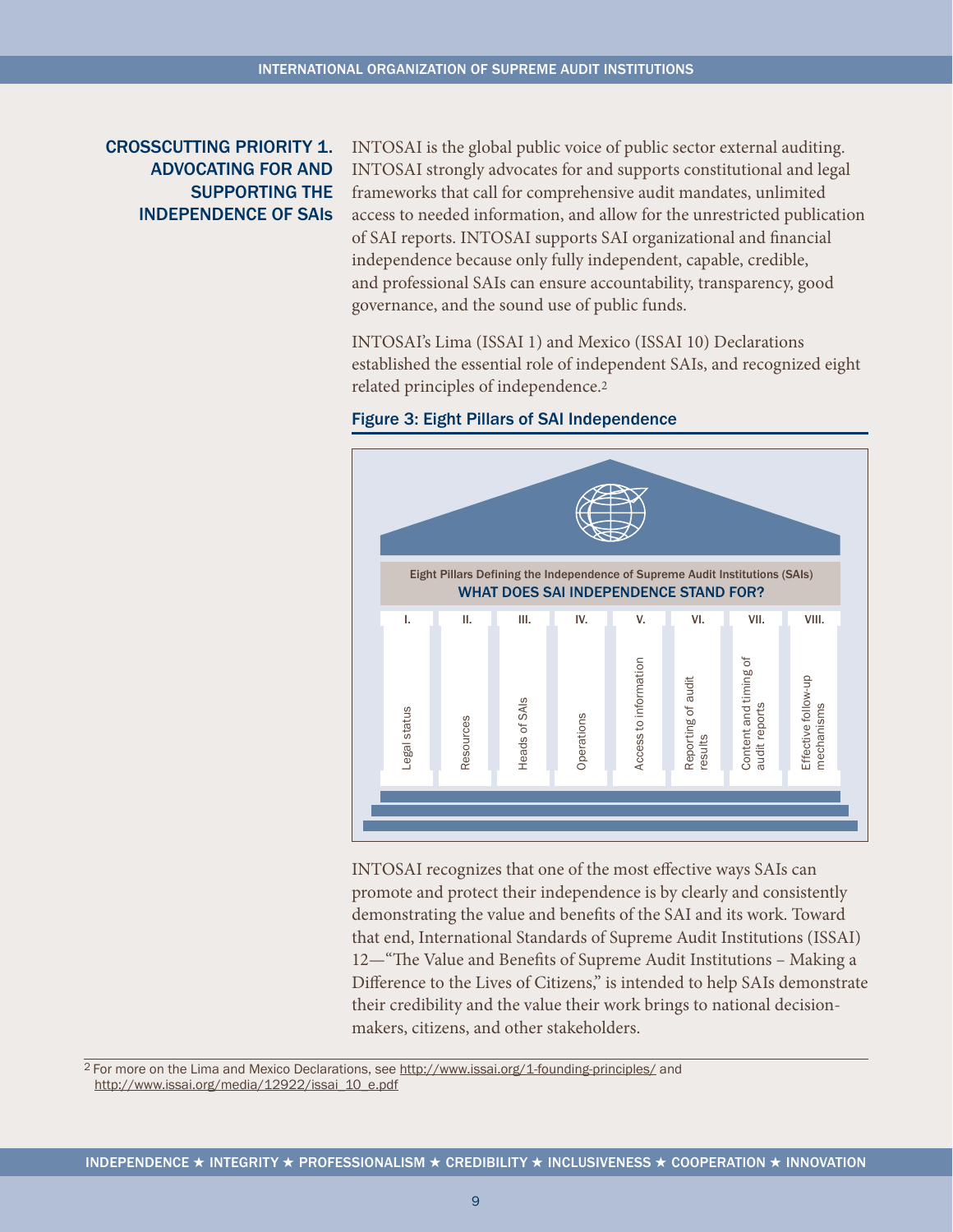The principles set out in ISSAI 12 are constructed around the fundamental expectation of Supreme Audit Institutions making a difference in the lives of citizens.

INTOSAI pays special attention to SAIs' regular assessments of their value and benefits, both in terms of how they conduct and report on their own operations, and how they add value to and improve public financial management and government performance. INTOSAI also will continue to encourage SAIs to undergo periodic peer reviews that provide vital external validations of an SAI's quality assurance processes.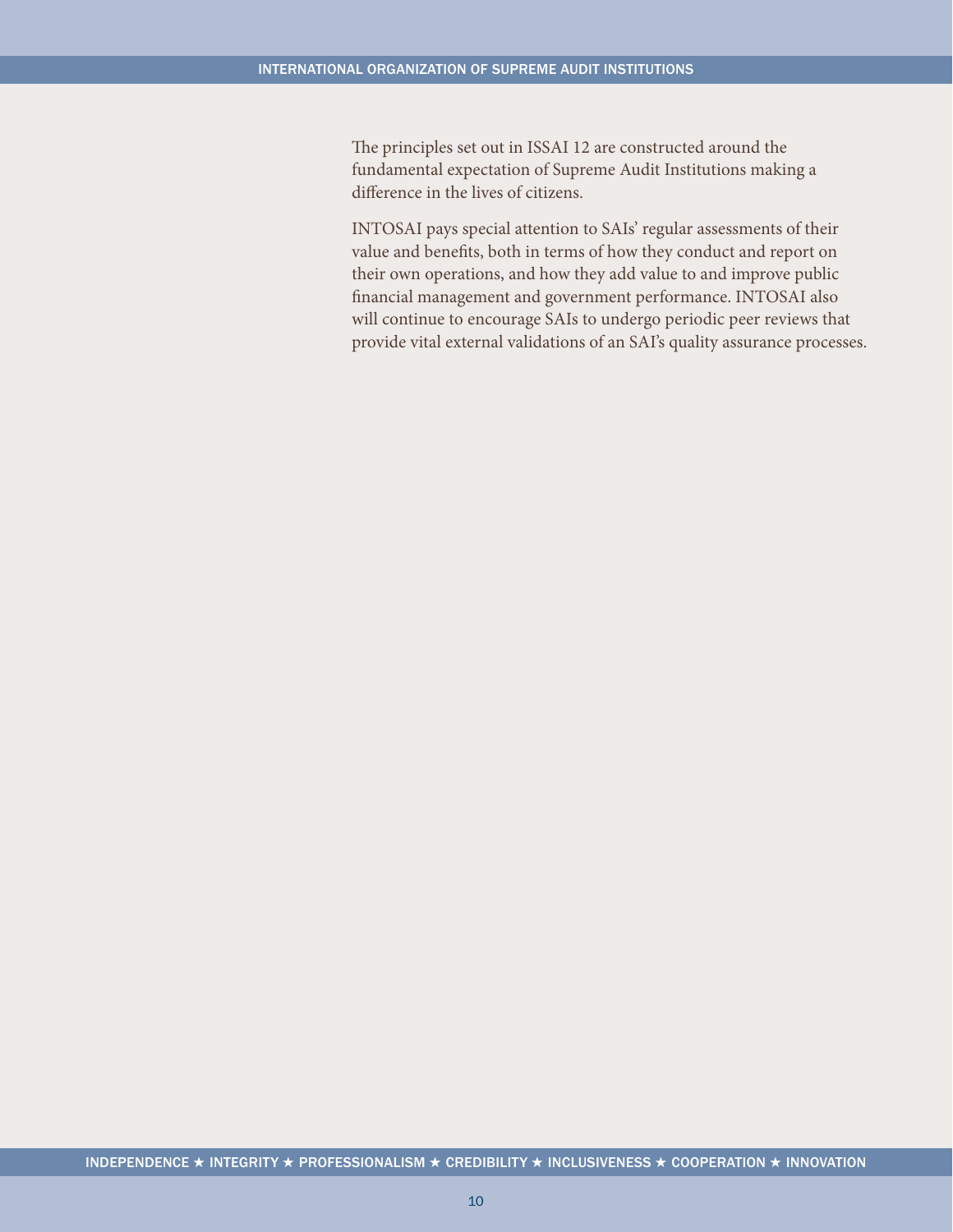<span id="page-11-0"></span>

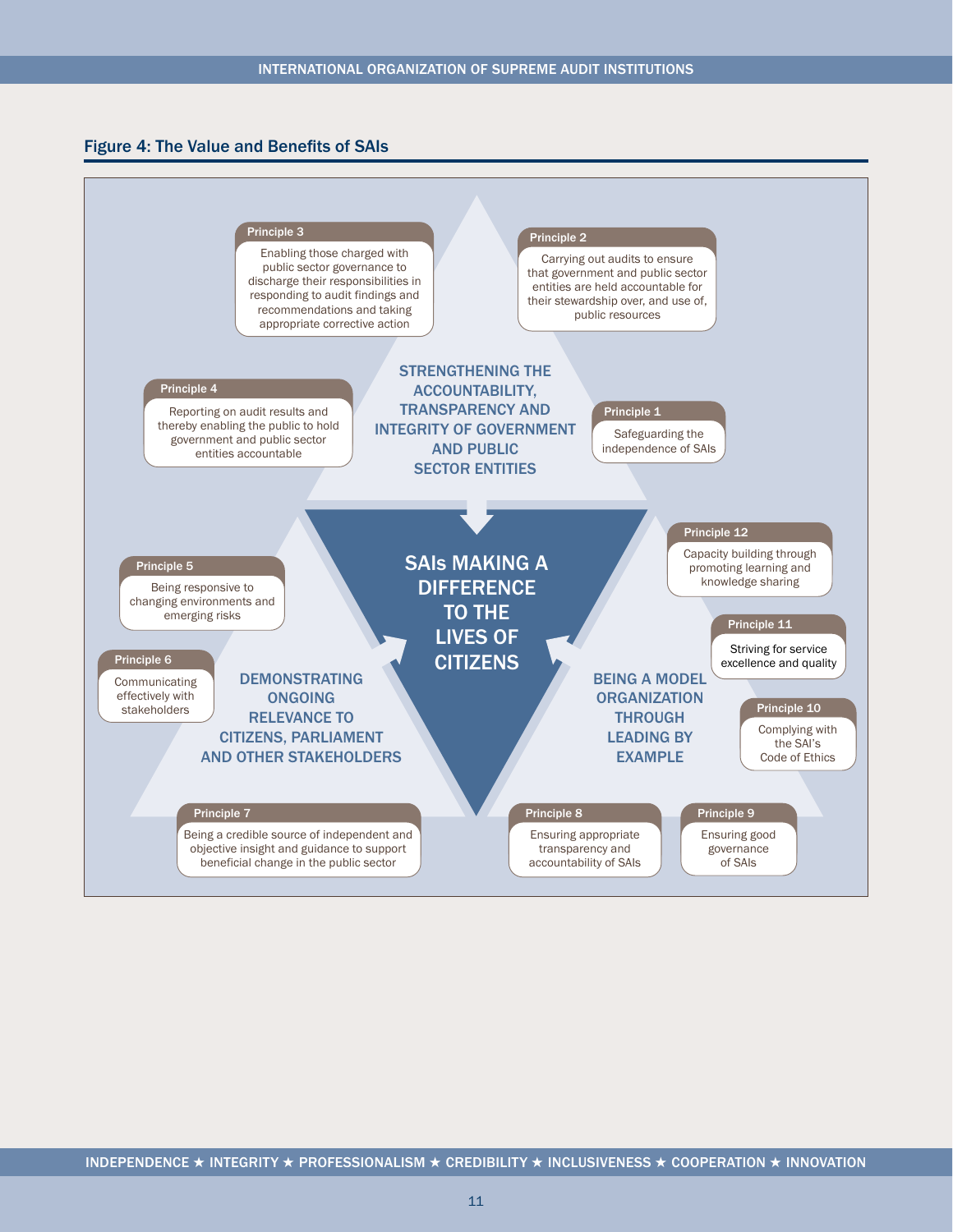CROSSCUTTING PRIORITY 2. CONTRIBUTING TO THE FOLLOW-UP AND REVIEW OF THE SDGs WITHIN THE CONTEXT OF EACH NATION'S SPECIFIC SUSTAINABLE DEVELOPMENT EFFORTS AND SAIs' INDIVIDUAL MANDATES

INTOSAI's strategic plan serves as a roadmap for INTOSAI and its member SAIs to support the implementation and assist in the follow-up and review of the SDGs and related national sustainable development initiatives consistent with individual SAI mandates, capacities, and national priorities. INTOSAI's efforts are centered on assisting SAIs in four broad categories where SAIs can expect to make valuable contributions to the national, regional, and global follow-up and review efforts of the SDGs, and foster implementation on issues such as improved government accounting and auditing that are consistent with SAI mandates:

- 1.Assessing the preparedness of national governments to implement, monitor, and report on progress of the SDGs, and subsequently to audit their operation and the reliability of the data they produce;
- 2.Undertaking performance audits that examine the economy, efficiency, and effectiveness of key government programs that contribute to specific aspects of the SDGs;
- 3.Assessing and supporting, as appropriate, the implementation of SDG 16 which relates in part to transparent, efficient, and accountable institutions; and SDG 17, which concerns partnerships and means for implementation; and

4.Being models of transparency and accountability in their own operations, including auditing and reporting.

Within these categories, the text box on the following page illustrates specific examples of how individual SAIs can contribute to the follow-up and review of the SDGs.

INTOSAI has long been active in many of the areas above as well as other key topical areas covered by the SDGs. For example:

- Helping national governments fight corruption and safeguard public assets has been a major focus of INTOSAI and individual SAIs.
- For many years, INTOSAI has had a Working Group on Environmental Auditing to assist all SAIs in acquiring a better understanding of the specific issues involved in environmental auditing, facilitating exchange of information and experience among SAIs, and publishing guidelines and other informative material for their use.
- The INTOSAI Working Group on Financial Modernization and Regulatory Reform has developed tools and knowledge sharing opportunities for evaluating national reforms, shared information on the progress of reforms, and tracked reforms at national and international levels.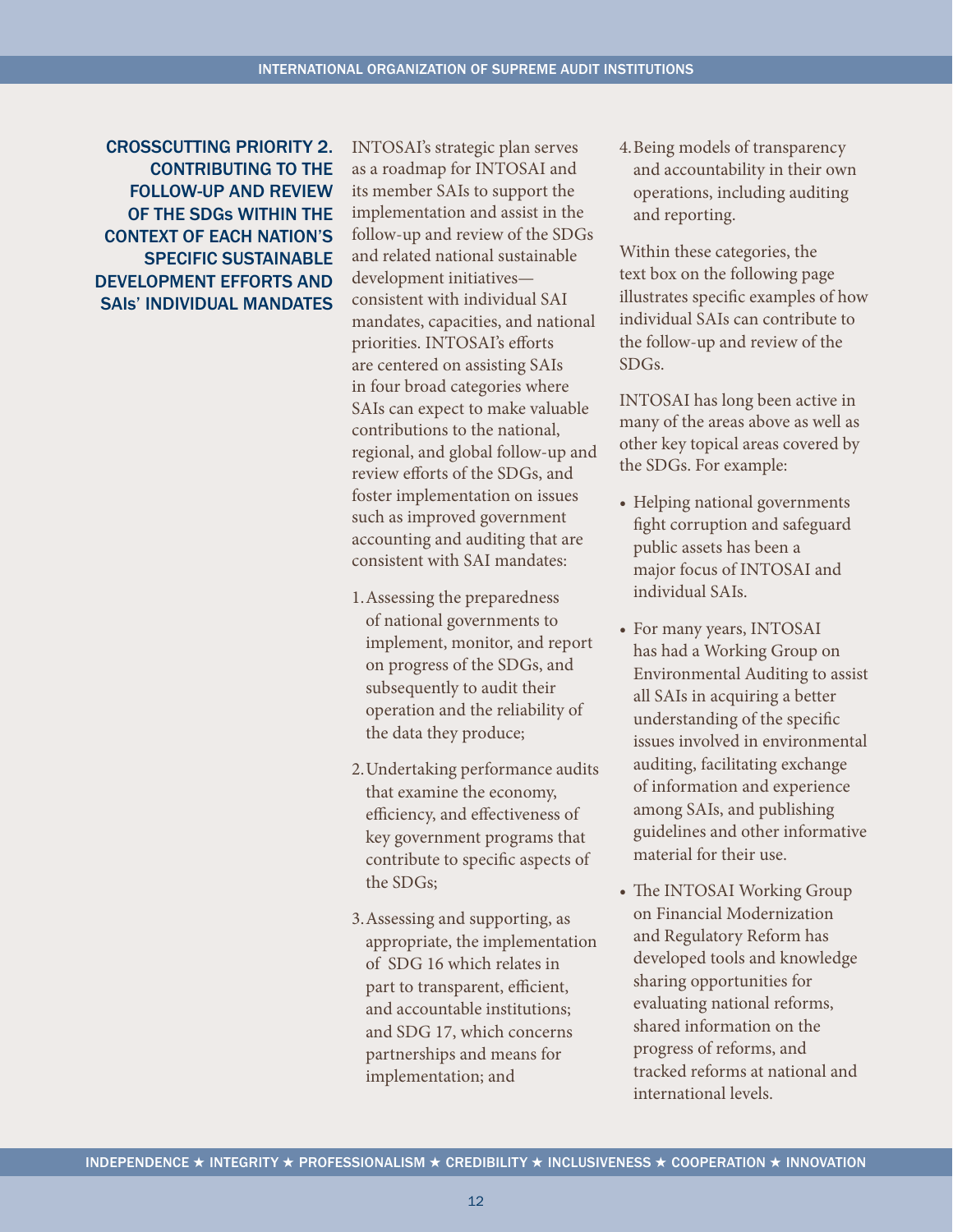# Crosscutting Priority 2

#### Illustrative Areas Where SAIs, Subject to Their Individual Mandates and Available Resources, Could Contribute to the Follow-up and Review of the SDGs

- Advocate improvements in public financial management systems through, for example, improved governmental accounting and auditing practices.
- Review national transparency, risk management, anti-fraud protections, and internal control processes to contribute to corruption prevention efforts consistent with the United Nations Convention Against Corruption.
- Audit the capacity of national statistical and vital records systems to produce the data needed to ensure that no individual or social issue is "invisible" from a data standpoint and assess national preparations to report progress on implementation of the national sustainable development goals.
- Assess the validity of the chosen national targets and performance measures, the availability of baseline performance data, and the sufficiency of the overall performance measurement system.
- Evaluate the economy, efficiency and effectiveness of the key government programs for addressing a national sustainable development goal in a specific topical area (e.g., education, infrastructure, public health, etc.) and what needs to be done to better meet the goal.
- Review and engage in the "data revolution" by assessing government's ability to harness large complex datasets for decision-making and use data analytics to pinpoint improvement opportunities.
- Examine national Open Data and civic engagement strategies as they relate to the achievement of the SDGs.
- Report on the nation's overall progress in meeting the SDGs and/or providing data and insight for the country report to be developed as part of the global follow-up and review processes.
- The Working Group on Audit of Extractive Industries was created in response to the numerous challenges in auditing extractive industries (oil, gas and solid minerals), including: technical complexity of the sector, capacity building needs, retention of specialized staff and

limitations in SAIs' mandates to audit extractive industries. The Working Group promotes the audit of extractive industries within the INTOSAI community to support good governance and sustainable development consistent with the 2030 Agenda for Sustainable Development.

While INTOSAI has a wellestablished track record in working collaboratively across its entities and regional organizations, it recognizes that work related to the 2030 Agenda for Sustainable Development will require even greater levels of coordination and leadership both within INTOSAI as well as with key external stakeholders. For example, as detailed below, INTOSAI's Knowledge Sharing Committee and the INTOSAI Development Initiative are cooperating in the design and delivery of a comprehensive capacity development program on auditing implementation of SDGs. INTOSAI expects that specific INTOSAI roles and responsibilities will evolve as national sustainable development efforts and the implementation of the 2030 Agenda moves forward. The evolving roles and responsibilities will be reflected in future INTOSAI strategic and operational plans.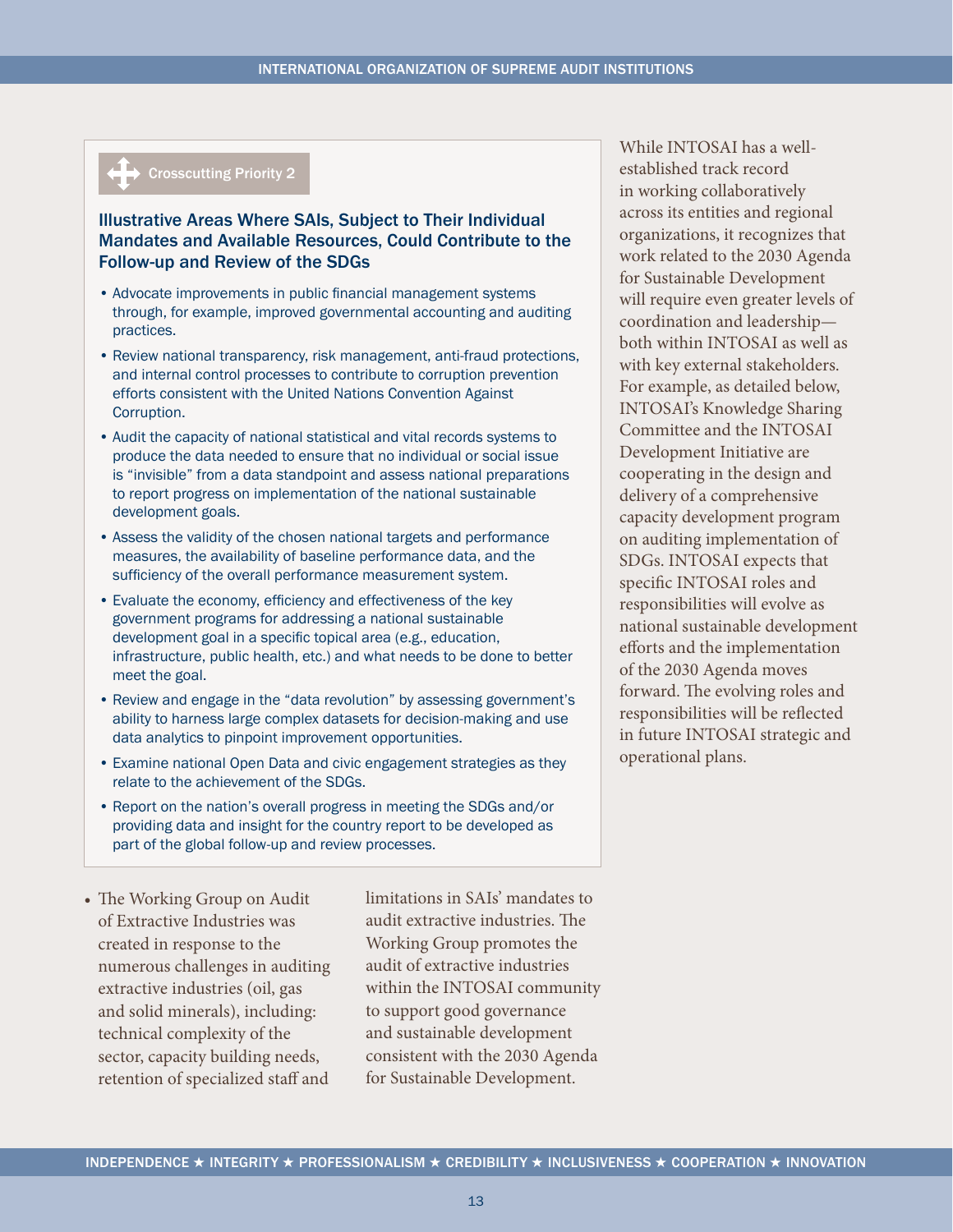CROSSCUTTING PRIORITY 3. ENSURING EFFECTIVE DEVELOPMENT AND COORDINATION AMONG STANDARDS-SETTING, CAPACITY DEVELOPMENT AND KNOWLEDGE SHARING TO SUPPORT SAIs AND IMPROVE THEIR PERFORMANCE AND **EFFECTIVENESS**  INTOSAI has developed an important array of standards, guidelines, best practice guides, and other INTOSAI products to guide the professional practice of public sector external audit. However, the essential task is not just the development of high quality standards and related material but ensuring that SAIs have the capacities and knowledge they need to use the standards and thereby improve the quality of their audits. Thus, a key focus of this crosscutting priority is to enhance the implementation of the ISSAIs—including standards on related matters of independence, capacity development, and education—and other official INTOSAI products. The implementation and maintenance of the ISSAIs and INTOSAI products is an INTOSAIwide task that requires attention on the global, regional, and country levels.

INTOSAI fully appreciates that the most carefully crafted audit standards are only valuable if they are useful for and used by SAIs. As shown in the text box below, INTOSAI's capacity development efforts are demand-driven and rooted in the real needs of SAIs. Toward that end, INTOSAI seeks to actively integrate standards-setting, capacity development, knowledge sharing, and monitoring and evaluation to ensure that SAIs have the needed skills and capacities to use the standards and thereby provide users of their reports with assurance of the quality and accuracy of the reported work.

#### Crosscutting Priority 3

### Selected INTOSAI Products that Guide the Professional Practice of Public Sector External Audit

- The International Standards of Supreme Audit Institutions (ISSAI) state the basic prerequisites for the proper functioning and professional conduct of Supreme Audit Institutions and the fundamental principles in auditing of public entities.
- INTOSAI Guidance for Good Governance (INTOSAI GOV) provides guidance to public authorities on the proper administration of public funds.

See<http://www.issai.org/> for information on the ISSAIs and INTOSAI GOVs.

• INTOSAI produces capacity building-related guides, tools, and peer review materials.

See, for example <http://www.intosaicbc.org>for information on these and other capacity building materials.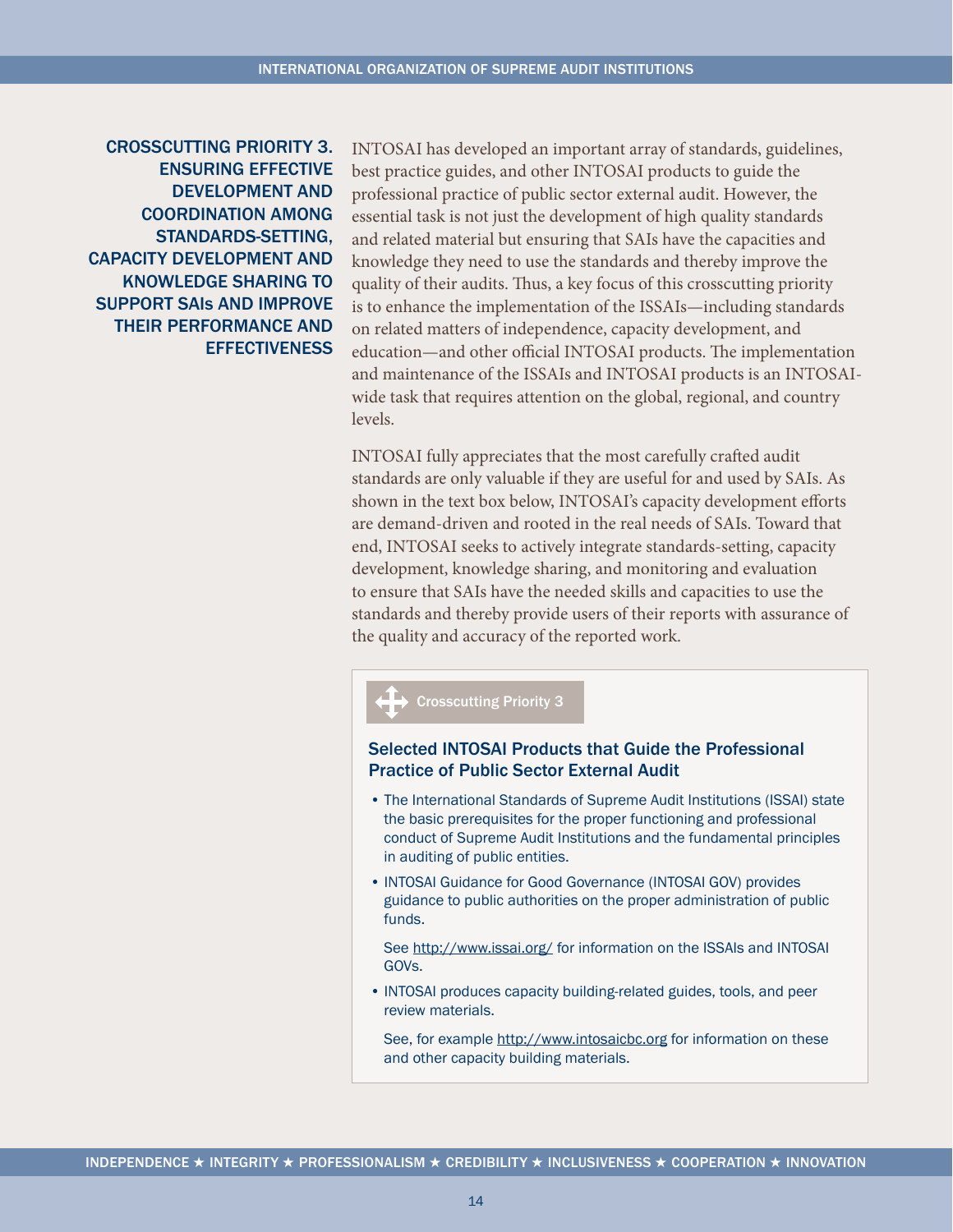### Effective support and coordination across INTOSAI'S efforts

- INTOSAI Strategic Goal Chair membership on the INTOSAI Policy, Finance, and Administration Committee
- Annual INTOSAI strategic objective reviews that are initiated under this plan
- The Common Forum, a permanent standards-setting board
- Communities of Practice
- Regional Capacity Development Forum to share capacity development experiences and other information among INTOSAI regional organizations

The box above lists examples discussed throughout this plan of INTOSAI's efforts to ensure that its initiatives are effectively coordinated and mutually supporting.





### INTOSAI Development Initiative (IDI)

The IDI is an INTOSAI body that supports Supreme Audit Institutions in more than 140 developing countries, in their efforts to sustainably enhance performance, independence and professionalism.

IDI works across all INTOSAI goal areas including:

- Implementation of international standards, including the ISSAIs
- Development of institutional, organizational and professional staff capacities
- Knowledge sharing and implementation of good practices
- Scaled up and more effective support to SAIs through partnerships with stakeholders

Using a client-centered approach, the IDI facilitates SAI development initiatives at the global, regional, and SAI level, including limited bilateral support on a needs basis.

The IDI is hosted by the Office of the Auditor General of Norway and has around 30 members of IDI's staff representing 20 different nationalities. The IDI is supported by a range of development partners and substantial in-kind support from the SAI community.

In addition to being the global capacity development implementing body of INTOSAI, the IDI also hosts the secretariat for the INTOSAI–Donor Cooperation and the SAI PMF support function.

As shown in the text box above, the INTOSAI Development Initiative (IDI) is an essential INTOSAI mechanism for bringing together "on the ground" support for the implementation of professional standards, capacity development, and knowledge sharing-all on the basis of attention to the five crosscutting priorities.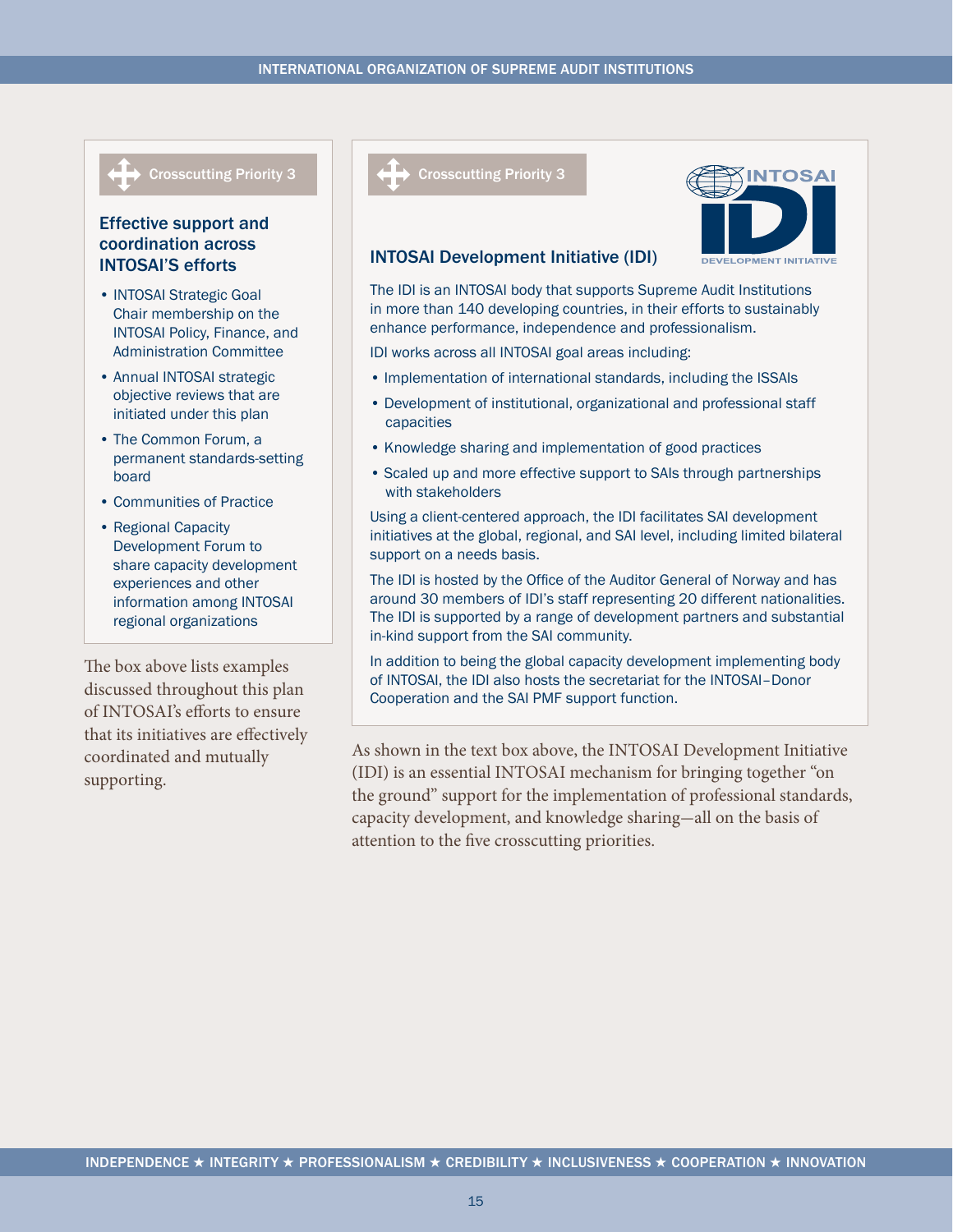### Crosscutting Priority 3

#### The INTOSAI–Donor Cooperation

The INTOSAI–Donor Cooperation was established in 2009 through the signing of a Memorandum of Understanding (MOU) between the INTOSAI and Donor Communities recognizing their shared goals of ensuring accountability, transparency, good governance and sound utilization of public funds in partner countries. It established principles to ensure that, in the future, support to SAIs would promote SAI independence, be based on country-led SAI strategic plans, be delivered in a harmonized and coordinated manner, facilitate peer support, and allow for a variety of mechanisms for donor funding.

The MOU recognized the following principles underlying donor support to the SAI Community:

- The SAI Community will endeavor to develop individual country-led strategic plans and development action plans that are comprehensive, realistic, and prioritized
- INTOSAI will endeavor to achieve the strategic goals set out in the INTOSAI Strategic Plan
- The Donor Community declares its commitment to respecting SAI country leadership, independence, and autonomy in developing and implementing SAI strategic plans and development action plans

Likewise, INTOSAI and the Donor Community have established a partnership to enhance the capacity and performance of SAIs in developing countries.3

- The Donor Community will endeavor to mobilize additional resources in accordance with its respective rules, laws, and procedures, to develop and implement SAI strategic plans and development action plans prepared by SAIs and deliver its support in a manner consistent with the principles of this MOU
- The Donor Community declares its commitment in accordance with its respective rules, laws, and procedures, to delivering any financial or other support for audits of capacity-building programs on external governmental auditing in a harmonized and coordinated manner to avoid unintended duplicative capacity-building efforts

The Cooperation is governed by a Steering Committee with Co-Chairs and Co-Vice Chairs from the Donors and INTOSAI--which brings the INTOSAI community and the donor community together to:

- Provide strategic guidance for the work of the INTOSAI–Donor Cooperation
- Facilitate discussion between the INTOSAI and Donor communities on strategic and emerging issues of mutual interest

<sup>3</sup> As of 2016, the donor members of the INTOSAI-Donor Steering Committee were: African Development Bank, Asian Development Bank, Australian Agency for International Development, Austria (Austrian Development Agency), Belgium (Belgian Ministry of Foreign Affairs, Foreign Trade, and Development Cooperation), Canada (GAC-Global Affairs Canada), European Commission, France (Ministry of Foreign Affairs), GAVI Alliance (Global Alliance for Vaccines and Immunization), Global Fund to Fight Aids, Tuberculosis, and Malaria, Inter-American Development Bank, International Fund for Agricultural Development (IFAD), International Monetary Fund (IMF), Ireland, Islamic Development Bank, The Netherlands, Norway (Norad), OECD-Organization for Economic Cooperation and Development, Sweden (Sida-The Swedish International Development Cooperation Agency), Switzerland (SECO-State Secretariat for Economic Affairs-SECO Economic Cooperation and Development), United Kingdom (Department for International Development), United States of America (USAID: The Agency for International Development), and The World Bank.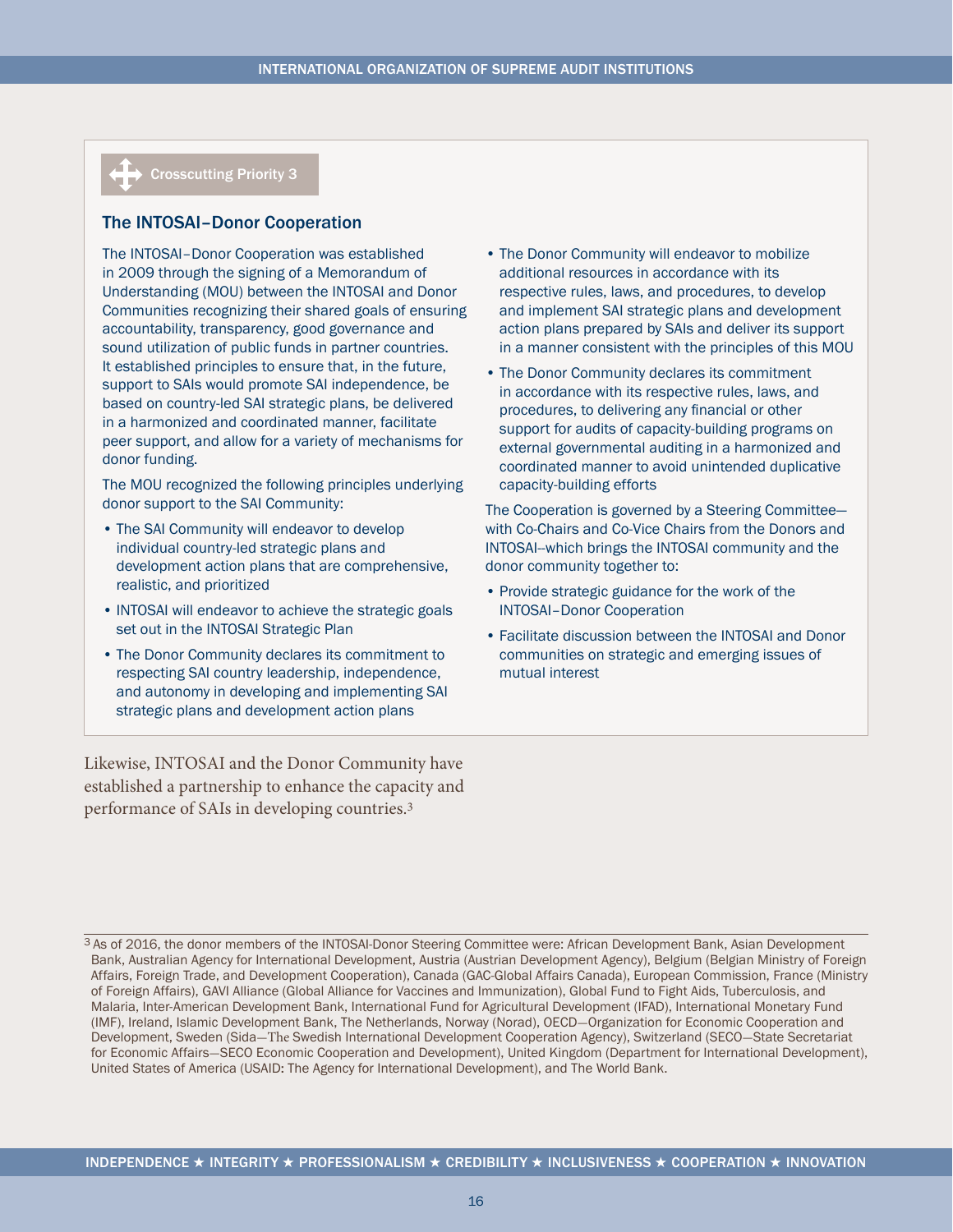CROSSCUTTING PRIORITY 4. CREATING A STRATEGIC AND AGILE INTOSAI THAT IS ALERT TO AND CAPABLE OF RESPONDING TO EMERGING INTERNATIONAL OPPORTUNITIES AND RISKS

INTOSAI faces opportunities that it can seize and organizational risks that must be monitored and managed. Enterprise Risk Management (ERM) is an essential element of good organizational governance and accountability. It is a systematic and organization-wide approach that supports an organization's achievement of its goals and strategic objectives by identifying, assessing, evaluating, prioritizing, and managing risks to the achievement of those goals and objectives across the organization.

INTOSAI's Supervisory Committee on Emerging Issues is responsible for leading INTOSAI's ERM process. The Committee reports to the Governing Board and provides insights and suggestions on emerging issues including enterprise risks. For example, one risk that INTOSAI must closely monitor and manage is the need to ensure that INTOSAI's ambitions for the future are based on realistic expectations of the financial and other resources that are available to implement the plan.

INTOSAI's Supervisory Committee on Emerging Issues works closely with INTOSAI's regional organizations, the General Secretariat, other internal INTOSAI bodies, and external entities, to be alert to emerging issues that have regional implications, and how global issues, such as climate change and global financial developments, may have very different manifestations in different parts of the world. The Committee also will provide a continuing focus to ensure that INTOSAI's crosscutting priorities are being consistently and thoroughly integrated in INTOSAI's various strategies and programs under its strategic goals.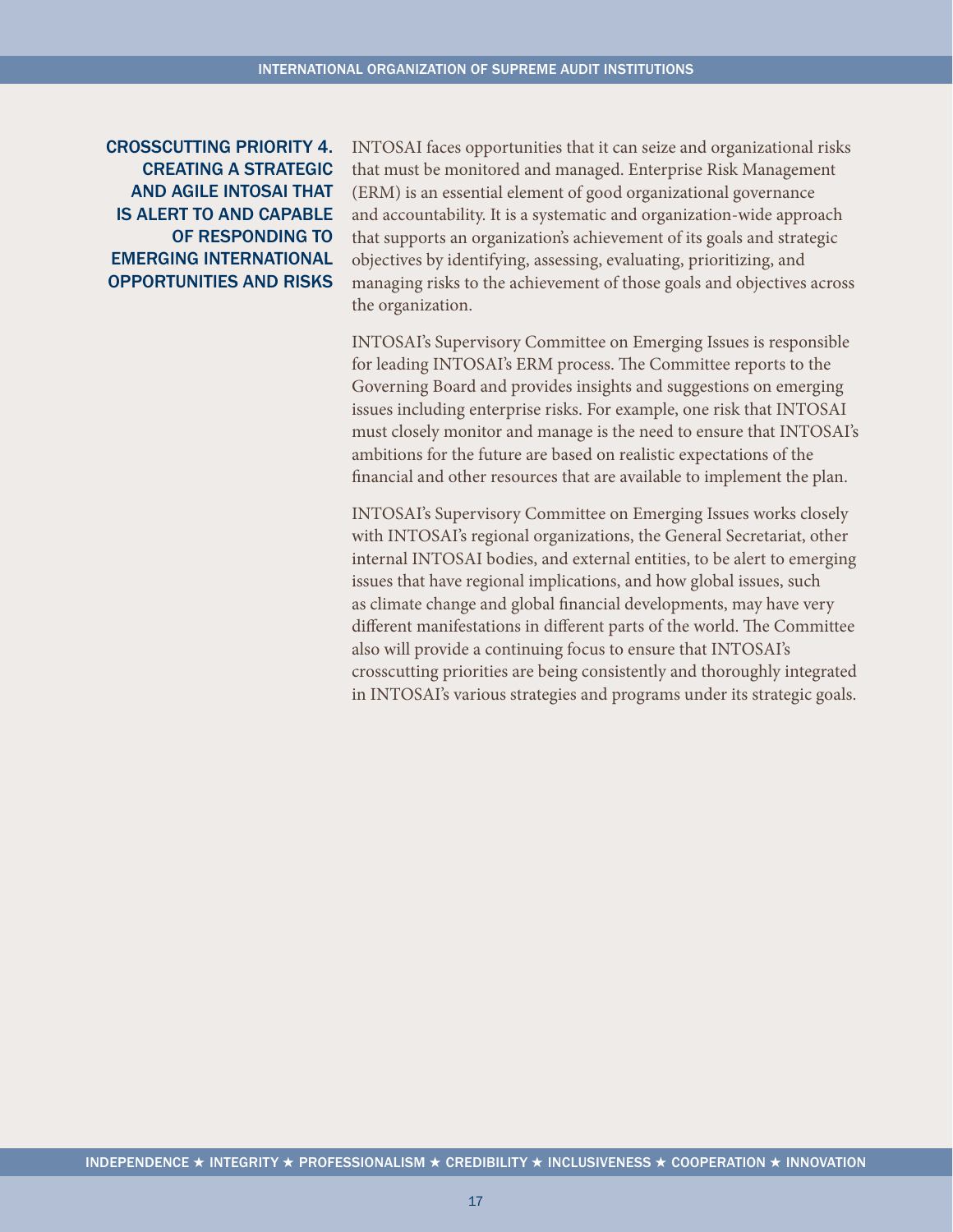# <span id="page-18-0"></span>CROSSCUTTING PRIORITY 5. BUILDING UPON, LEVERAGING, AND FACILITATING COOPERATION AND PROFESSIONALISM AMONG THE REGIONAL ORGANIZATIONS OF INTOSAI

INTOSAI's 7 regional organizations provide an essential means of accomplishing INTOSAI's goals across SAIs' diverse cultural and geographic contexts. Equally important, the experiences of the regional organizations provide an essential reciprocal and mutually beneficial perspective that serve to inform and guide INTOSAI's efforts. This strategic plan therefore seeks to leverage and facilitate cooperation and professionalism among INTOSAI's regional organizations. As but one example, the plan recognizes the creation of the Regional Forum for Capacity Development as a forum for regional organizations to share information among them and to address regional development issues at a cross-regional and strategic level. INTOSAI's regional organizations are well-positioned to play central roles in assisting SAIs in the followup and review of the 2030 Agenda for Sustainable Development and related national sustainable development efforts.





Note: Countries in grey are not part of the regional organizations and their memberships. In addition, some SAIs participate in more than one regional organization. Figure shading is based on SAIs' Home Group Declarations.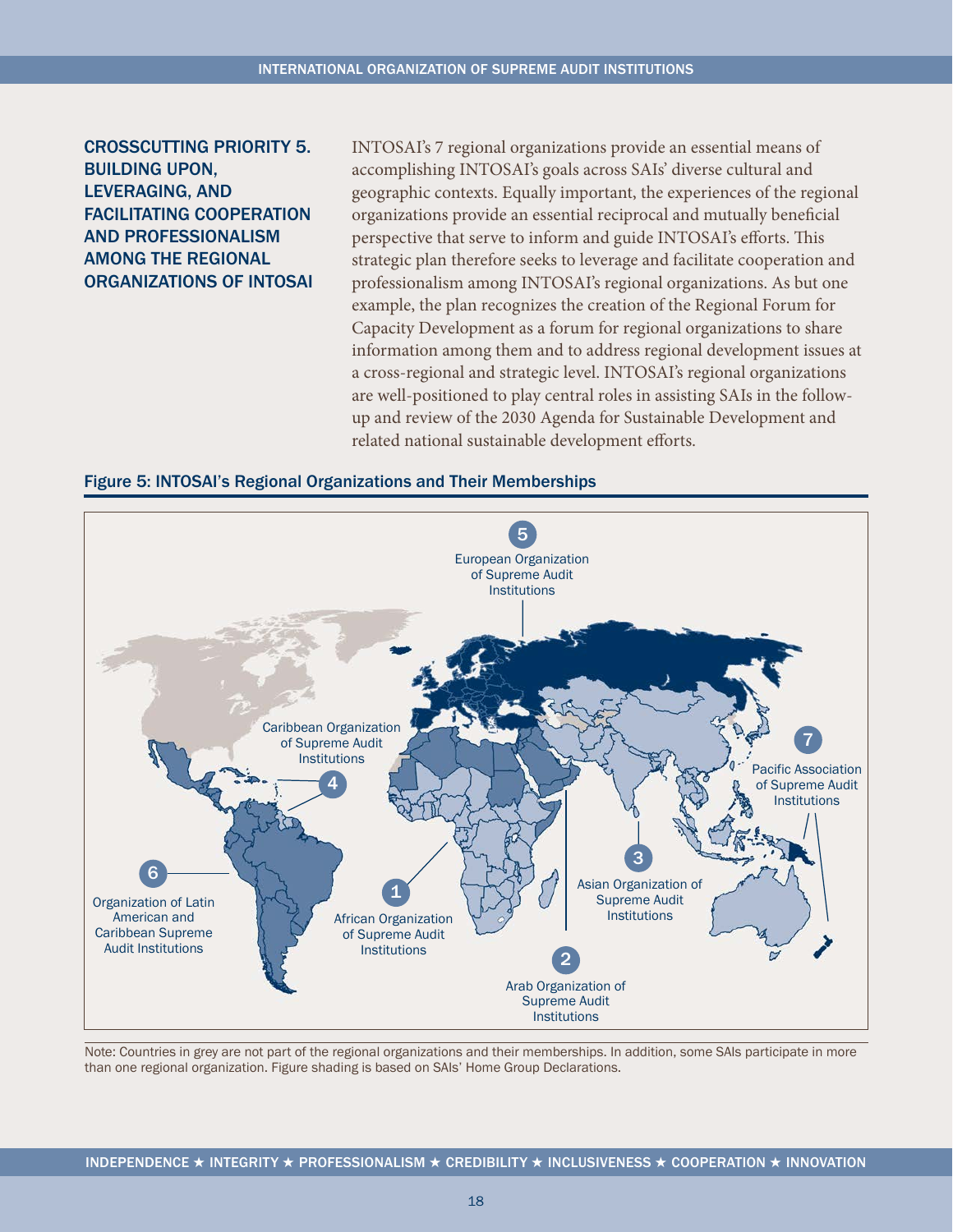The two text boxes below show some other ways that INTOSAI's regional organizations are working together to share ideas and experiences and build capacity.



#### Examples of INTOSAI's Regional Organizations Working Together

- Partnerships in conducting cross-regional training seminars
- Sharing of audit products and related tools
- Use of experts from other regional organizations
- Peer Reviews of regional organizations by other regional organizations or by SAIs

#### Crosscutting Priority 5

#### Examples of Activities and Support Provided to SAIs by INTOSAI's Regional Organizations

- Professionalization support possibly including auditor qualifications and certification
- Communities of practice and sharing good practices
- Cooperative audits among SAIs
- Training and development initiatives
- Assisting SAIs in strengthening their independence by sharing good practices
- Advocacy (e.g. funding, accounting framework, auditing standards, and fight against corruption)
- Peer Reviews among SAIs to strengthen individual SAIs and identify good practices
- Methodology support for audits on common topics

IDI partners with all INTOSAI organizations, and INTOSAI, to identify the portfolio of SAI capacity development needs and to design and deliver programs to address those needs.

INTOSAI also will build upon the growing success of SAI peer-to-peer capacity development efforts. INTOSAI will continue to explore opportunities for collaborative audits on boundary-spanning issues, such as public health pandemics, among SAIs in the same region. The following are just two of many possible examples:

- The Pacific Association of Supreme Audit Institutions (PASAI) is undertaking a program of Cooperative Performance Audits within the region, and is developing a reputation across the international auditing community for the standard and quality of cooperative performance audits. To date, the focus of the cooperative performance audits has been environmental issues, such as sustainable fisheries management, access to safe drinking water, and solid waste management. Cooperative audits involving a number of individual Pacific Island audit offices are a powerful tool to assess regional environmental impacts. The Cooperative Performance Audit program also has the clear goal of building performance auditing capacity across PASAI member audit offices.
- SAIs from several regional organizations participated in a Parallel Audit of Public Debt Management Information Systems. Each SAI completed a preliminary study of public debt management information systems at their respective national levels. In 2014, they carried out a principal survey to test national information systems. The SAIs then completed a Joint Parallel Audit Report summarizing the overall findings.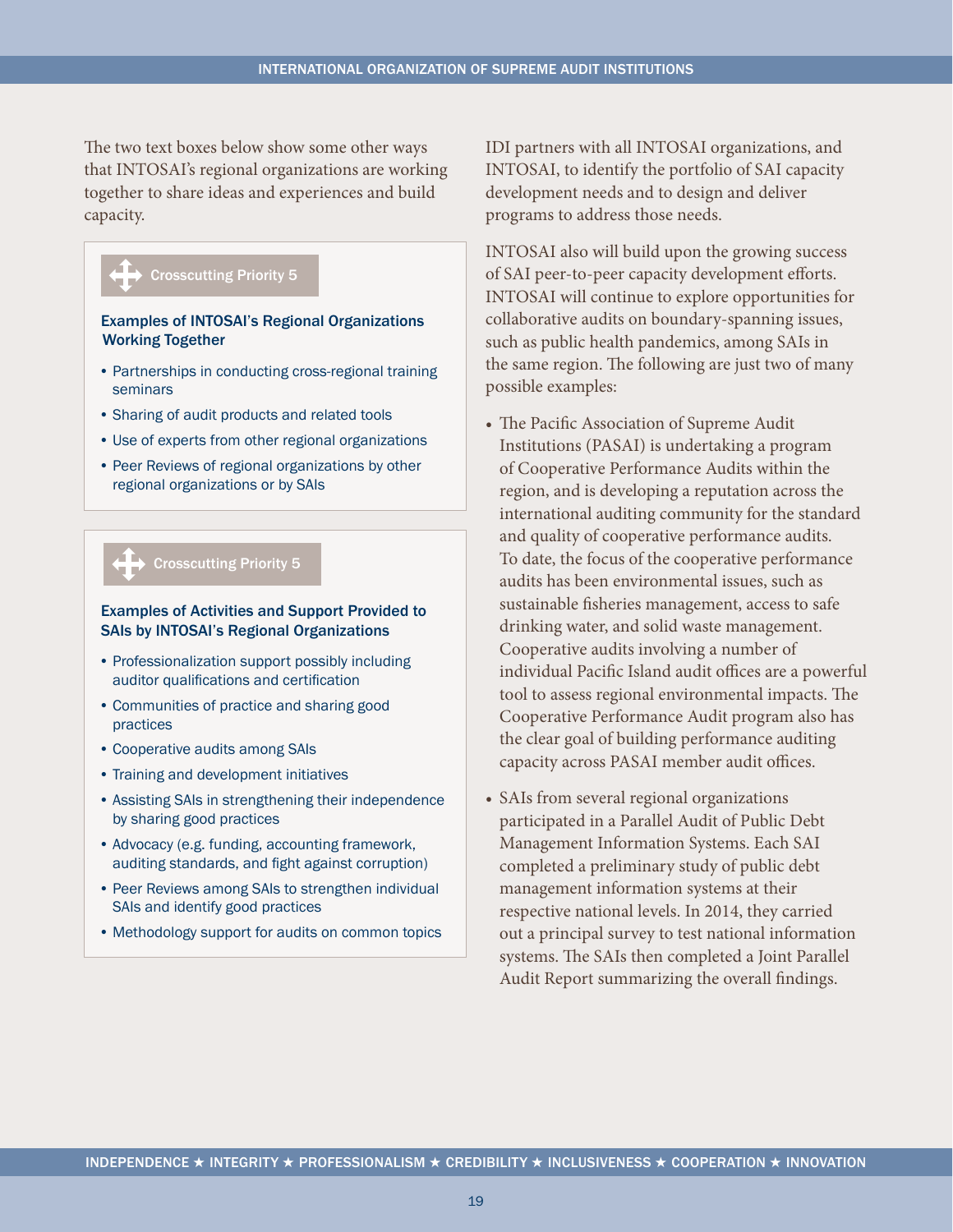# <span id="page-20-0"></span>INTOSAI's Strategic Goals 2017–2022

Citizens, national governments and legislatures, civil society organizations, and the international community all look to SAIs to help assure the appropriate collection and use of public funds and assets, the proper oversight of government programs, and to actively participate in the effective implementation and the follow-up and review of the 2030 Agenda for Sustainable Development. INTOSAI's four strategic goals and related strategic objectives listed below center on guiding INTOSAI and its member SAIs in promoting accountability, transparency, and good governance.

#### Figure 6: INTOSAI's 4 Strategic Goals



All INTOSAI entities collectively share responsibility for seamlessly working together to implement INTOSAI's crosscutting priorities and strategies to achieve the intended results. For example, the development, maintenance, and implementation of the ISSAIs requires the active engagement of all INTOSAI Goal Committees, regional organizations, IDI, SAIs, and others to ensure that INTOSAI's professional standards are consistent with the specific needs of SAIs.

As with all other organizations, the availability and sustainability of financial and in-kind resources will form the basis of INTOSAI's efforts and what can be achieved as the plan is implemented.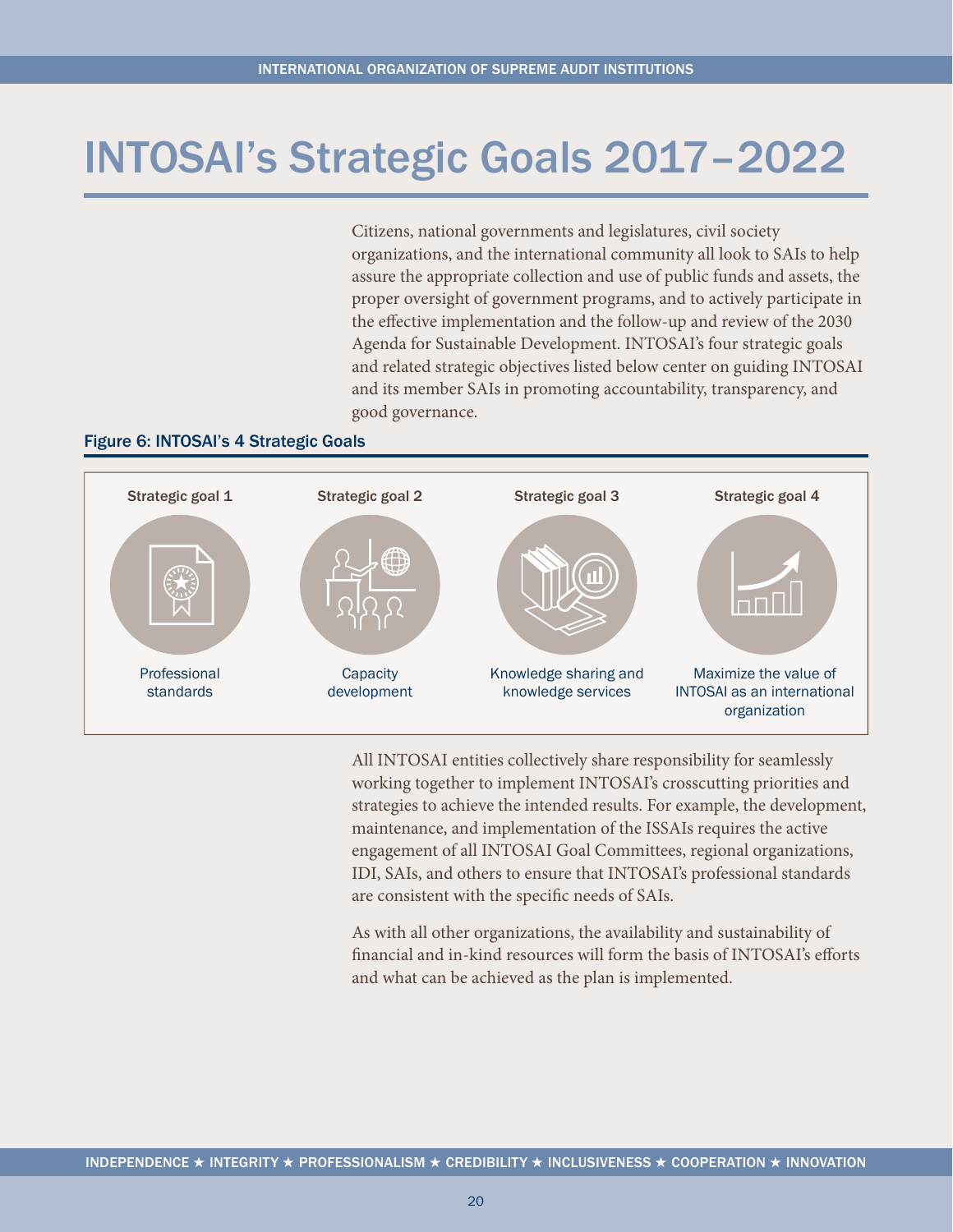# <span id="page-21-0"></span>Strategic Goal 1: Professional Standards



PROMOTE STRONG, INDEPENDENT, AND MULTIDISCIPLINARY SAIS AND ENCOURAGE GOOD GOVERNANCE, BY: (1) ADVOCATING FOR, PROVIDING AND MAINTAINING INTERNATIONAL STANDARDS OF SUPREME AUDIT INSTITUTIONS (ISSAI); AND (2) CONTRIBUTING TO THE DEVELOPMENT AND ADOPTION OF APPROPRIATE AND EFFECTIVE PROFESSIONAL STANDARDS.

Since 2004, INTOSAI has worked to build the capacities and structures needed to provide a widely recognized set of international professional standards for public-sector auditing. These efforts will be intensified during 2017-2022.

ISSAI 1, The Lima Declaration, and ISSAI 10, The Mexico Declaration on SAI Independence, emphasized the importance of supporting SAIs in their efforts to perform independent audits. ISSAI 100, Fundamental Principles of Public-Sector Auditing, defines the basic principles and concepts of public-sector auditing and its three main auditing types financial, performance, and compliance. With the adoption of these principles, INTOSAI established a common basis for the continued development of the ISSAIs and the development of the respective national standards for public-sector auditing.

Under the leadership of the Professional Standards Committee (PSC), INTOSAI is strengthening its efforts to provide relevant, professional and clear standards that add credibility to the work of the individual auditor and the resulting audit reports. Through the ISSAIs and collaboration with other standards-setters, INTOSAI seeks to ensure independent public-sector auditing of the highest quality and promote transparency, accountability and effectiveness in government.

INTOSAI's professional standards draw on the expertise that is accumulated through SAI knowledge development and knowledgesharing. All ISSAIs and guidance to the ISSAIs are developed in accordance with the Due Process for the Forum for INTOSAI Professional Pronouncements (FIPP) and are made available to the public on [www.issai.org.](www.issai.org)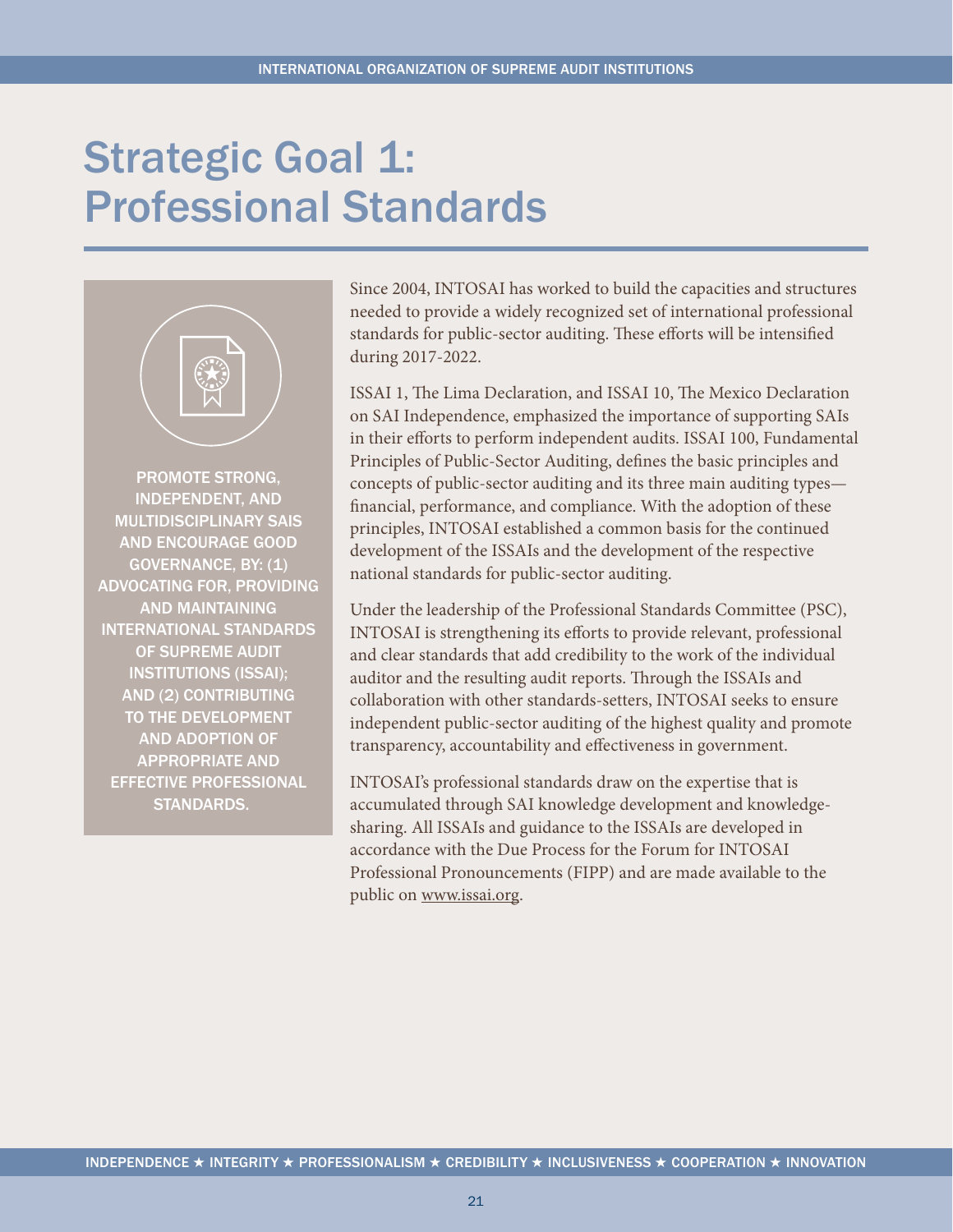<span id="page-22-0"></span>

Strategic Goal 1

### Forum for INTOSAI **Professional** Pronouncements (FIPP)

FIPP's technical experts address standard-setting issues. FIPP, under the direction of the PSC, CBC, and KSC, has the general responsibilities for the content and quality of the INTOSAI professional standards including the ISSAIs as well as other pronouncements provided through [www.issai.org.](www.issai.org)

FIPP ensures a single entry into the ISSAI Framework and a more uniform approval process for the ISSAIs and any other pronouncements included in INTOSAI Framework of Professional Pronouncements.

FIPP strengthens INTOSAI as an international standard setter and contributes to development of appropriate standards for public sector auditing. FIPP engages actively in the standards development process and defines the appropriate level of requirements for public sector auditing. FIPP follows the development of draft proposals, ensures their technical quality and consistency, and approves their inclusion in the ISSAI Framework.

#### Table 2: Strategic Objectives for Goal 1

- 1.1 Provide a strong organizational framework to support INTOSAI's standard setting including a permanent standard-setting board (the FIPP), a technicalsupport function, and an independent advisory function.
- **1.2** Ensure that the ISSAIs are sufficiently clear, relevant and appropriate to make them the preferred solution for INTOSAI's members. The ISSAIs should be widely recognized by all stakeholders as the authoritative framework for public sector auditing.
- 1.3 Promote the ISSAIs as a source for the development of auditor education and certification programs, as well as education and training standards.
- 1.4 Work toward and ensure the continued development and maintenance of the INTOSAI Framework of Professional Pronouncements.
- 1.5 Monitor the implementation and adoption of standards and feed any problems or issues back into the standard-setting process to ensure the standards are as useful and relevant as possible.

# KEY STRATEGIES TO ACHIEVE GOAL 1 AND STRATEGIC **OBJECTIVES**

- 1. Develop and maintain the Forum for INTOSAI Professional Pronouncements that encompasses INTOSAI's expertise in standards-setting, function as a standard-setting board for the INTOSAI Framework of Professional Pronouncements and represent the broad views of INTOSAI's members on standardssetting issues.
- 2. Strengthen the standards-setting governance structure to enhance the trust of INTOSAI members, Donors, and other stakeholders in INTOSAI's standards-setting function and ensure sufficient coordination between the development of new guidance and any related INTOSAI initiatives to support ISSAI implementation and sound professional practices.
- 3. Establish adequate technical supporting functions to ensure efficient operation and high quality in drafting of standards and to promote their wide recognition, acceptance and use.
- 4. Establish and maintain an advisory group, including the current observers in the PSC as well as representatives of users, international audit organizations, and other relevant parties.
- 5. Monitor INTOSAI's standards-setting activities to ensure that the overall due process for the INTOSAI Framework of Professional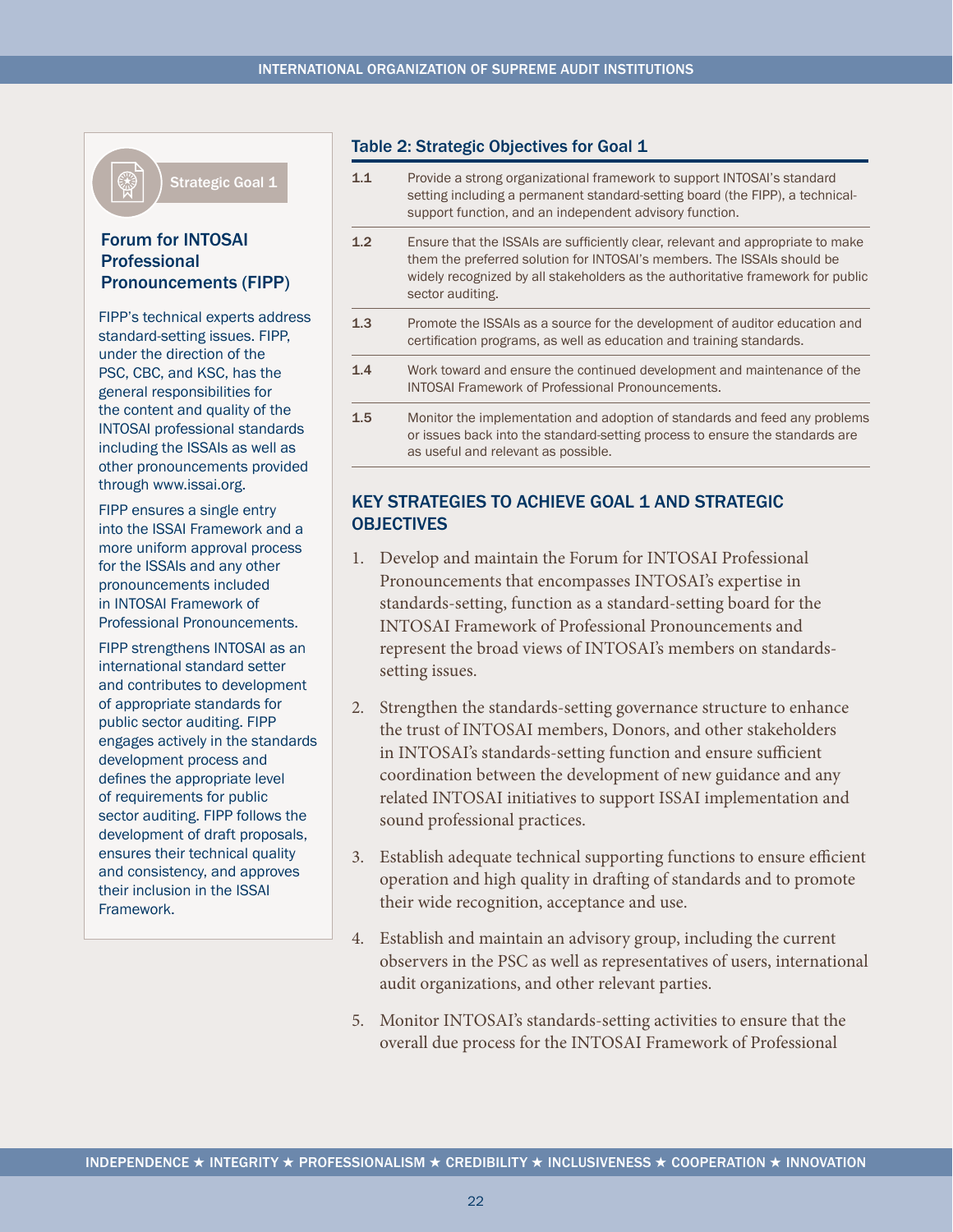Pronouncements is followed and facilitate further development and improvement if necessary.

- 6. Further develop the ISSAI website to ensure continued steady growth in the number of visitors and that it is as accurate and useful as possible.
- 7. Implement a monitoring system to obtain feedback from SAIs on their implementation of the ISSAIs and their practical experience using the ISSAIs in audits or as a basis for national standards and to feed this information back into the standards-setting process.
- 8. Collaborate closely to develop a competency framework and certification program established under Goal 2.
- 9. Collaborate closely on initiatives taken under Goal 3 to promote knowledge sharing and develop expertise that can be leveraged in the development of INTOSAI's Professional Pronouncements.
- 10. Collaborate closely with IDI, other INTOSAI bodies, other international standards setters and partners who share the overall goal of promoting strong, independent, and multidisciplinary SAIs and encourage good governance.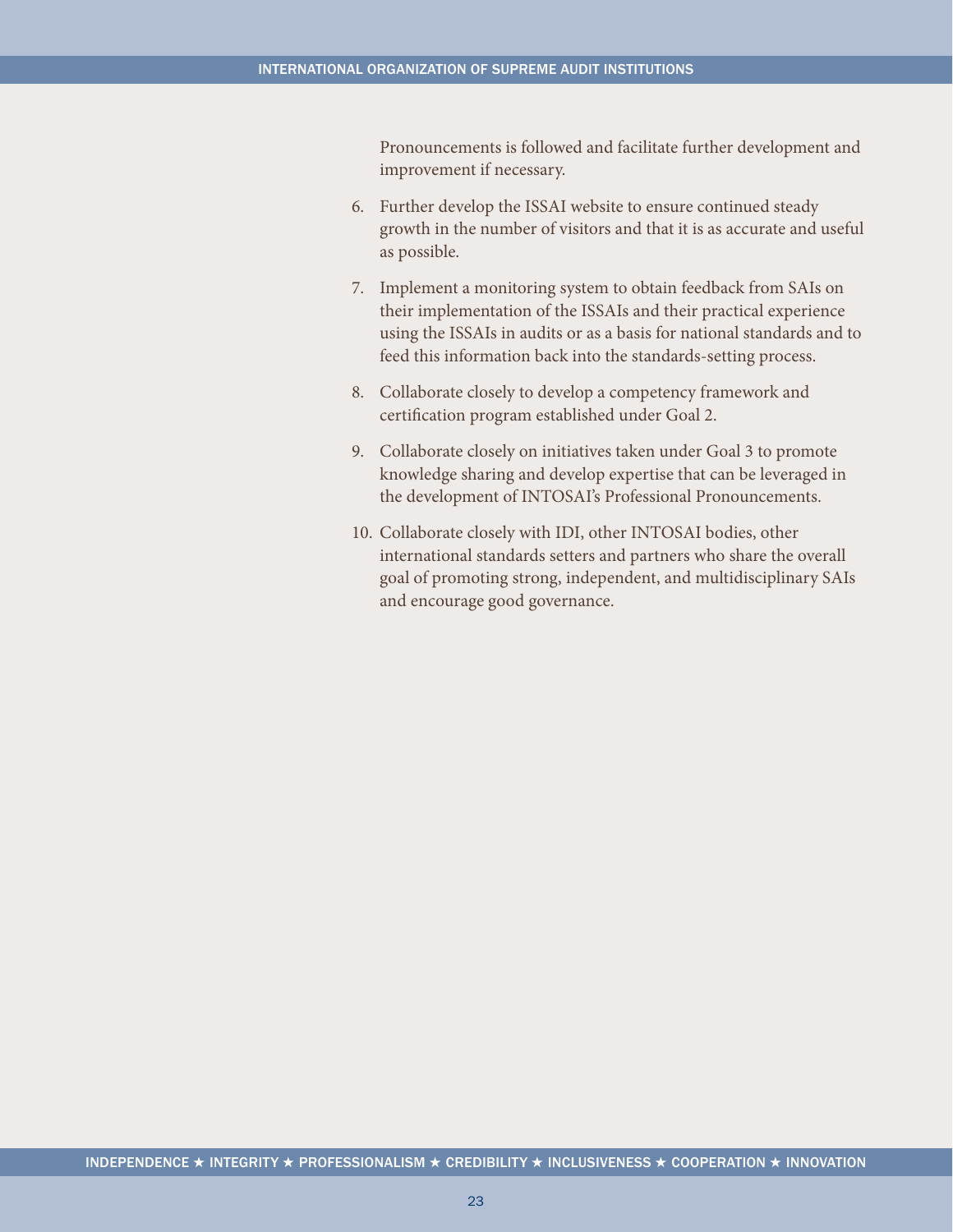# <span id="page-24-0"></span>Strategic Goal 2: Capacity Development



SUPPORT SAIs IN DEVELOPING CAPACITY TO MAXIMIZE THEIR VALUE AND BENEFITS TO SOCIETY, BY: (1) PROMOTING THE DEVELOPMENT OF CAPABILITIES AND PROFESSIONAL CAPACITIES OF INDEPENDENT SAIs AND REGIONAL ORGANIZATIONS; (2) INFORMING INTOSAI DECISION-MAKING ON SAI CAPACITY DEVELOPMENT MATTERS; AND (3) COOPERATING WITH DONORS, RELEVANT PARTNERS, AND STAKEHOLDERS.

Each individual SAI has the primary responsibility for identifying and addressing its own capacity development needs based on its strategic and related development plans. These strategic and development plans can be informed by a SAI Performance Measurement Framework (SAI PMF) assessment, the SAI Self-Assessment of Integrity (IntoSAINT), peer review results, feedback from clients and stakeholders, the desire to more effectively support the development of accountable national institutions (SDG 16) and contribute to the follow-up and review of national sustainable development initiatives, consistent with the 2030 Agenda for Sustainable Development.

INTOSAI seeks to ensure that each of INTOSAI's member SAIs benefit from capacity-development initiatives, as relevant to their needs. The Capacity Building Committee (CBC) leads INTOSAI's efforts under this goal and in doing so works closely with the other INTOSAI goals, the General Secretariat, IDI, the INTOSAI-Donor Cooperation, INTOSAI regional organizations, and others to speak and act in unity in the interest of INTOSAI's SAI capacity development efforts. The CBC performs a vital integrating role by ensuring that capacity development proposals complement previous and ongoing efforts.

#### Table 3: Strategic Objectives for Goal 2

| 21  | Identify capacity development challenges and opportunities in order to<br>facilitate access to solutions including accessing the INTOSAI-Donor<br>Cooperation.     |
|-----|--------------------------------------------------------------------------------------------------------------------------------------------------------------------|
| 2.2 | Strengthen structured INTOSAI professional development as an anchor<br>for professional capacity development and potential INTOSAI auditor<br>professionalization. |
| 2.3 | Advocate for and support the development of capacity at both the SAI and<br>regional level and maintain and enhance the usefulness and use of SAI PMF.             |
| 2.4 | Share capacity development insights and ensure responsiveness to SAI needs<br>through, for example, communities of practice.                                       |
| 2.5 | Engage strategically with the wider international development community in<br>the interest of SAI capacity development.                                            |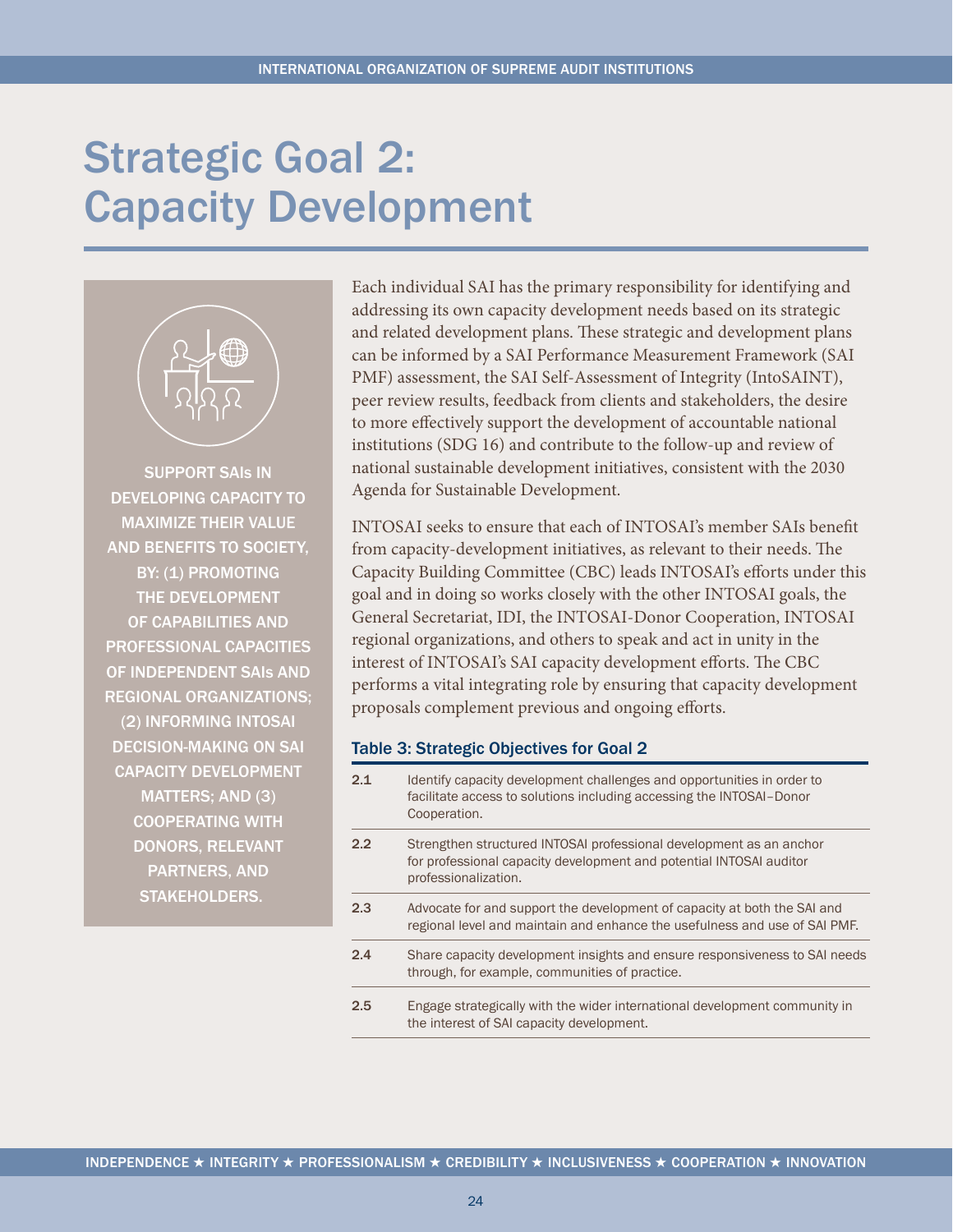

Strategic Goal 2

### SAI Performance Measurement Framework (SAI PMF)



SAI PMF is a framework for voluntary self, peer, or external assessment of performance against the ISSAIs and other INTOSAI good practices. It provides a strong basis for assessing needs to inform SAI strategic plans and capacity development, as it looks holistically at both the SAI's audit and non-audit functions in relation to its environment.

SAIs from all INTOSAI regional organizations are undertaking assessments. Experiences confirm the usefulness of the framework for the development of individual SAIs, including tracking progress over time. Going forward, assessments may also be used to identify common needs of SAIs in each INTOSAI region and help monitor implementation of regional strategic plans and the INTOSAI strategic plan.

The SAI PMF framework was developed by INTOSAI with the financial assistance of donor organizations under the auspices of the INTOSAI-Donor Cooperation. The implementation of the SAI PMF Framework is supported by INTOSAI regional organizations, a growing network of assessors and resource persons from peer SAIs and the IDI.

# KEY STRATEGIES TO ACHIEVE GOAL 2 AND STRATEGIC **OBJECTIVES**

- 1. Facilitate the development of standards and guidance for consideration by the common forum related to auditor education, training and capacity development, and initiate processes and future structures for auditor professionalization (e.g., a core competency framework) based on the outcomes of the work of the Task Group on INTOSAI Auditor Certification.
- 2. Provide a regional community of practice-the Regional Forum for Capacity Development-to share and address issues relating to regional capacity development and regional professionalism at a cross-regional and strategic level.
- 3. Continue to promote peer reviews and cooperative audits as capacity development tools, and facilitate the exchange of best practices and access to relevant communities of practice.
- 4. Provide strategic direction for and oversee the implementation, maintenance, use, and relevance of the SAI Performance Measurement Framework.
- 5. Share knowledge and experiences in the field of capacity development through, for example, the CBC website, the International Journal of Government Auditing, occasional papers, and international conferences.
- 6. Advocate for and encourage the use of the IntoSAINT integrity tool to support SAIs as models of integrity, transparency and accountability.
- 7. Focus attention on SAIs in fragile situations with particular emphasis on the impact of the 2030 Agenda for Sustainable Development on their capacity development needs.
- 8. Strategically engage with the international development community platforms in order to promote the capacity development needs of SAIs, while emphasizing SAI benefit and value.
- 9. Support and promote medium to long term peer-to-peer cooperation between SAIs in support of institutional capacity development.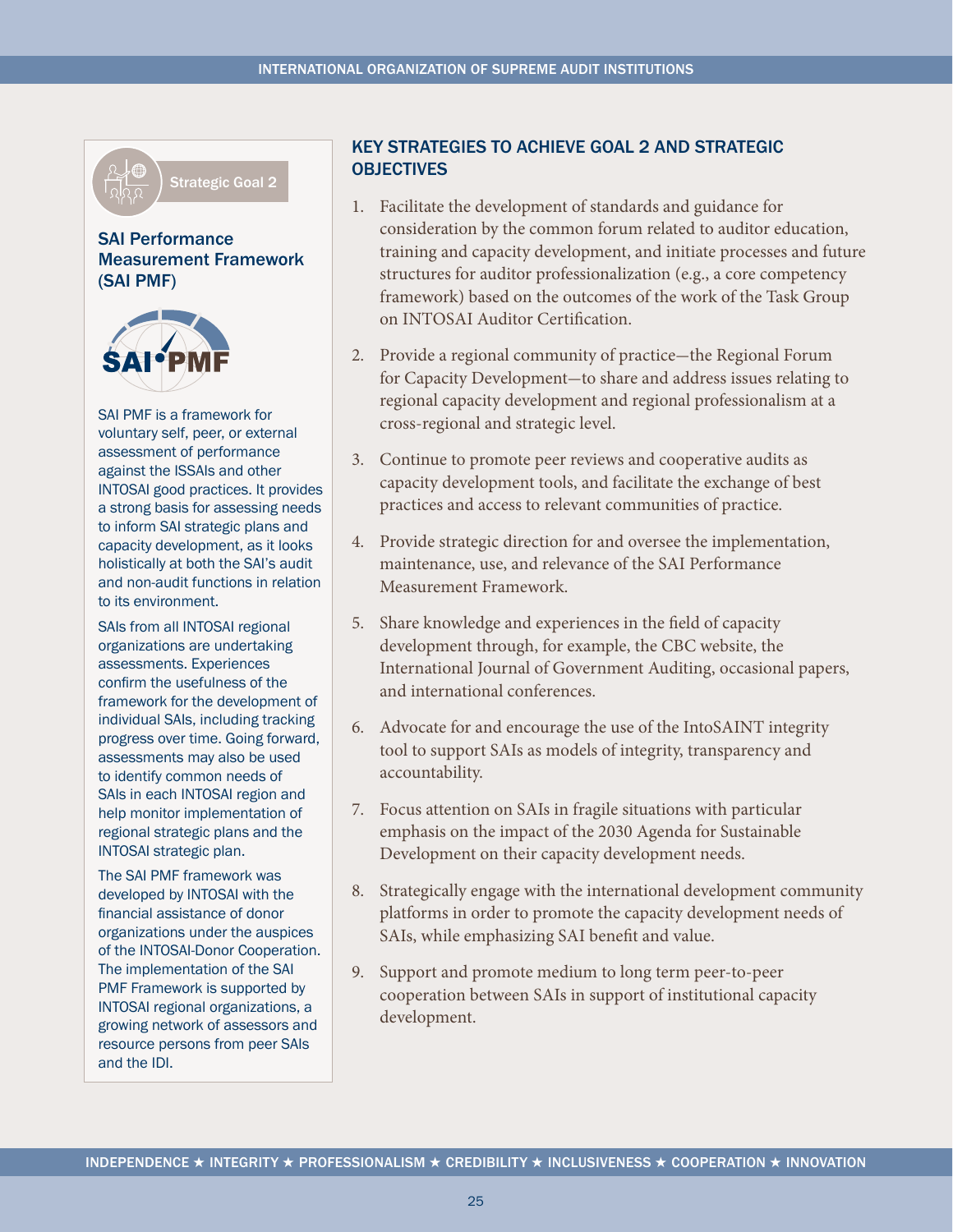



#### The IntoSAINT self-assessment tool

IntoSAINT is a self-assessment tool that all SAIs can use for analyzing their integrity risks and assessing the maturity of their integrity management systems. The self-assessment is conducted during a structured 2-day workshop moderated by a trained facilitator. The tool is targeted at preventing corruption and generates a list of management recommendations for supporting the integrity of the organization in question. It is a management tool enabling the user to design a tailormade integrity policy and at the same time to raise integrity-awareness among its staff.

#### The following provides a high level summary of the roles and responsibilities for SAI capacity development

#### **SAIs**

Identify and prioritize capacity development needs based on SAI strategic plans and related development plans which are informed by

- SAI PMF application
- SAI Self-Assessment of Integrity (IntoSAINT)
- Peer review results
- Feedback from stakeholders
- Desire to more effectively support the development of accountable national institutions (SDG goal 16) and contribute to the follow-up and review of national sustainable development initiatives, consistent with the 2030 Agenda for Sustainable Development
- Additional tools and assessments

Seek and implement capacity development initiatives

- Ensure effective coordination and transparency of SAI capacity development efforts at the country level
- Seek in-kind support from other SAIs and regional organizations
- Request donor funding and support
- Be knowledgeable about the INTOSAI-Donor Cooperation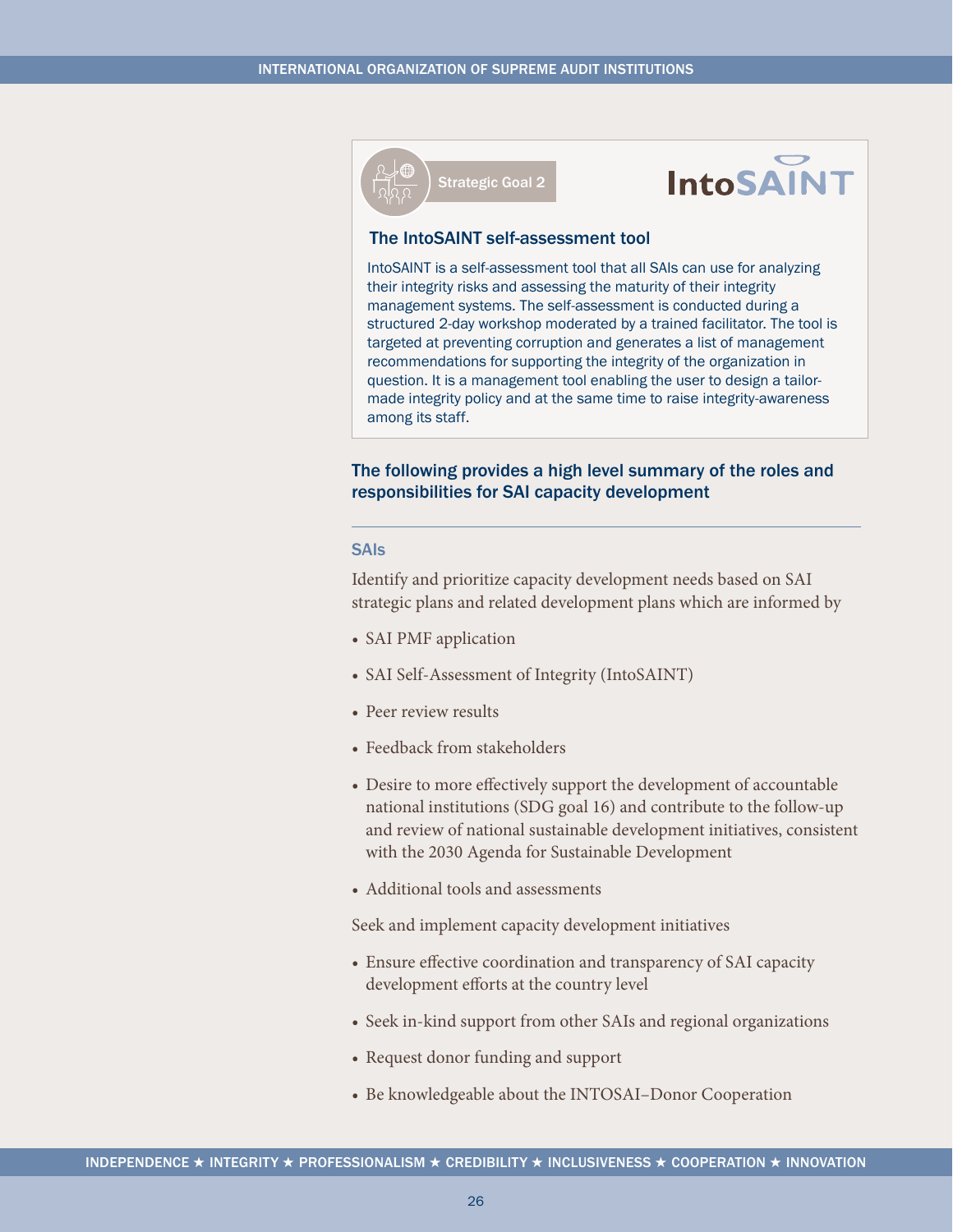Memorandum of Understanding (MOU), the nature of the support, priorities for SAI capacity development, and how to access assistance and report on results. The MOU contained a set of principles underlying donor support to the SAI community as follows:

- 1. "The SAI Community will endeavor to develop individual country-led strategic plans and development action plans that are comprehensive, realistic, and prioritized.
- 2. INTOSAI will endeavor to achieve the strategic goals set out in the INTOSAI Strategic Plan.
- 3. The Donor Community declares its commitment to respecting SAI country leadership, independence, and autonomy in developing and implementing SAI strategic plans and development action plans.
- 4. The Donor Community will endeavor to mobilize additional resources, in accordance with its respective rules, laws, and procedures, to develop and implement SAI strategic plans and development action plans prepared by SAIs and deliver its support in a manner consistent with the principles of this Memorandum of Understanding.
- 5. The Donor Community declares its commitment, in accordance with its respective rules, laws, and procedures, to delivering any financial or other support for audit capacity-building programs on external governmental auditing in a harmonized and coordinated manner to avoid unintended duplicative capacity-building efforts."
- Commit to tracking and reporting on progress and use of external funds used to support capacity development
- Submit all information to the SAI Capacity Development Database and keep it up-to-date

Contribute to other SAI's capacity development efforts (to the extent applicable)

- Participate in peer-to-peer capacity development efforts
- Share lessons learned from their own capacity development experiences
- Participate, as appropriate, in SAI peer reviews
- Engage in INTOSAI committees, working groups, task forces, and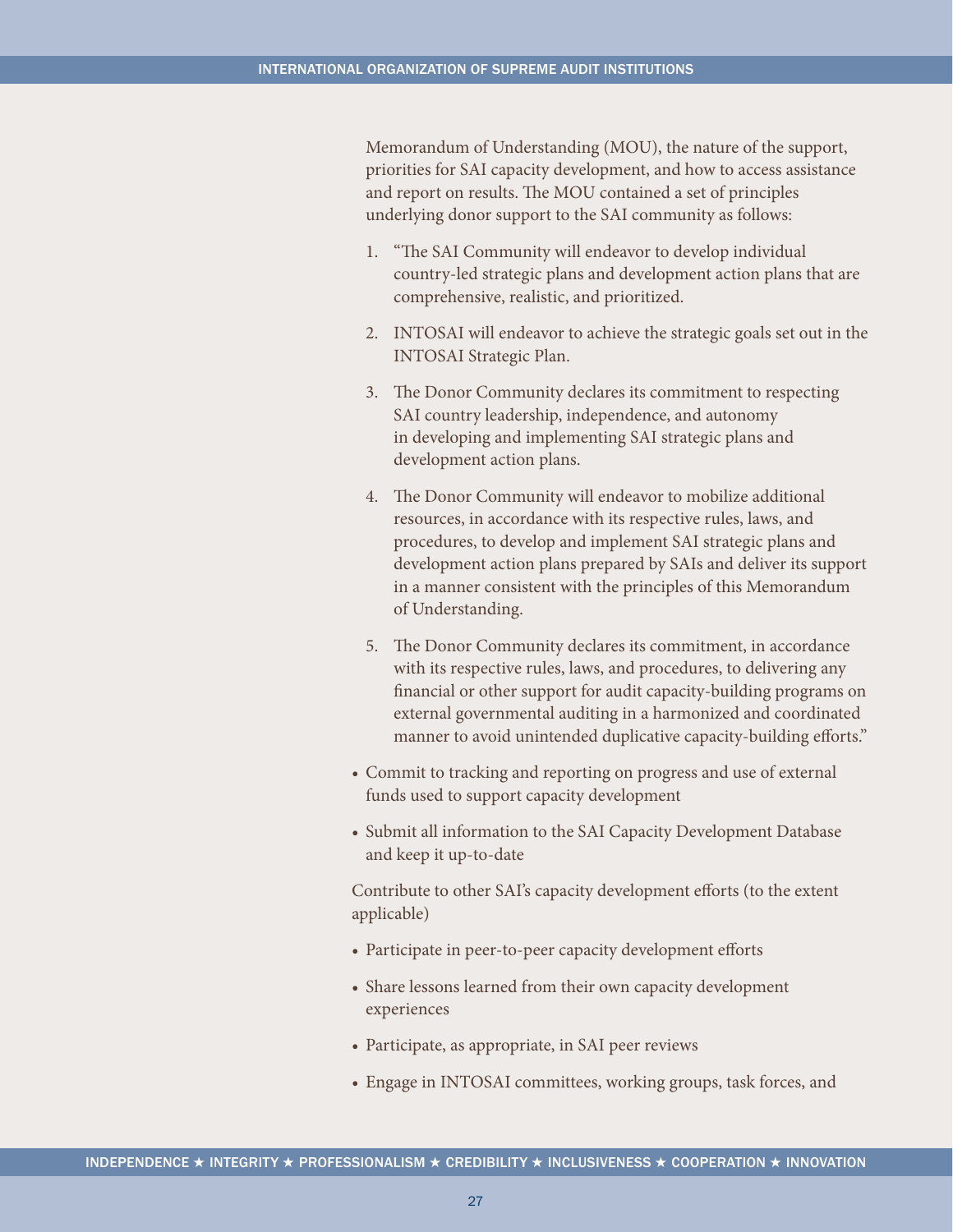communities of practice to enhance knowledge sharing and gain practical experience

• Participate in, contribute to, and share lessons learned and leading practices with regional organizations

### INTOSAI REGIONAL ORGANIZATIONS

- Serve as "early warning" systems for threats to the independence of individual SAIs
- Assist SAIs in identifying capacity development needs and obtaining needed assistance using the optimal delivery mechanism for a given need and context
- Ensure effective coordination, monitoring, and transparency of capacity development efforts at the regional level
- Raise awareness among SAIs of the INTOSAI–Donor Cooperation and how to access the Cooperation to improve capacity and serve as a champion for MOU principles
- • Communicate prioritized regional capacity development needs and gaps as well as leading practices to the CBC
- • Provide regionally-based capacity development and professionalization support such as cooperative audits, training, facilitation, and knowledge sharing within the context of SAIs' individual mandates
- Partner with the IDI in assessing the needs of SAIs in the region, in determining the portfolio of IDI programs and the planning and delivery of all IDI capacity development programs
- Facilitate peer-to-peer knowledge sharing and capacity development
- Compile and share, across the region and INTOSAI generally, lessons learned in capacity development
- Develop regional reports to Donors that may be required by Donor agreements
- Identify, prioritize, and bring forward regional emerging issues to INTOSAI, and represent the region's interests by active participation in INTOSAI (e.g., including in the relevant activities of Goal 2 and the INTOSAI-Donor Cooperation)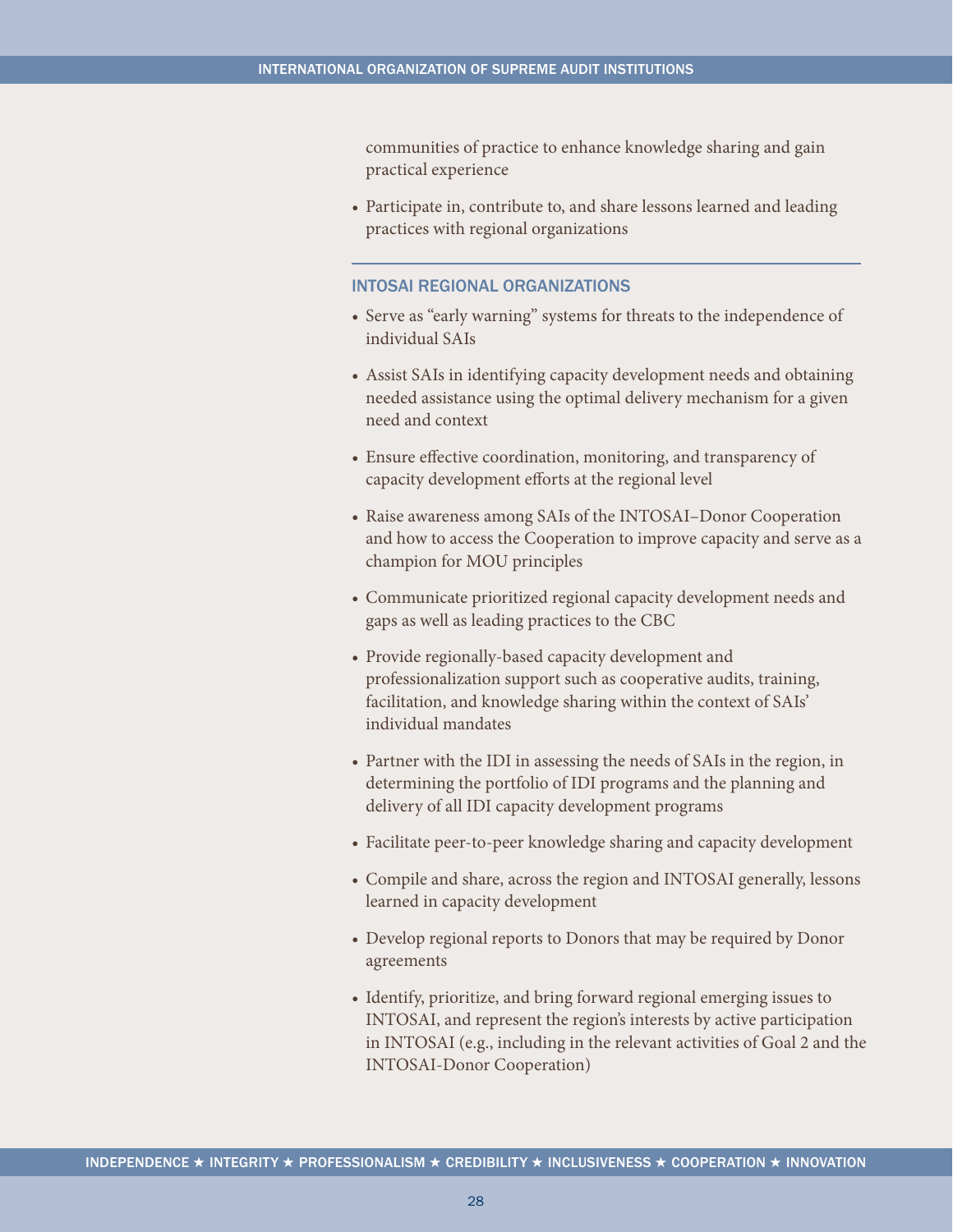#### INTOSAI GOAL COMMITTEES

#### Policy, Finance, and Administration Committee (PFAC):

- • Arrange for, maintain, and administer the INTOSAI–Donor Cooperation
- Provide INTOSAI's policy direction to the INTOSAI-Donor Cooperation
- Raise awareness among SAIs of the INTOSAI–Donor Cooperation and how to access the Cooperation to improve capacity and serve as a champion for MOU principles (along with the other entities)
- Monitor the implementation of the INTOSAI strategic plan and performance management framework and thereby contribute to supporting capacity development efforts

#### CBC

- Lead INTOSAI's overall strategy for SAI capacity development and professionalization efforts based on input from regional organizations, IDI, and SAIs
- Identify and prioritize SAI capacity development efforts for the INTOSAI–Donor Cooperation and other capacity development funders and providers
- Serve as the primary liaison between INTOSAI and non-INTOSAI entities delivering capacity development support, in close cooperation with IDI
- Serve as the custodian of the SAI PMF and advocate for its use among SAIs

#### All INTOSAI Goal Committees

- Develop and maintain ISSAIs, other INTOSAI products (including capacity development and professionalization tools and techniques) and topical, need-based communities of practice
- Raise awareness among SAIs of the INTOSAI–Donor Cooperation and how to access the Cooperation to improve capacity and serve as a champion for MOU principles (along with the other entities)
- Working with the CBC, the KSC gathers and disseminates crosscutting lessons learned from the individual results of peer reviews and of SAI PMF assessment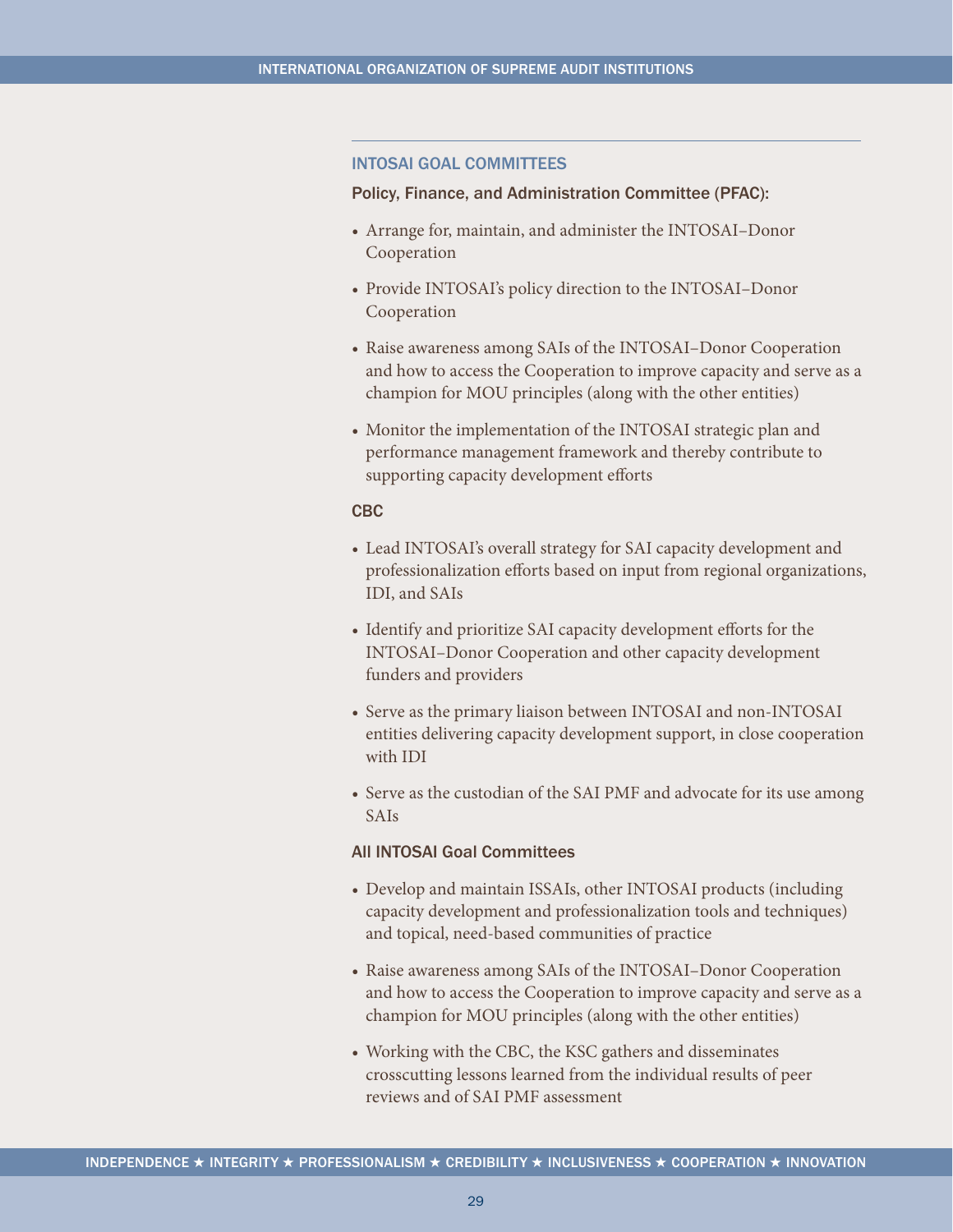#### IDI

- Serve as the primary global implementing body of INTOSAI that supports SAIs in developing countries, in their efforts to sustainably enhance performance, independence and professionalism
- Collaborate with partners in global and regional initiatives to support SAIs, by facilitating implementation of international standards, including the ISSAIs
- Advance the development of institutional, organizational and professional staff capacities
- Facilitate knowledge sharing and implementation of good practices
- At a limited level, provide bilateral support to SAIs as a provider of last resort
- At a limited level, provide SAI capacity development support on a cost recovery basis (including SAIs from developing countries)
- Work across all INTOSAI goal committees to facilitate coordinated capacity development
- Undertake, in coordination with goal committees and regional organizations, periodic global stocktaking assessments of SAI performance, capacity development needs, assistance provided and delivery mechanisms, and the results of that support
- Host the Secretariat to the INTOSAI–Donor Cooperation and the SAI PMF support function

#### INTOSAI GENERAL SECRETARIAT

- Closely work with the PFAC and other INTOSAI entities to prioritize action items related to capacity development for consideration by the goal chairs
- • Coordinates and facilitates INTOSAI's relationships with other organizations and thereby contributes to identifying opportunities to collaborate on and leverage related capacity development efforts
- Actively communicates the INTOSAI capacity building principles and champions these initiatives throughout INTOSAI and with appropriate international forums
- Supports SAI capacity development efforts and initiatives and underlines the importance of SAI capacity building vis-à-vis the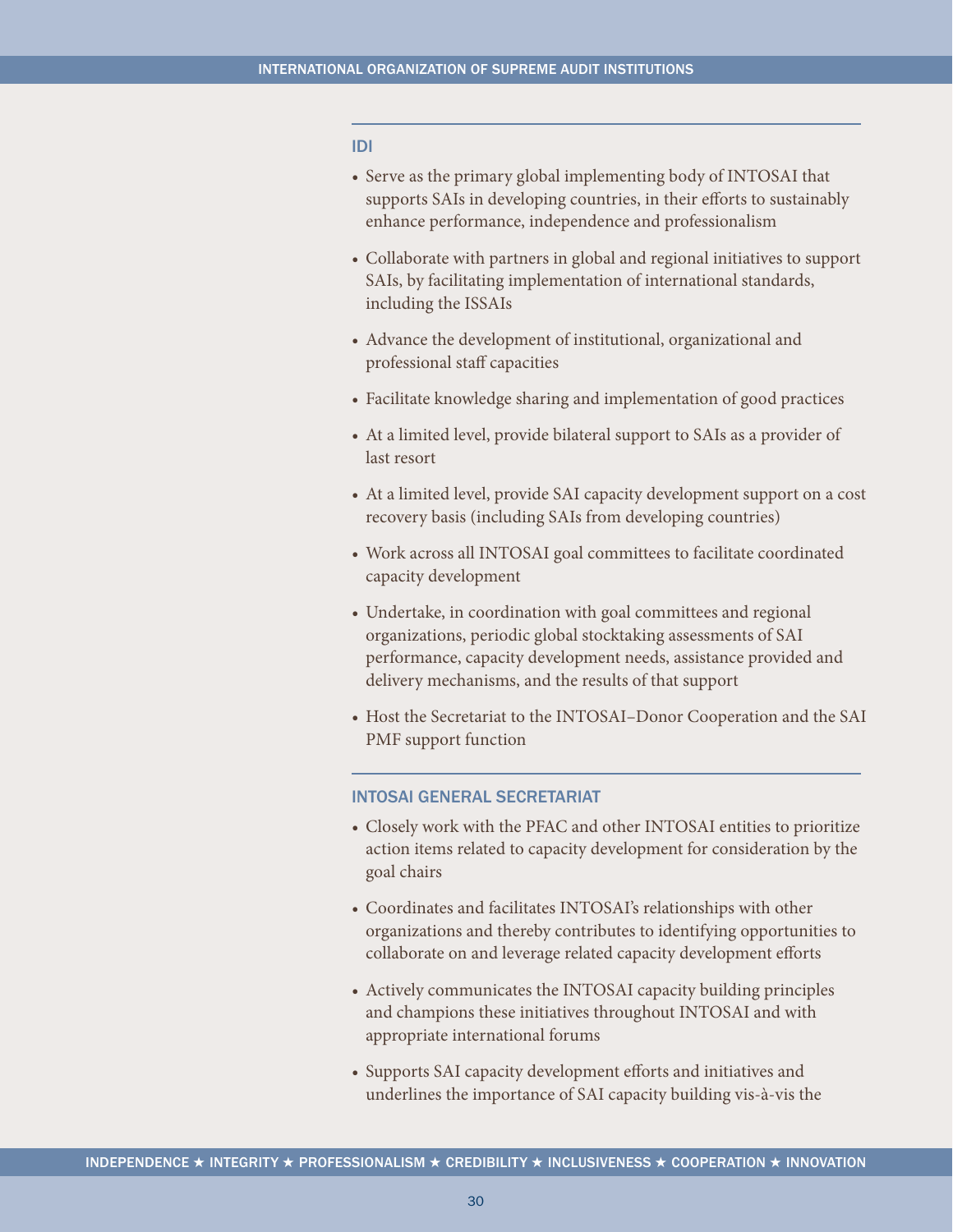United Nations and other international organizations

• Organizes high-level, global capacity building events

#### INTOSAI–DONOR COOPERATION

- The INTOSAI–Donor Cooperation, supported by the INTOSAI– Donor Secretariat, focuses on the following areas in which the INTOSAI and Donor communities share mutual interests, as means to scale-up and strengthen the support to SAIs in developing countries:
- 1. Promote and support SAI PMF as a framework to facilitate better needs assessments leading to stronger SAI-led strategic and development action plans, and better monitoring of SAI performance;
- 2. Mobilize additional resources for SAI capacity development, at the country, regional and global level, through mechanisms such as the Global Call for Proposals, and the (World Bank-administered) SAI Capacity Development Fund;
- 3. Strengthen the coordination of support to SAIs, by continued advocacy for behavioral change among SAIs and donors, facilitating project matching, and sharing information on current and planned support through the SAI Capacity Development Database; and
- 4. Further raising awareness of the MOU principles and change behavior, especially regarding SAI-leadership, harmonization and coordination of capacity development support, through training for donors on working with SAIs, and support to SAIs in developing needs-based funding proposals.
- Demonstrate the results of the Cooperation, to maintain support for its work among all stakeholders.
- The INTOSAI–Donor Cooperation Steering Committee:
- 1. Provides strategic guidance for the work of the INTOSAI–Donor Cooperation; and
- 2. Facilitates discussion between the INTOSAI and Donor communities on strategic and emerging issues of mutual interest.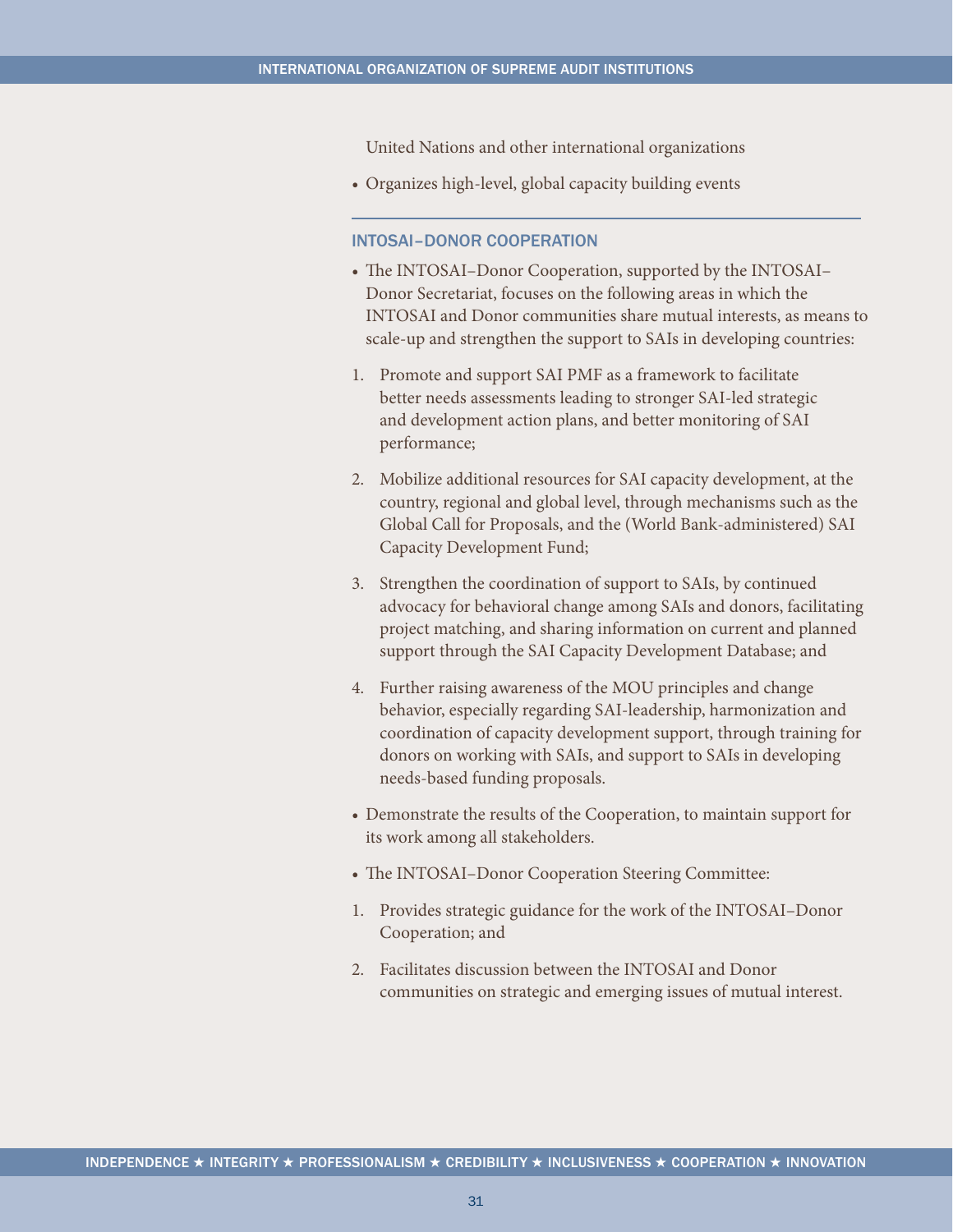# <span id="page-32-0"></span>Strategic Goal 3: Knowledge Sharing and Knowledge Services



ENCOURAGE SAI COOPERATION, COLLABORATION, AND CONTINUOUS IMPROVEMENT THROUGH KNOWLEDGE DEVELOPMENT, KNOWLEDGE SHARING AND KNOWLEDGE SERVICES, INCLUDING: (1) PRODUCING AND REVISING INTOSAI PRODUCTS; (2) PROVIDING BENCHMARKS AND OPERATING A COMMUNITY PORTAL; AND (3) CONDUCTING BEST PRACTICE STUDIES, AND PERFORMING RESEARCH ON ISSUES OF MUTUAL INTEREST AND CONCERN.

INTOSAI's third strategic goal builds on the essential features of openness, sharing, and cooperation that have been INTOSAI's hallmark throughout the years. This goal serves as the hub for INTOSAI's efforts to share knowledge regarding SAIs' efforts to support and contribute to the follow-up and review of the SDGs within the context of individual SAI mandates, capacities, and priorities. The goal, led by the Knowledge Sharing Committee (KSC), includes the following strategic objectives to support greater professionalism and continuous improvement of SAIs:

### Table 4: Strategic Objectives for Goal 3

3.1 Develop and maintain expertise in the various fields of public-sector auditing and help to provide content to the INTOSAI Framework for Professional Pronouncements. 3.2 Enable wide exchange of knowledge and experience among INTOSAI members. 3.3 Working with the CBC, IDI, and other INTOSAI entities, facilitate continuous improvement of SAIs through knowledge sharing on the crosscutting lessons learned from the results of peer reviews and SAI PMF.

# KEY STRATEGIES TO ACHIEVE GOAL 3 AND STRATEGIC **OBJECTIVES**

- 1. Preparation of new INTOSAI products and product lines: The KSC, in collaboration with other INTOSAI entities, has work plans and milestones for development of new standards and guidance for consideration by the common forum, and other INTOSAI products during 2017–2022. The KSC works closely with other stakeholders to develop products for INTOSAI's efforts to support the implementation where appropriate and contribute to the followup and review of the SDGs.
- 2. Revision of ISSAI products: Annual targets for updating and revising existing standards are established for the period 2017–2022. This work is done in close collaboration with the PSC and FIPP.
- 3. INTOSAI KSC-IDI Community Portal: In close collaboration with IDI, a knowledge sharing platform to serve as the hub for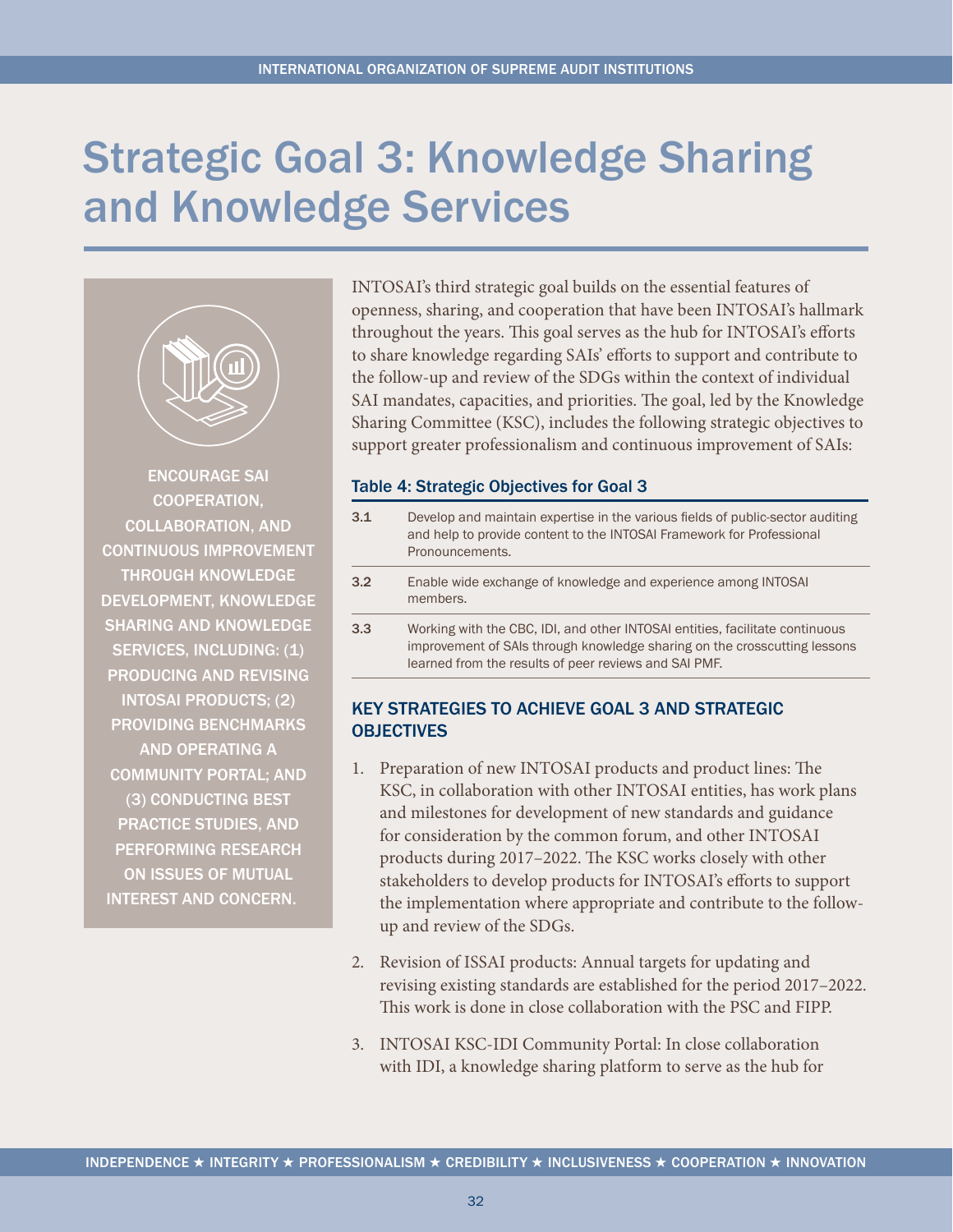

#### A Comprehensive Capacity Development Program

During 2016–2019, the KSC and IDI are cooperating in the design and delivery of a comprehensive capacity development program on auditing implementation of SDGs. The program has a four step process.

First, COP for Auditing Implementation of SDGs: The KSC-IDI Community Portal web-based COP will gather information and exchange ideas and experiences about auditing implementation of SDGs.

Second, Guidance on Auditing National Preparations to Implement the SDGs: A global team from all INTOSAI regions will develop guidance on auditing national preparations for implementation of SDGs.

Third, Cooperative Audits on Auditing National Preparations to Implement the SDGs: The cooperative audits will be facilitated by the IDI using the IDI's revised cooperative audit model. This includes the design and development of an e-learning course on SDGs, dissemination of the course to SAI audit teams, audit planning workshops, an audit review workshop, and support during audit and quality assurance of the audit based on ISSAIs.

Fourth and finally, lessons learned will be documented and a compendium of audit findings from participants in the COP will be published.

knowledge sharing has been formed. The platform includes Communities of Practice (COP), Blogs, Online Polls, Wikis, virtual meetings, and other mechanisms that quickly and efficiently gather and disseminate views and experiences.

- 4. Research projects: The KSC leads the development of a scheme for encouraging internal (to INTOSAI) and external research projects in public audit. The KSC also facilitates INTOSAI's engagement with the academic community on issues of mutual interest and concern.
- 5. Stakeholder engagement: The KSC, other strategic goal committees, IDI, INTOSAI regional organizations, the Supervisory Committee on Emerging Issues and the INTOSAI General Secretariat work together to avoid duplication of work and for greater synergy.
- 6. Facilitate continuous improvement: Working with the CBC, IDI, and other INTOSAI entities, the KSC gathers and disseminates crosscutting lessons learned from the individual results of peer reviews and of SAI PMF assessment.
- 7. Cooperate with and leverage the efforts of The International Journal of Government Auditing and the General Secretariat to expand the use of social media, video, and interactive tools to ensure "realtime" communication across INTOSAI, its partners, and with other interested parties.
- 8. Use working groups, task forces, and communities of practice open to all interested SAIs as vehicles for generating and disseminating knowledge and experiences.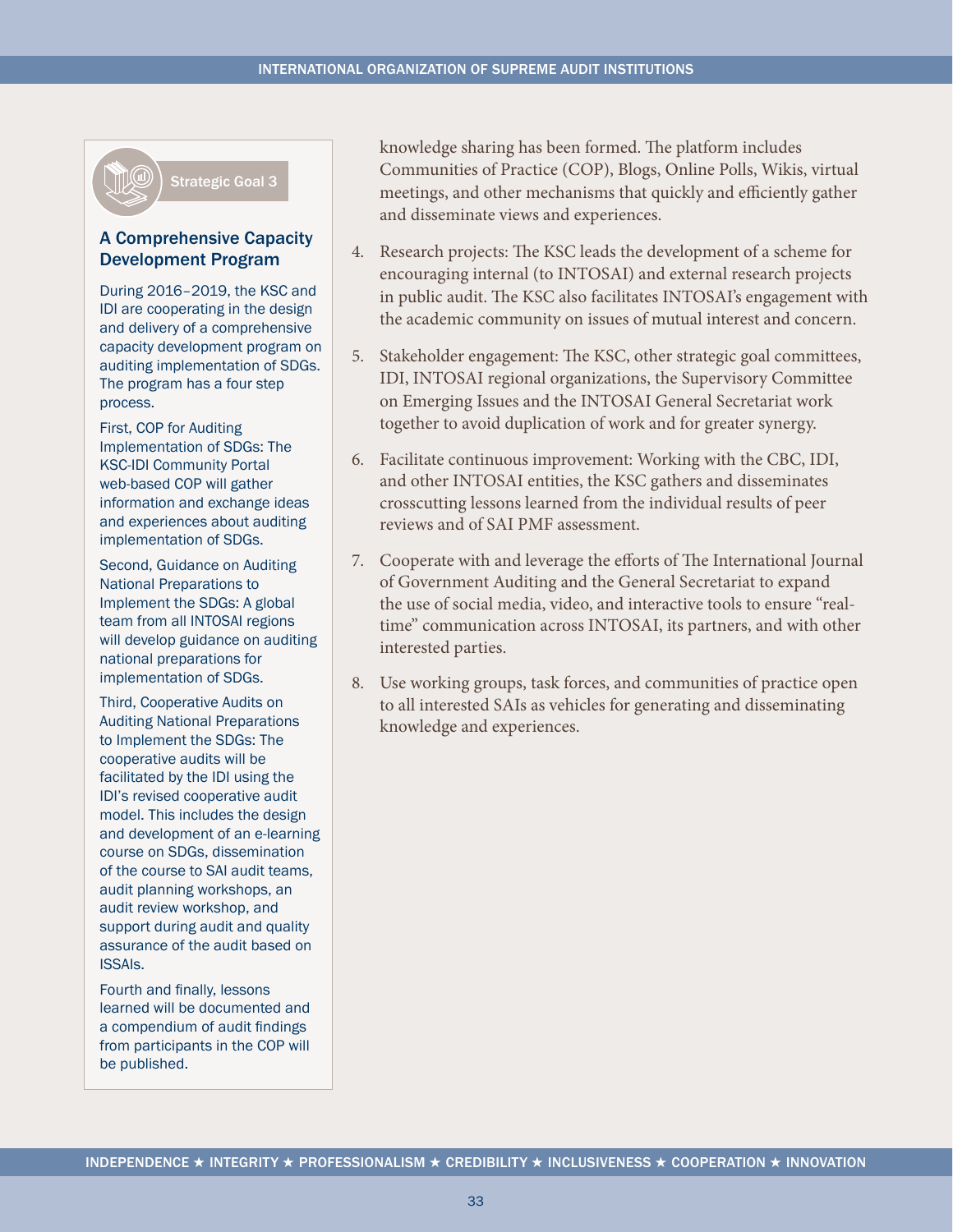# <span id="page-34-0"></span>Strategic Goal 4: Maximize the Value of INTOSAI as an International **Organization**



ORGANIZE AND GOVERN INTOSAI IN WAYS THAT PROMOTE ECONOMICAL, EFFICIENT, AND EFFECTIVE WORKING PRACTICES, TIMELY DECISION-MAKING, AND EFFECTIVE GOVERNANCE PRACTICES, WHILE MAINTAINING DUE REGARD FOR REGIONAL AUTONOMY, BALANCE, AND THE DIFFERENT MODELS AND APPROACHES OF MEMBER SAIs.

INTOSAI believes that it is essential to lead by example. Goal 16 of the 2030 Agenda for Sustainable Development calls on each nation to "promote peaceful and inclusive societies for sustainable development, provide access to justice for all and build effective, accountable and inclusive institutions at all levels." INTOSAI believes that it too needs to ensure that it is an effective, accountable, and inclusive international organization.

This commitment is reflected in the fourth strategic goal of INTOSAI: to strive to maximize the value of INTOSAI both to its member SAIs and as an international organization. As such, Goal 4 differs in substance and nature from INTOSAI's other goals, which focus on enhancing professional standards, developing capacity, and facilitating knowledge sharing among members. Goal 4 is intended to align the whole of INTOSAI's organization and operations with these goals. Maximizing the value of INTOSAI is vital both internally to ensure that INTOSAI is operating properly, as well as externally, as it will help to enhance the value and benefits delivered by SAIs in fostering good governance and the rule of law.

Goal 4, which includes ensuring the economy, efficiency, and effectiveness of INTOSAI's own operations, and that the organization is operating within its budget and realistic projections of available resources, is therefore fundamental to the achievement of INTOSAI's strategic plan. The Policy, Finance and Administration Committee (PFAC) assists the Governing Board in leading INTOSAI's efforts under Goal 4 and works in close cooperation with the General Secretariat. Given the importance of the PFAC in assisting the Governing Board in guiding INTOSAI, the PFAC is chaired by the Second Vice Chairman of the INTOSAI Governing Board. Membership on the PFAC includes many of INTOSAI's organizational leaders including the Chairs of the PSC, CBC, and KSC, among others. The broad leadership involvement on the PFAC advances the integration of INTOSAI's efforts across the crosscutting priorities, goals, objectives, and initiatives.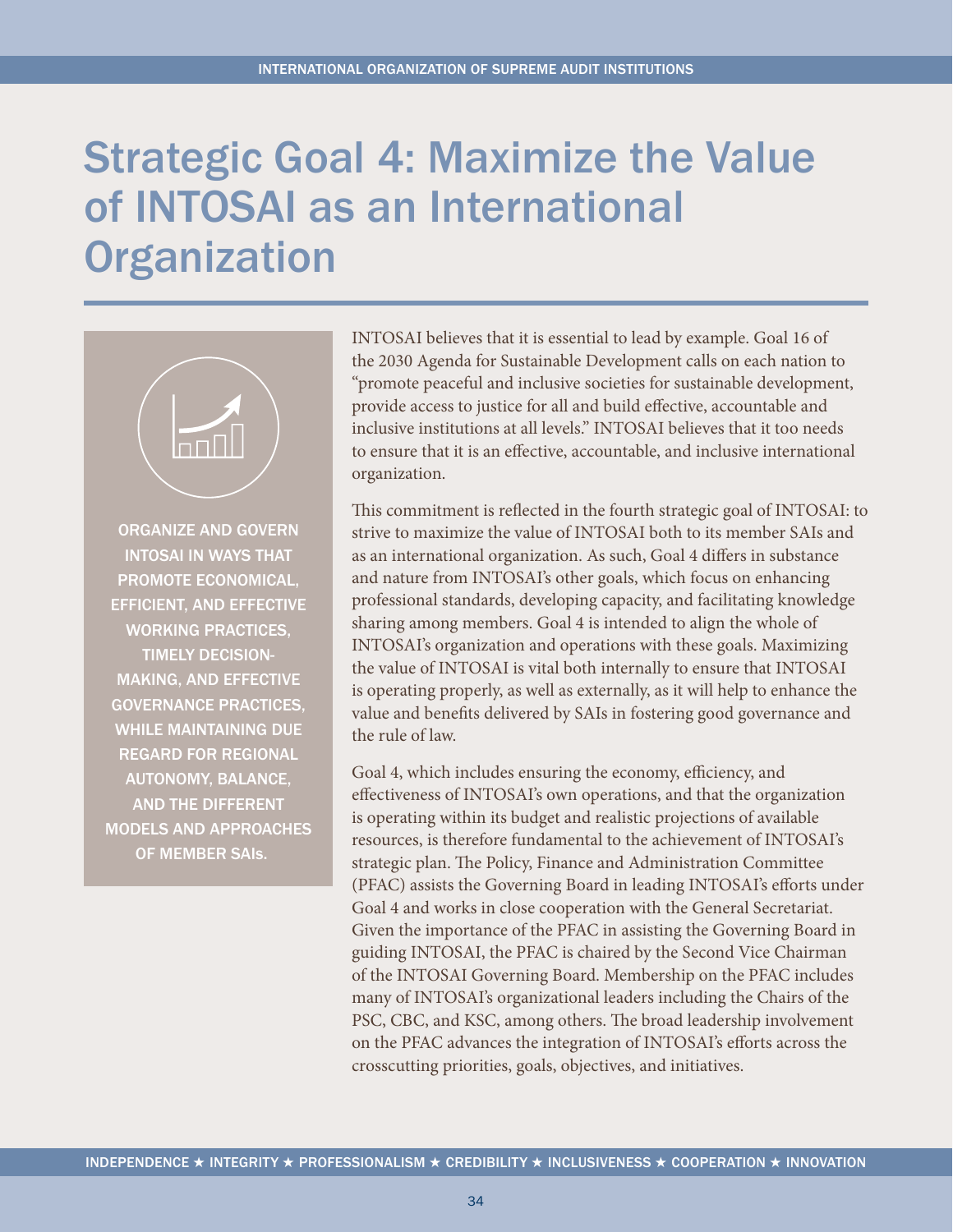#### <span id="page-35-0"></span>Table 5: Strategic Objectives for Goal 4

| 4.1 | Monitor the implementation of the INTOSAI Strategic Plan including INTOSAI's<br>performance management efforts and contributions to the follow up and<br>review of the SDGs                       |
|-----|---------------------------------------------------------------------------------------------------------------------------------------------------------------------------------------------------|
| 4.2 | Manage and oversee INTOSAI's resources to carry out the tasks outlined in<br>the Strategic Plan in the best possible manner                                                                       |
| 4.3 | Sustain and further develop the efforts of the INTOSAI Donor Cooperation                                                                                                                          |
| 4.4 | Ensure INTOSAI's organizational structure, outreach, communications, and<br>decision-making processes operate in an efficient, effective, and economical<br>manner to the maximum benefit of SAIs |

# KEY STRATEGIES TO ACHIEVE GOAL 4 AND STRATEGIC **OBJECTIVES**

**1. INTOSAI's commitment to assessing its own performance:**

Leading organizations manage on the basis of defined outcomes and strategies that are linked to results to be achieved. Systematically reviewing performance on a regular basis allows those organizations to track the progress they are making toward their goals and gives leaders crucial information on which to base their organizational and management decisions.

To assess its performance, INTOSAI will implement annual reviews of progress toward each strategic objective contained in this plan. The organization will use the results of these reviews to

- inform long-term strategy;
- inform planning and budget formulation;
- identify opportunities for continuous improvement, including risk management;
- improve decision-making response time;
- strengthen collaboration across the organization; and
- improve transparency.

The annual strategic objective reviews begin with the goal chairs, who will lead assessments of progress toward each objective under their respective strategic goal, working in close coordination and cooperation with the other goal chairs, and with the General Secretariat. These individual objective assessments will involve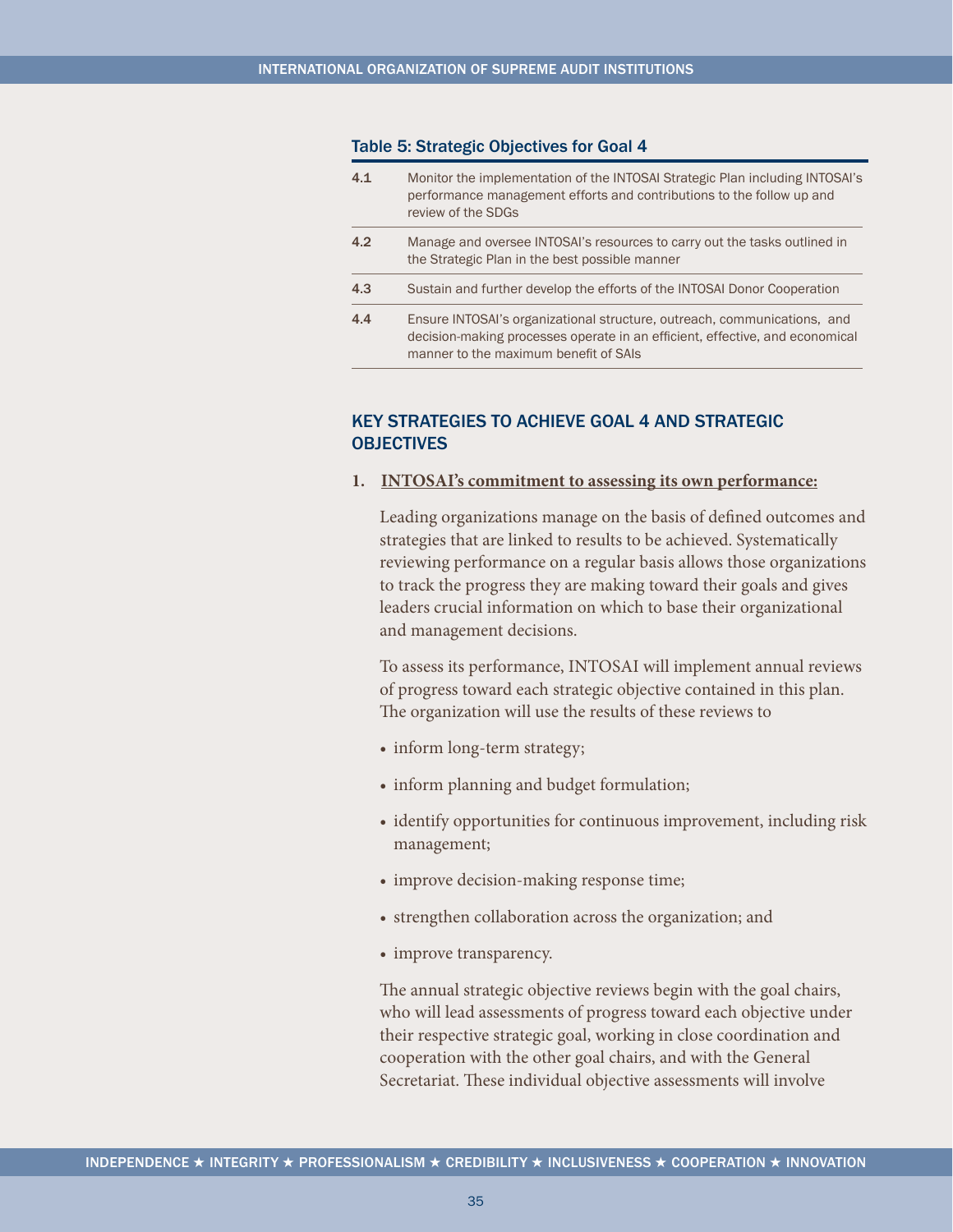member SAIs from relevant INTOSAI committees, regional organizations, working groups, task forces, and communities of practice that contribute to the objective. The perspective of external parties, such as the donor community, that significantly contribute to the objective will also be obtained and considered.

Each goal chair and relevant contributors—including, very importantly, the regional organizations—will review the results achieved under each objective based on agreed-upon benchmarks, such as measured performance toward established targets and the completion of major tasks or deliverables. Special attention will be given to progress made in advancing INTOSAI's crosscutting priorities. Those involved in the review will then determine what actions and next steps, if any, are most needed to ensure continued progress toward each objective.

Once each objective has been assessed, each goal chair will review the results across all objectives within their respective strategic goal and prioritize the various action items and next steps that were identified. Given finite resources, this approach is intended to ensure that attention is focused on actions that are needed to continue progress, improve performance, or to manage risks.

At each meeting of the Governing Board, the goal chairs will report the results of their annual reviews and prioritization of action items. The Governing Board, based on these reports, will decide on the final appraisal for each objective as well as which action items should be undertaken. Prior to the Governing Board meeting, the goal chairs will provide summary results of their strategic objective reviews and their proposals for next steps to the PFAC, to help inform INTOSAI's budget formulation process. The PFAC, working with the General Secretariat of INTOSAI, will review the overall results to identify common themes and determine if additional actions may be needed on those issues that cut across multiple goals. The PFAC, working with goal chairs, the Supervisory Committee on Emerging Issues, and the General Secretariat, will consider INTOSAI-wide efforts that may be needed to advance the implementation of the crosscutting priorities. Based on its review, the PFAC and the General Secretariat—in close coordination with the goal chairs, will develop a proposed organization-wide prioritization of the action items identified by the goal chairs for consideration by the Governing Board.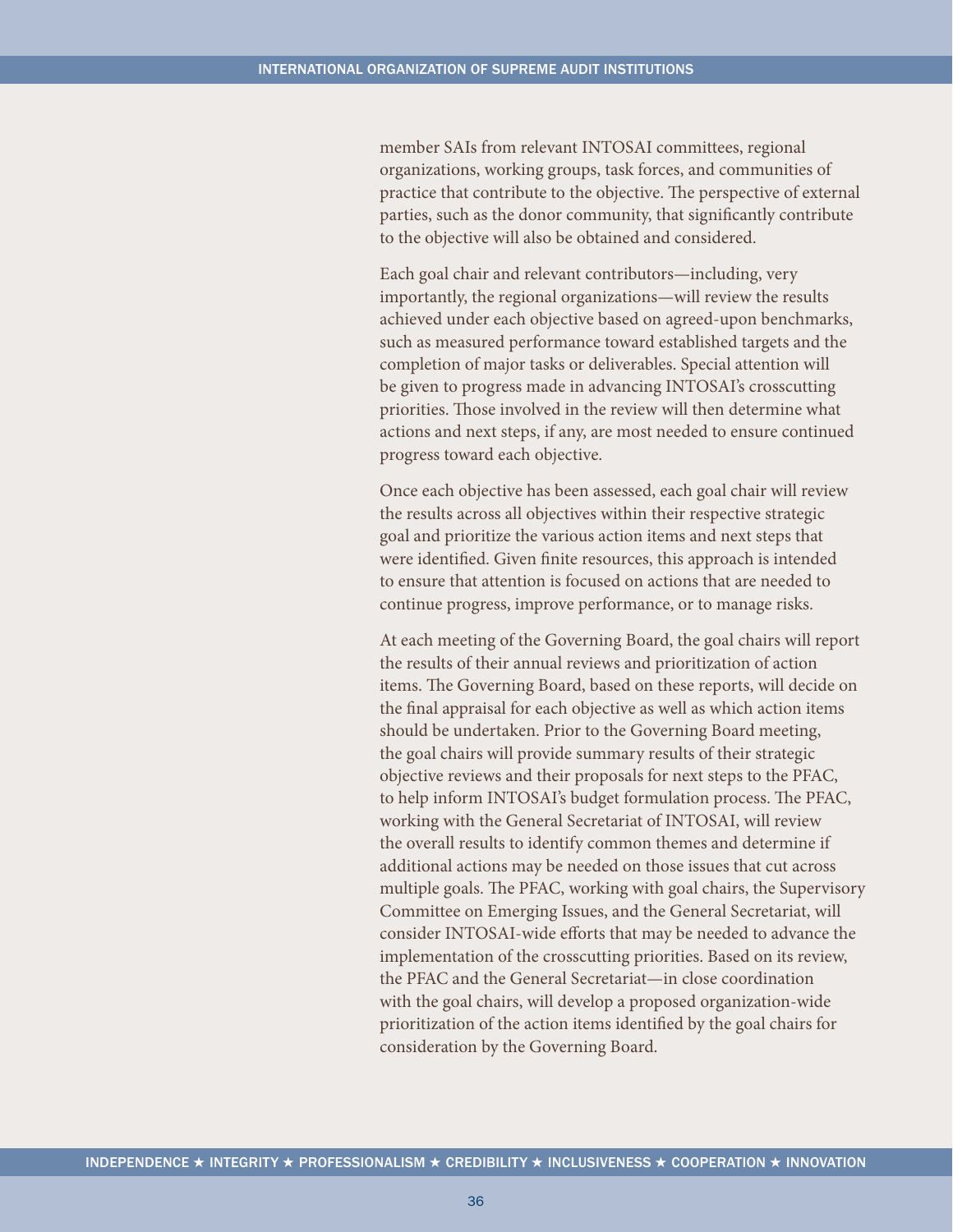To promote transparency, the summary results of these reviews will be compiled by the General Secretariat in close cooperation with the PFAC into a performance and accountability report each year. This report will be provided to each INTOSAI member and external stakeholders, publicized in the International Journal of Government Auditing, and made publicly available on the INTOSAI website.

#### **2. Financing and Resources:**

INTOSAI's ambitions must be consistent with reasonable expectations of available resources and the financial realities of the member SAIs. INTOSAI will continue to refine its approach to financing its activities and will leverage the many developments achieved during the period 2011-2016—including indexation of SAI dues for inflation, acceptance of voluntary contributions for special projects, and clarification of expectations for SAI hosts of INTOSAI activities.

All of INTOSAI's activities depend on sustainable resource levels. In-kind contributions remain the essential element of INTOSAI's ability to undertake its strategies and achieve results. Therefore, INTOSAI's committees, task forces, working groups, communities of practice, and other initiatives must consider both the in-kind and financial resources necessary to carry out their responsibilities. Going forward, INTOSAI's organization-wide financial planning is more thoroughly accounting for the indexation of INTOSAI's dues to inflation and any voluntary contributions according to INTOSAI's statutes related to funding for special projects.

Leaders of INTOSAI's committees, task forces, working groups, communities of practice, and other initiatives are expected, as far as possible, to obtain assurance, to the extent possible, from those SAIs making commitments to carry out the work of INTOSAI that they have the resources to implement the agreed-upon activities. Such assurances should include, if possible, an assessment of the resources collectively available to them (financial contributions, in-kind contributions, and any external financial resources available to the respective SAI). The manner in which INTOSAI leaders obtain such assurances is at the discretion of the leaders based on their relationships with and knowledge of the SAIs who have committed to meet the ambitions of their respective INTOSAI effort. INTOSAI leaders are then responsible for providing written assurance of resource sufficiency to the goal chairs and the INTOSAI General Secretariat for submission to the PFAC. Such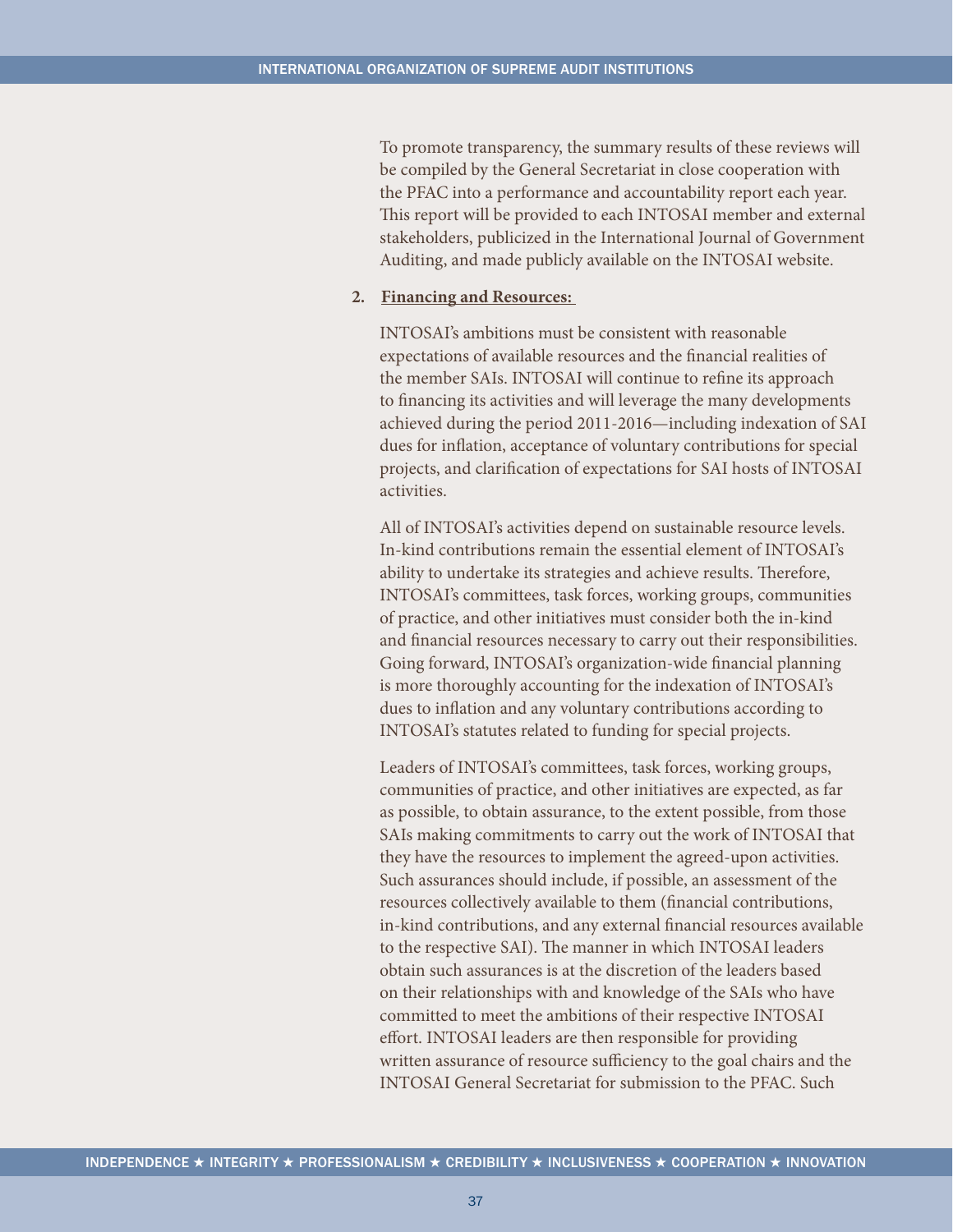assurances are an important element in confirming that INTOSAI has realistic expectations for achieving the objectives in the strategic plan and thus meeting the ambitions of the organization.

#### **3. Policy direction to the INTOSAI–Donor Cooperation:**

As noted earlier in this plan, the INTOSAI–Donor Cooperation is an essential element of support for SAI capacity development. The PFAC has a central responsibility within INTOSAI for arranging for, maintaining, and administering the INTOSAI–Donor Cooperation. In doing so, the PFAC provides INTOSAI's policy direction to the INTOSAI–Donor Cooperation. It also seeks to raise awareness among SAIs of the INTOSAI–Donor Cooperation and how to access the Cooperation to improve capacity and more generally, serves as a champion for the principles articulated in the 2009 MOU between INTOSAI and the Donor Cooperation.

#### **4. Enterprise Risk Management:**

INTOSAI is building on its ongoing efforts to identify and address emerging issues by creating a robust Enterprise Risk Management (ERM) capacity to guide risk identification and management efforts. Responding to emerging opportunities and risks requires a strategic approach as well as organizational agility so that INTOSAI is positioned to make a timely response to evolving global and regional issues.

The Governing Board, consistent with public and private sector best practices, is responsible for establishing INTOSAI's risk appetite and agreeing upon any risk management strategies. Based on the reports of the Supervisory Committee on Emerging Issues, the Governing Board provides direction on issues that call for INTOSAI action on risk management efforts.

INTOSAI's enterprise risk management framework shall include all the elements commonly found in the various widely accepted frameworks, a shown in Figure 7.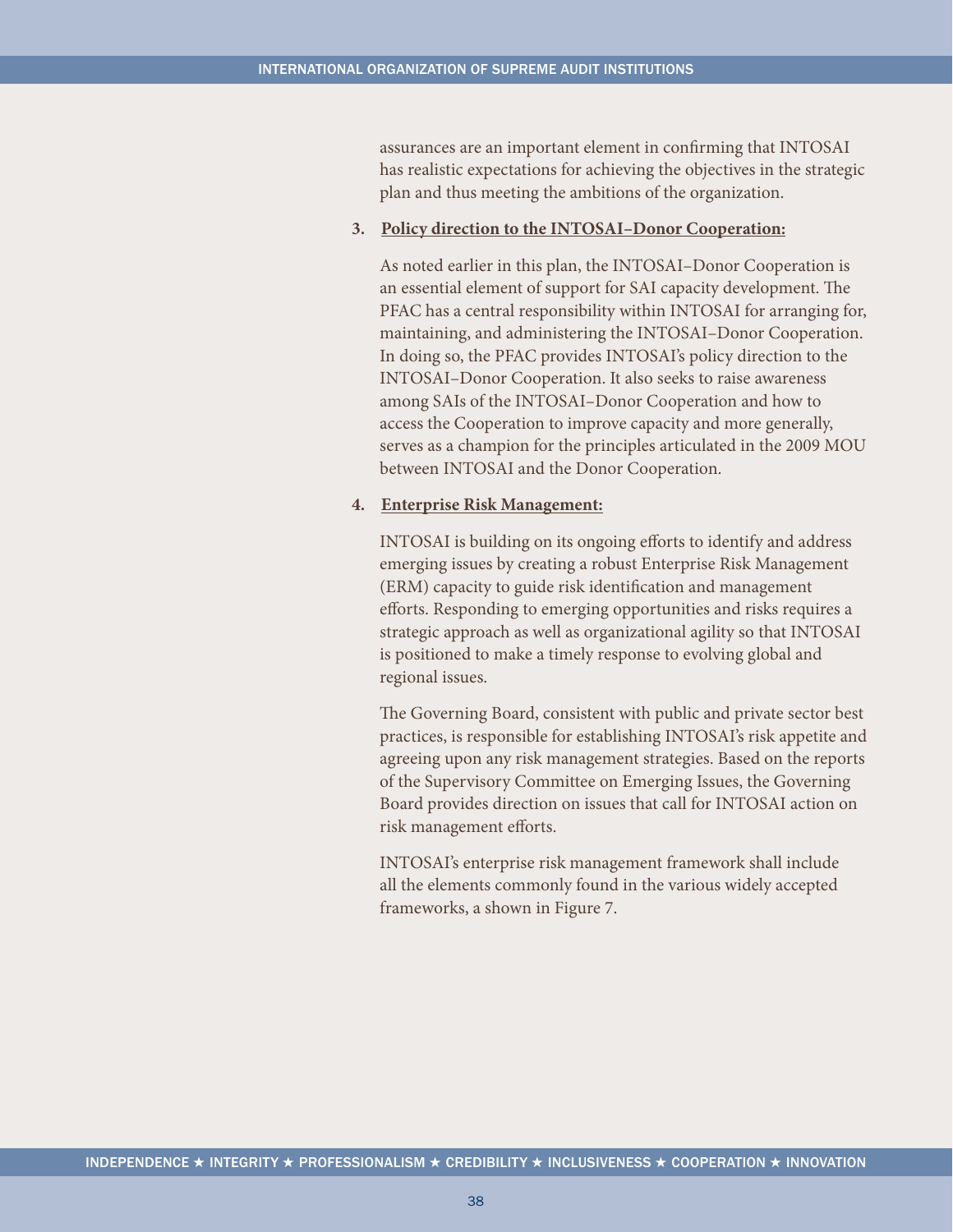<span id="page-39-0"></span>

#### Figure 7: High Level Overview of INTOSAI's Approach to Enterprise Risk Management

Effective risk management will help INTOSAI identify, assess, and manage risks to the organization. As part of its enterprise risk management leadership efforts, the Supervisory Committee on Emerging Issues will monitor INTOSAI's crosscutting priorities to ensure that they are being consistently and thoroughly integrated into INTOSAI's various strategies and programs under its strategic goals.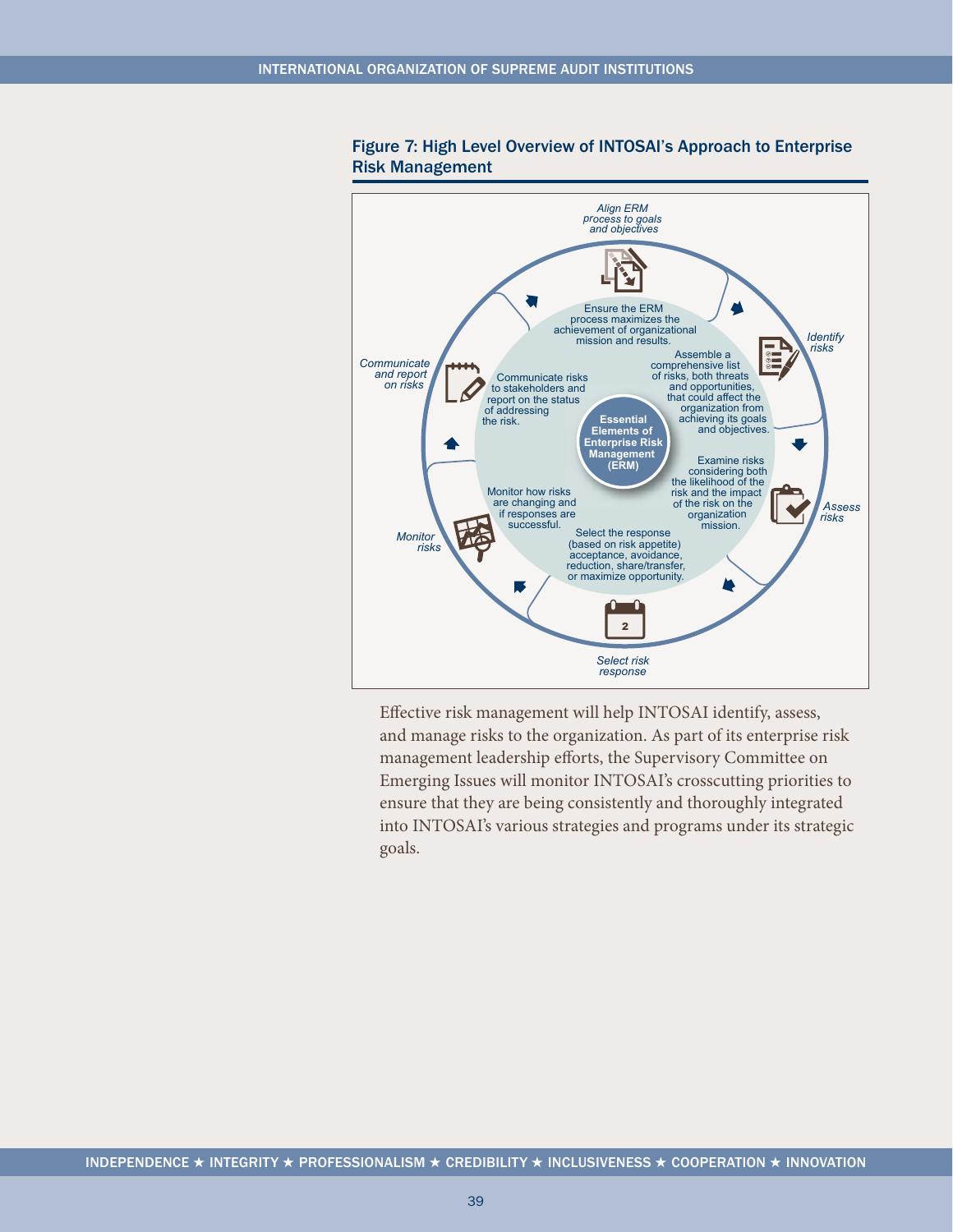#### **5. Cooperation with other organizations:**

INTOSAI, under the leadership of the General Secretariat, cooperates with the United Nations in promoting efficient, accountable, effective, and transparent public administration and the effective follow-up and review of the SDGs, promoting good governance, and fighting corruption.

INTOSAI also partners with other organizations including the donor community, Inter-parliamentary Union (IPU), the International Federation of Accountants (IFAC), the Institute of Internal Auditors (IIA), the World Bank, the International Monetary Fund (IMF), the United Nations Environment Programme (UNEP), and the Organization for Economic Cooperation and Development (OECD).

#### **6. Internal and external communications:**

INTOSAI facilitates timely, accurate, and transparent internal and external communication to improve government auditing worldwide. As noted above, in the spirit of transparency, INTOSAI is committed to publicly reporting the results of its annual strategic objective reviews and its programmatic adjustments and improvement plans going forward.

INTOSAI's entities will continue to enhance all forms of communication within INTOSAI and with external partners and stakeholders. This will include communicating the value and benefits of SAIs and the results of capacity development efforts, especially those externally funded.<INTOSAI.org>is one major mechanism for communication both within and among its member SAIs and for INTOSAI to share information with the public and external partners and stakeholders. INTOSAI is expanding its use of social media to bring key information from INTOSAI to a wider audience. Similarly, the activities of the International Journal of Government Auditing will continue to evolve and include a deliberate and active social media strategy. This includes the use of social media, video, and interactive tools.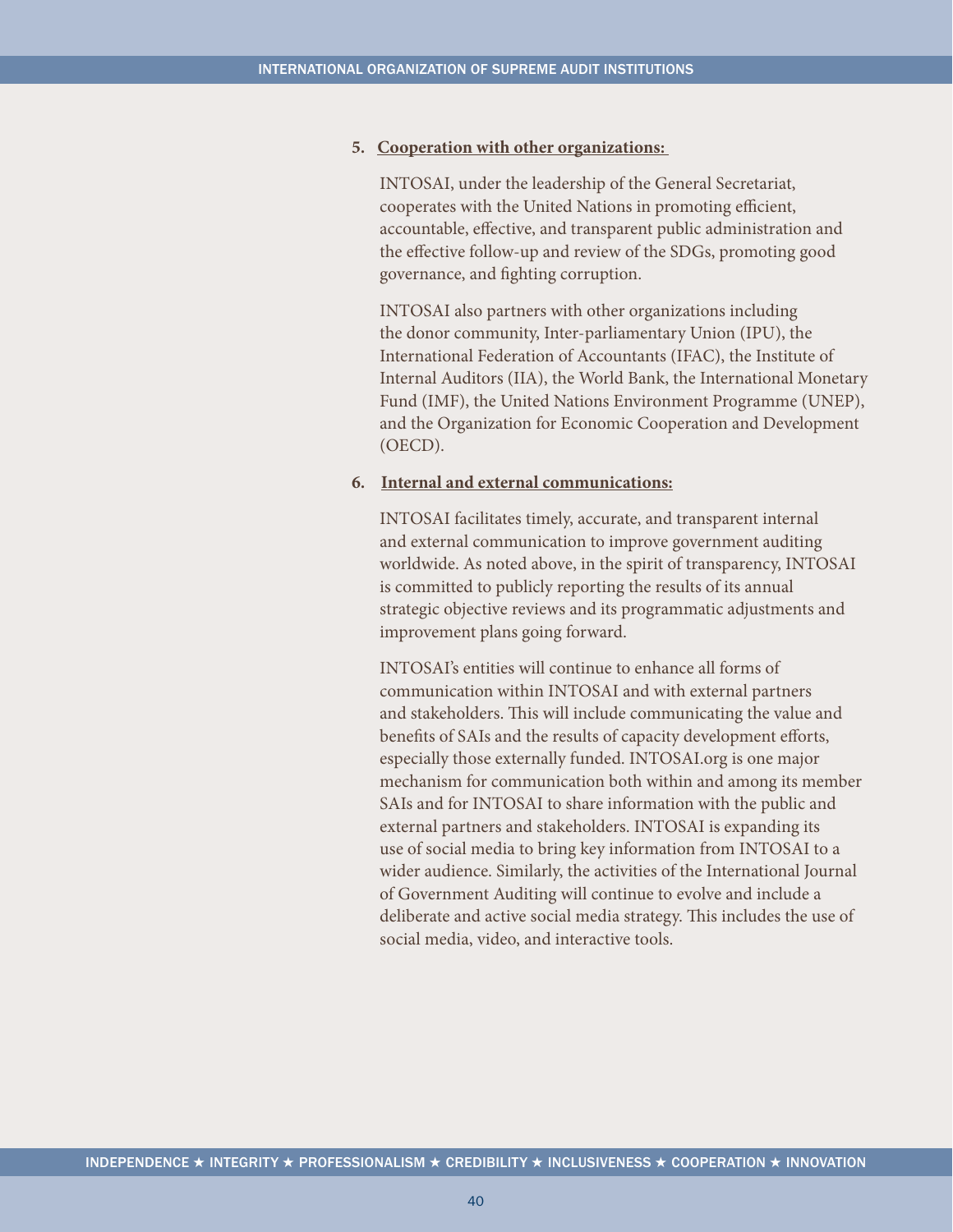# <span id="page-41-0"></span>APPENDIX I: INTOSAI AND ITS **ORGANIZATION**



INTOSAI is the professional organization of Supreme Audit Institutions (SAI). SAIs in countries that belong to the United Nations (UN) or its specialized agencies can be full INTOSAI members. INTOSAI is the recognized international body representing SAIs. Each full member SAI has one vote, and no member SAI has a right to a veto.

# INTERNATIONAL CONGRESS OF SUPREME AUDIT INSTITUTIONS (INCOSAI)

Hosted by a member SAI, the triennial Congress offers all INTOSAI members a unique opportunity to gather at one time in one place to share experiences, discuss issues, and share recommendations

aimed at improving government accountability worldwide. Participation as observers at Congresses by the UN, the World Bank, and other international and professional organizations reflects INTOSAI's relationship with these world bodies.

# *INTOSAI includes three categories of membership:*

## **Full members:**

National and supranational supreme audit institutions that meet specified criteria and have all membership rights described in the INTOSAI statutes. SAIs are allowed to join multiple regional organizations but SAIs must declare one regional organization to be their "home" group with regard to INTOSAIlevel issues such as allocation of Governing Board seats, funding for IDI regional and other training programs, and other matters.

### **Associate members:**

International, professional, and other organizations that share INTOSAI's goals, as described in the INTOSAI statutes. Associate members do not have voting privileges, but participate in INTOSAI events and programs

41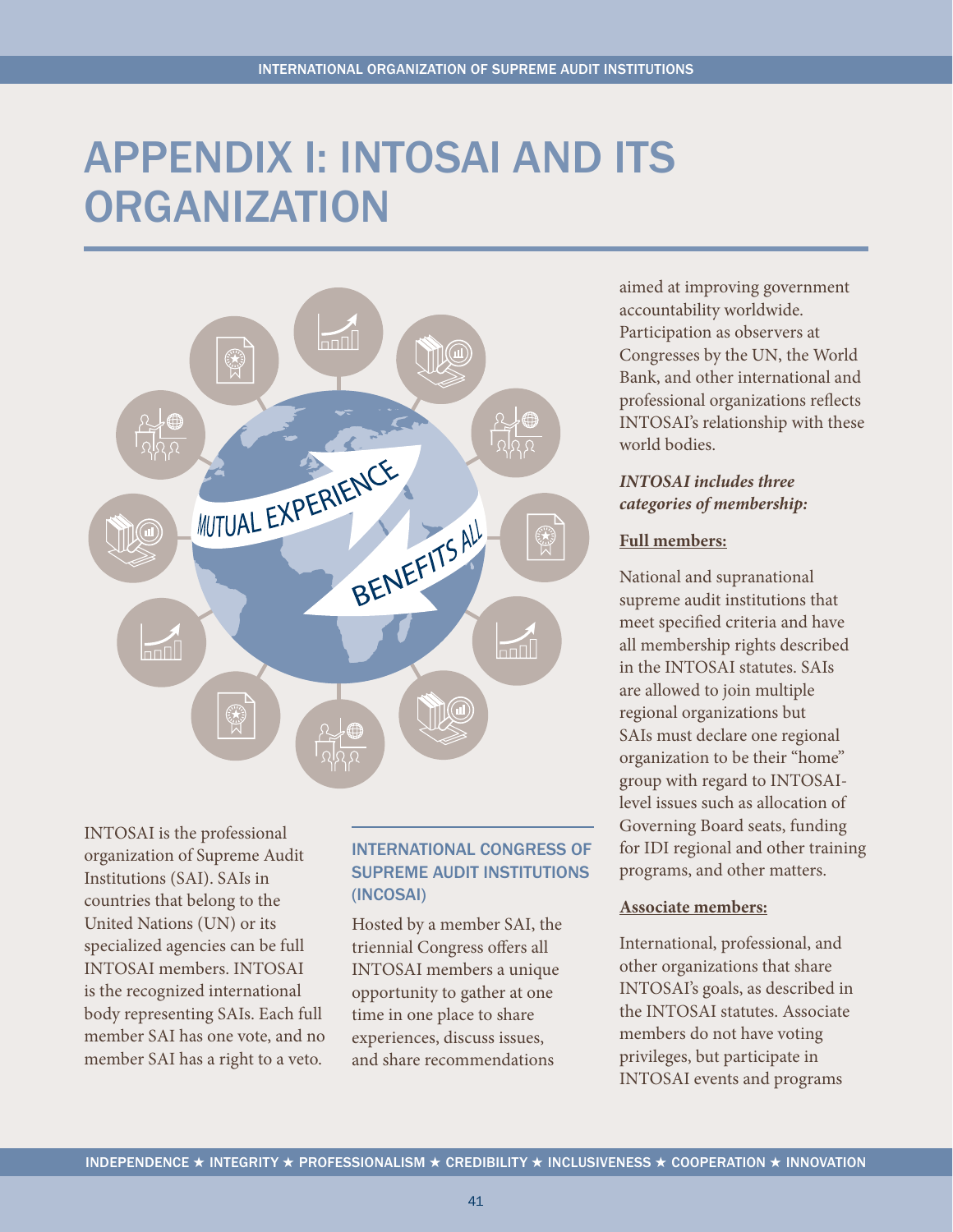and benefit from INTOSAI capabilities (e.g., access to publications and knowledge sharing). When organizations apply to the Governing Board for associate membership, the Board will consult with the SAI representing the country from which the application originates; the Board will solicit and give great weight to the views of such member SAIs in connection with any application.

### **Affiliate members:**

Have rights equal to those of associate members to accommodate inclusion of overseas territories of INTOSAI member countries. Dependent territories can be viewed as an affiliate of a full member of INTOSAI. SAIs that are affiliate members will be welcomed at INTOSAI activities and benefit from INTOSAI's knowledge sharing programs; but they will not be allowed to vote at INCOSAI. This membership category does not apply to subnational audit authorities. The qualifications for SAIs to be affiliate members include:

- Must be a recognized member of an INTOSAI regional organization,
- Must be the SAI of an overseas or dependent territory of a member of INTOSAI,
- Must have independent audit authority over the territory in question, and
- Must have approval from the home country SAI to join INTOSAI.

### GOVERNING BOARD

The Governing Board meets annually to provide strategic leadership, stewardship, and continuity between Congresses. The Governing Board accepts and, as appropriate, acts on the annual strategic review and other reports from INTOSAI entities including the Goal Committees, the General Secretariat, IDI, the INTOSAI Journal of Government Auditing, and regional organizations. The Governing Board includes: representation of INTOSAI's seven regional organizations to ensure balance among all member countries, the four Goal Chairs, the INTOSAI Vice Chair and Second Vice Chair, the Secretary General, the IDI, and the INTOSAI Journal of Government Auditing. The Chairman of the Board is the head of the SAI that hosted the last Congress.

The Bureau of the Chair (BOC) is an informal meeting of Governing Board principals to coordinate and plan for Governing Board proceedings. The BOC has over time become a mechanism of the Chair to help set agendas, clarify tasks, and ensure the tone and

spirit of INTOSAI meetings is in keeping with INTOSAI values, motto and senior leader intent. The BOC typically meets before Governing Board meetings and occasionally meets before other INTOSAI Committee meetings.

### GENERAL SECRETARIAT

Located in Vienna, Austria, the General Secretariat provides strategic and central administrative support to INTOSAI, manages the INTOSAI finances, Financial Statements, and budget; assists the Board and Congresses; facilitates communications among members; and organizes symposia and special studies. The Secretary General is the President of the Court of Audit of the Republic of Austria.

# SUPERVISORY COMMITTEE ON EMERGING ISSUES

The Committee reports to the Governing Board and provides insights and suggestions on emerging issues including enterprise risks.

INTOSAI's Supervisory Committee on Emerging Issues works closely with INTOSAI's regional organizations, the General Secretariat, other internal INTOSAI bodies, and external entities, to be alert to emerging issues that have regional implications, and how global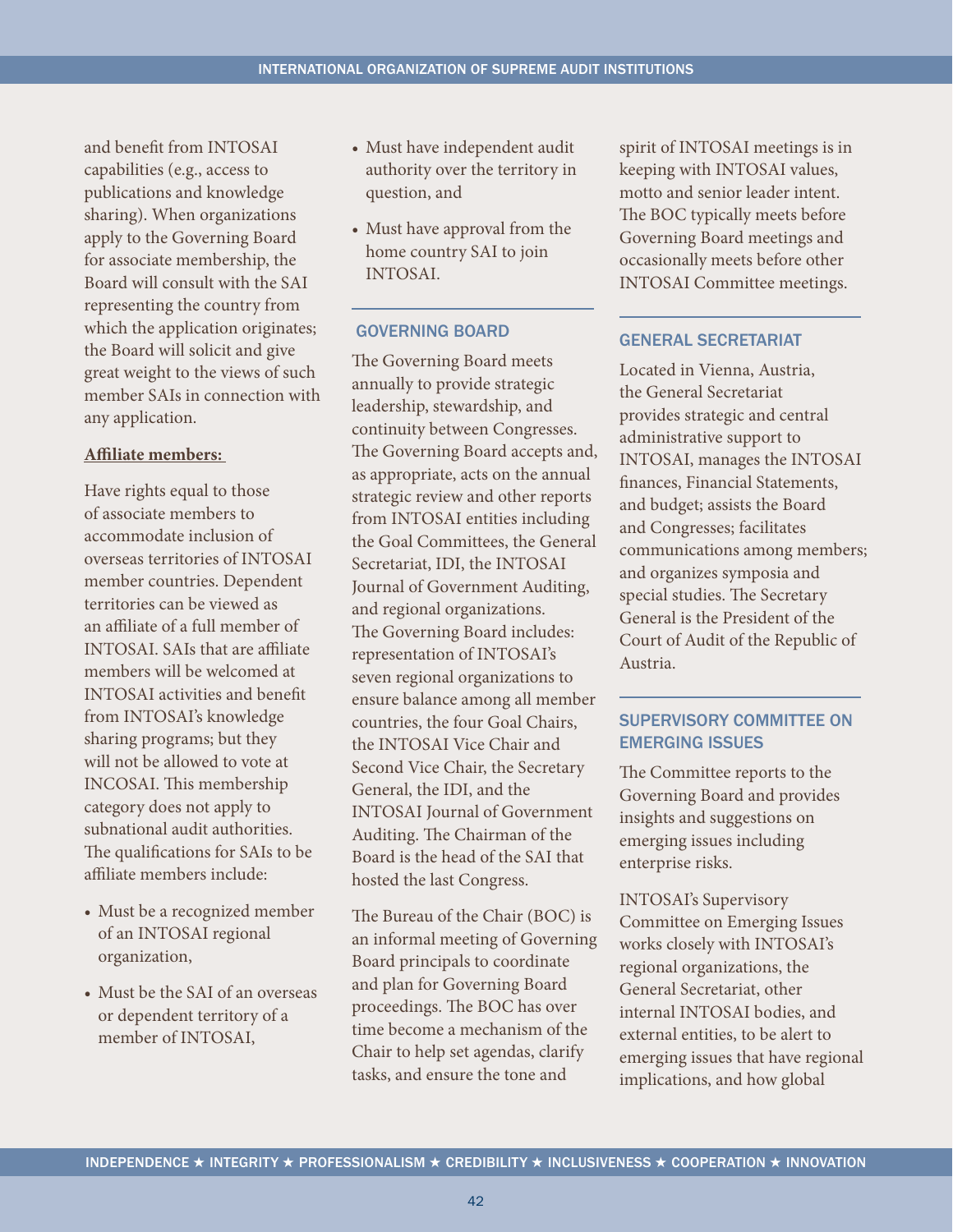issues, such as climate change and global financial developments, may have very different manifestations in different parts of the world. The Committee also will provide a continuing focus to ensure that INTOSAI's crosscutting priorities are being consistently and thoroughly integrated in INTOSAI's various strategies and programs under its strategic goals.

#### REGIONAL ORGANIZATIONS

Seven regional organizations promote INTOSAI by serving their members needs through regional initiatives. As autonomous organizations, they are financed separately from INTOSAI; issue their own strategic plans with their own missions and objectives; and adopt their own statutes and regulations. Sharing experiences, information, and good practices across the regional organizations is one of the key factors in INTOSAI's success.

# GOAL COMMITTEES, SUBCOMMITTEES, WORKING GROUPS, TASK FORCES, AND COMMUNITIES OF PRACTICE

Most of INTOSAI's technical work occurs in the committees, subcommittees, working groups, task forces, and communities of practice that are established to advance the profession

by developing and issuing professional standards, audit guidance, and other practical reference materials. These entities foster the transfer and application of knowledge and skills relating to the SAIs' organization and make them better able to perform their functions through capacitydevelopment and knowledge sharing.

# **Goal 1: Professional Standards Committee (PSC)**

- Forum for INTOSAI Professional Pronouncements
- Financial Audit and Accounting Subcommittee
- • Performance Audit Subcommittee
- • Compliance Audit Subcommittee
- Internal Control Standards Subcommittee

### **Goal 2: Capacity Building Committee (CBC)**

Operates with a flexible and agile structure of work streams, primarily setting up task or project groups for specific purposes with defined deadlines. CBC work streams, as of 2017, cover the following areas:

- Regional capacity development
- Cooperative audits
- Peer reviews
- IntoSAINT
- • SAI PMF
- Support to SAIs in fragile situations
- CBC guides and occasional papers

The CBC Chair also leads the Working Group on INTOSAI Auditor Certification (under the auspices of the PFAC).

## **Goal 3: Knowledge Sharing Committee (KSC)**

- Working Group on Public Debt
- Working Group on IT Audit
- Working Group on Environmental Auditing
- Working Group on the Fight Against Corruption and Money Laundering
- Working Group on Key National Indicators
- Working Group on Value and Benefits of SAIs
- Working Group on Financial Modernization and Regulatory Reform
- Working Group on Audit of Extractive Industries
- Working Group on Program Evaluation
- Task Force on Public Procurement Audit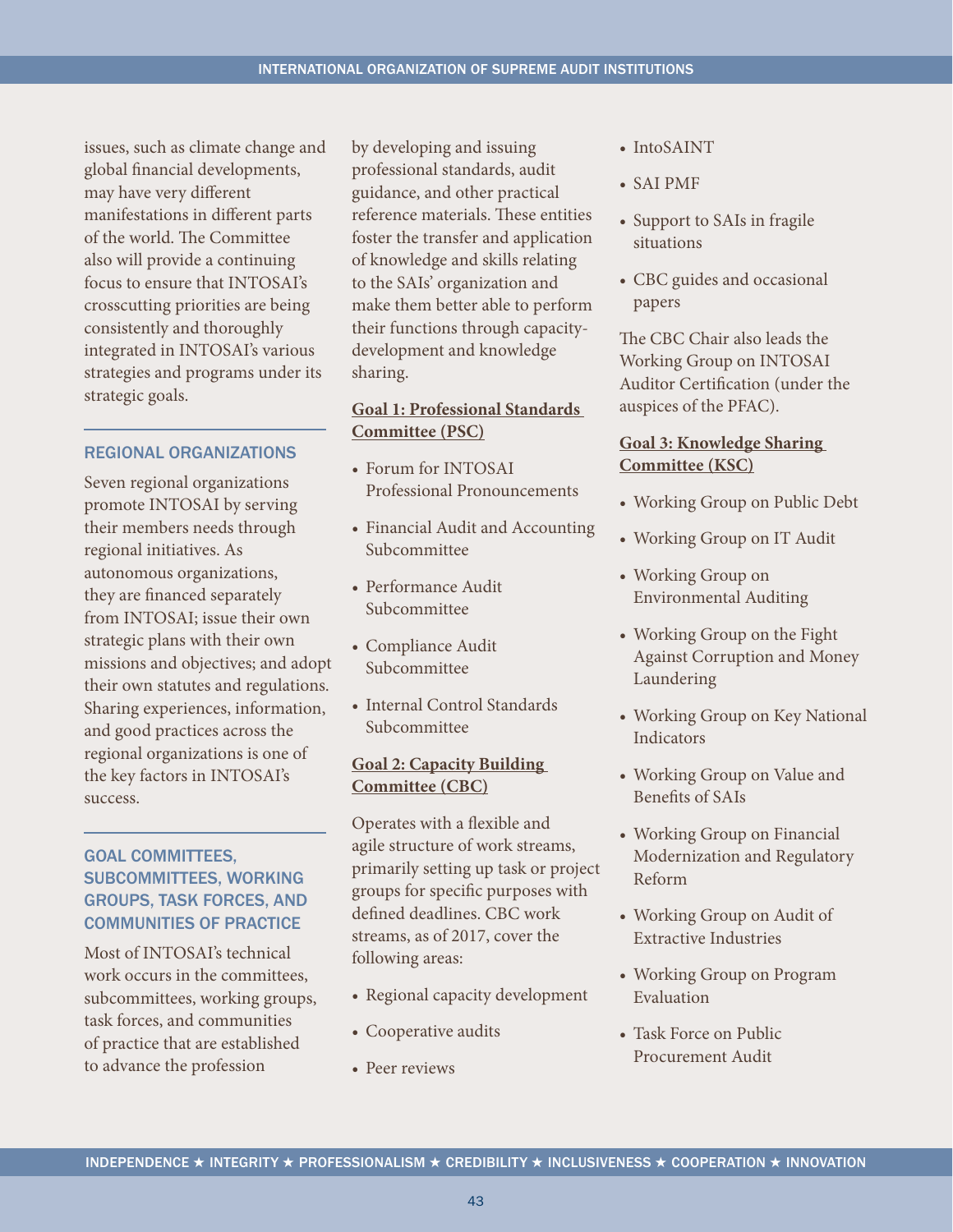## **Goal 4: Policy, Finance & Administration Committee (PFAC)**

- Steering Committee INTOSAI-Donor Cooperation
- PFAC Task Force on Strategic Planning
- PFAC Task Group on INTOSAI Certification of Auditors
- PFAC Task Force on Financial Foresight

# FORUM FOR INTOSAI PROFESSIONAL PRONOUNCEMENTS (FIPP)

FIPP is a forum of technical experts that addresses standardsetting issues. FIPP, under the direction of the PSC, CBC, and KSC, has the general responsibilities for the content and quality of the INTOSAI professional standards including the ISSAIs as well as any further categories of guidance provided through [www.issai.org.](www.issai.org) FIPP ensures a single entry into the ISSAI Framework and a more uniform approval process for the ISSAIs and any other pronouncements included in the ISSAI Framework of Professional Pronouncements.

FIPP strengthens INTOSAI as an international standard setter and contributes to development of appropriate standards for public sector auditing. FIPP engages actively in the standards development process and defines the appropriate level of requirements for public sector auditing. FIPP follows the development of draft proposals, ensures their technical quality and consistency, and approves their inclusion in the ISSAI Framework.

# INTOSAI DEVELOPMENT INITIATIVE (IDI)

The IDI is an INTOSAI body that supports SAIs in developing countries to sustainably enhance performance, independence and professionalism. IDI works in cooperation with the INTOSAI regional organizations; INTOSAI Committees, Working Groups, Communities of Practice; other INTOSAI leaders; SAIs; and development partners and other stakeholders to meet existing and emerging capacity development needs. IDI also hosts the INTOSAI Donor Secretariat and the SAI PMF support function.

IDI is organized as a separate legal entity in Norway and is hosted by the Office of the Auditor General of Norway. In addition to the Board of the IDI, the IDI reports to the INTOSAI Governing Board and INTOSAI Congress which also endorses the IDI mandate and IDI Strategic plans. The IDI works officially in four INTOSAI languages (Arabic, French, English, and Spanish) across all the INTOSAI regions supporting more than 140 SAIs in the

development of their capacity and performance.

## INTERNATIONAL JOURNAL of GOVERNMENT AUDITING

The *International Journal of Government Auditing*  is INTOSAI's primary communication tool, dedicated to the advancement of government auditing procedures and techniques. The Journal is also a capacity development tool. Articles focus on pragmatic aspects of public sector auditing and case studies. It is published quarterly in the five official languages of INTOSAI. The Journal is published by the SAI of the United States, the Government Accountability Office (GAO).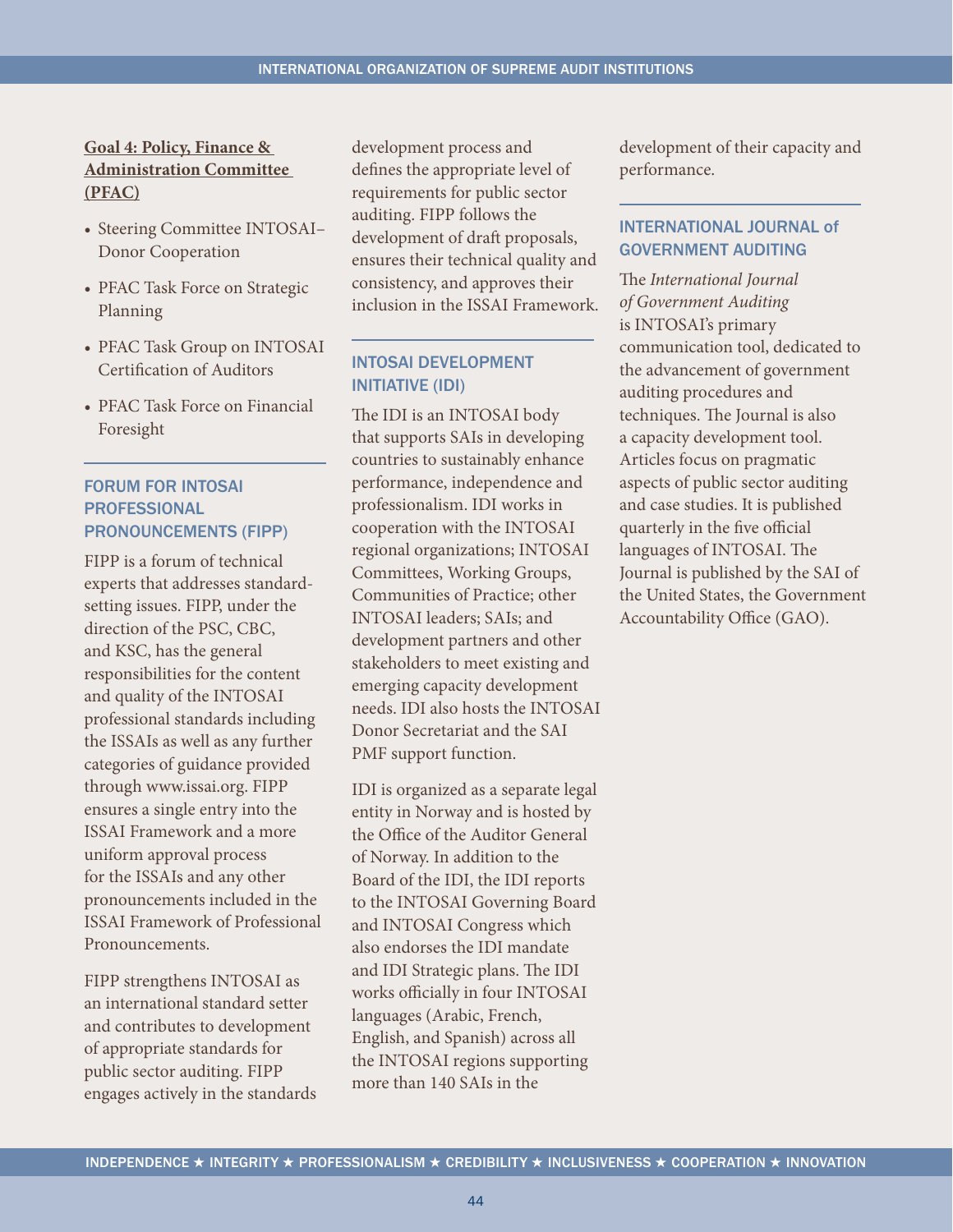

#### <span id="page-45-0"></span>Figure 8: International Organization of Supreme Audit Institutions Organization Chart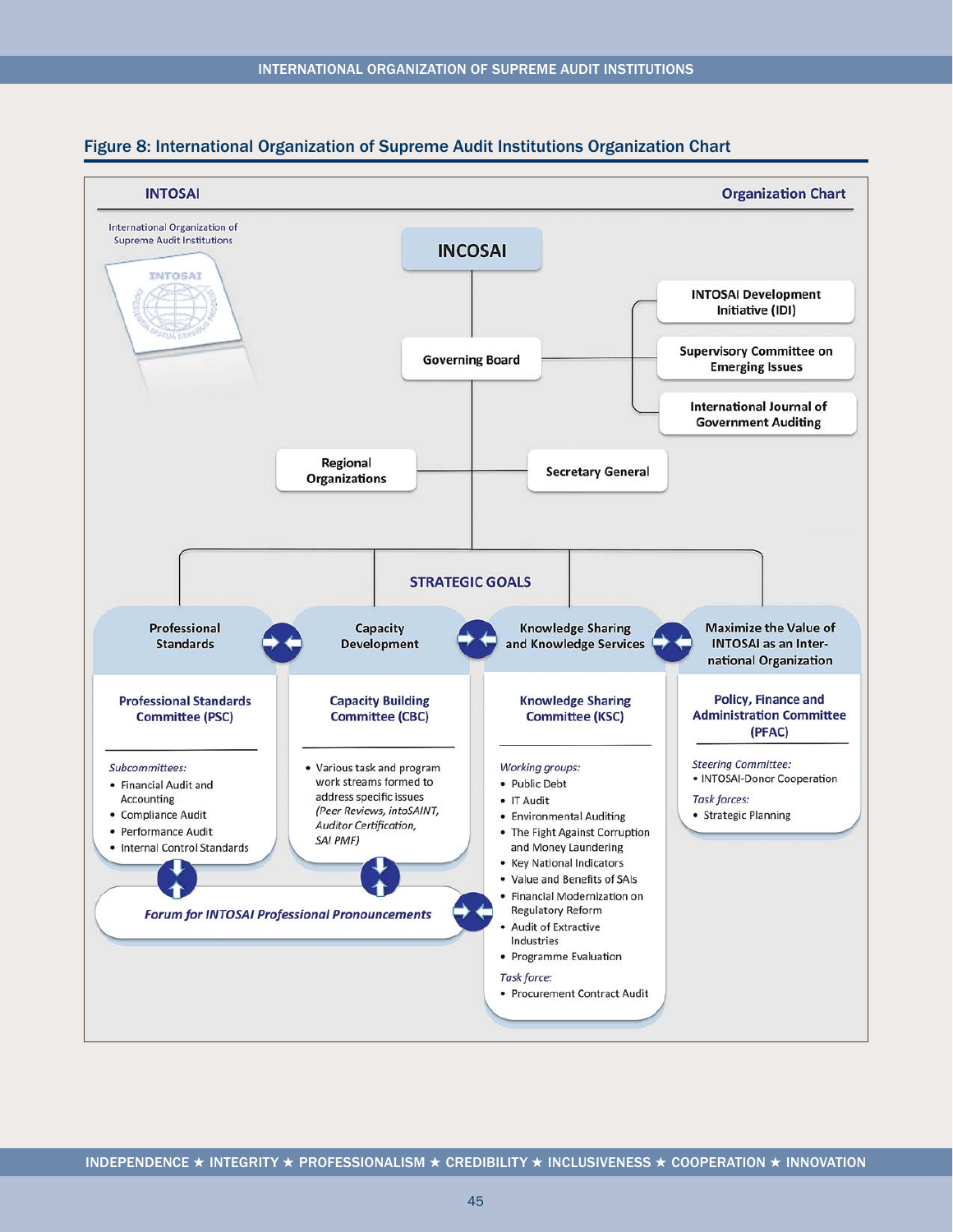# <span id="page-46-0"></span>Appendix II: Methodology for the Strategic Plan, 2017–2022

The methodology for developing this strategic plan was based on leading practices identified during development of INTOSAI's first two strategic plans and adhered to INTOSAI's longstanding principles of consultation and consensus. The Finance and Administration Committee established a Task Force on Strategic Planning chaired by the SAI of the USA and composed of the Chair of the Governing Board, Finance and Administration Committee members, the Secretary General, the four Goal Chairs, the INTOSAI Development Initiative, the INTOSAI Director of Strategic Planning, and the Chairs and General Secretariats of the seven Regional Organizations.

The initial work of the Task Force included an internal scan survey of all INTOSAI members (resulting in 124 completed surveys for a 63 percent response rate), external scan interviews with more than 20 organizations, structured interviews with more than 20 peer organizations engaged in topics of international importance relevant to INTOSAI, structured interviews with INTOSAI leaders, and a review of ongoing INTOSAI initiatives, plans, and external reports on related issues. A vital part in the process was to give all Member SAIs the opportunity to review and comment on the plan as it was developing, before it was presented for approval to the XXII INCOSAI in Abu Dhabi in December 2016.

In May 2014, the Task Force administered a webbased internal scan questionnaire to all 192 SAI members and 5 associate members asking questions based on the Strengths, Weaknesses, Opportunities, and Threats (SWOT) management and strategic planning tool—a standard approach used in strategic planning, including by many SAIs in developing their own strategic plans. In addition to the SWOT questions, the survey also asked questions regarding INTOSAI's strategic goals and initiatives oriented toward the 2017–2022 Strategic Plan. When asked whether each of INTOSAI's strategic goals should remain the same, at least 81 percent of SAI respondents supported maintaining the current goals.<sup>4</sup>

In developing the internal scan questionnaire, the Task Force held teleconferences to obtain the Task Force's views on draft questions about INTOSAI's strengths, internal and external challenges, emerging issues, and what, if any, changes to INTOSAI's strategic goals, mission, and activities were needed. Members provided written comments before and after the meetings on the proposed approach and supporting materials and reviewed summaries of the meetings and agreements regarding next steps. As discussed above, the Task Force received 124 completed surveys for a 63 percent response rate representing a diverse range of responses from countries in each of the seven INTOSAI regional organizations. The Task Force quantitatively analyzed the closed-ended responses as well as the openended responses by having two reviewers analyze each response and agree on a theme under which to characterize the response, (e.g., SAI independence

<sup>4</sup> Specifically, 91 percent of respondents said Goal 1 should remain the same, 88 percent of respondents said Goal 2 should remain the same, 90 percent of respondents said Goal 3 should remain the same, and 81 percent of respondents said Goal 4 should remain the same.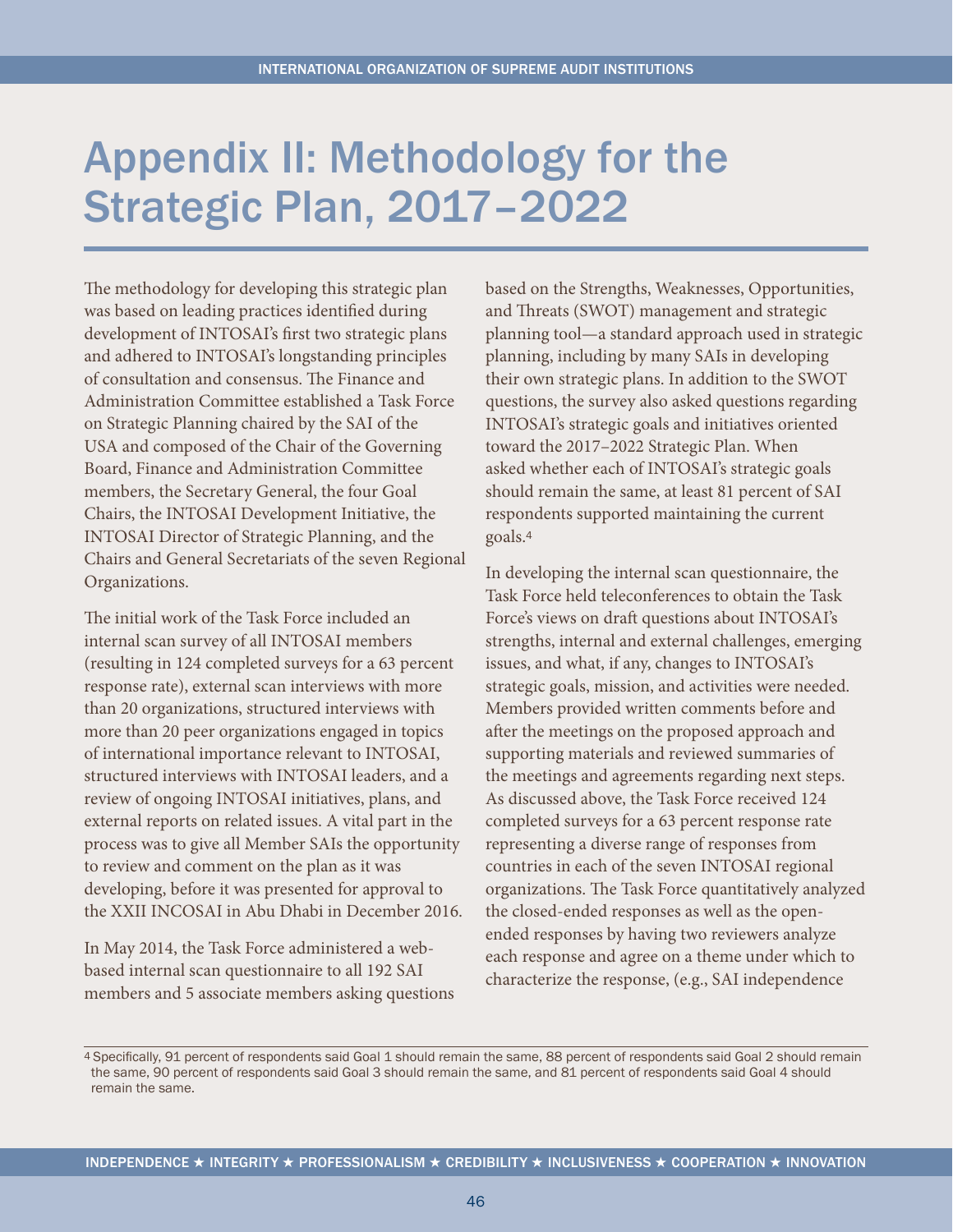or training). The themes identified from the internal scan interviews were summarized in a report that was shared with all of the Task Force members in a January 2015 meeting in Washington, D.C.

In addition to the internal scan questionnaire, the Task Force also reached out to interview current and former INTOSAI leaders. Task Force members reviewed a list of proposed interviewees. Six INTOSAI leaders took advantage of the internal scan interviews, which involved structured questions similar to those asked in the internal scan, to provide additional information on the strategic plan from their perspectives as INTOSAI leaders. Several current INTOSAI leaders responded to the interview request by saying that their views were already captured in the internal scan survey questionnaire.

Along with the internal scan, the external scan served as an integral part of INTOSAI's strategic planning process. Through this best practice, the Task Force assessed INTOSAI's strengths, weaknesses, opportunities, and threats through a set of interview questions answered by INTOSAI's external stakeholders, including donors, associate members, and other entities with a relationship to INTOSAI or subject matter expertise key to INTOSAI and its members.

In an early stage of the external scan, the Task Force also interviewed entities with no known relationship to INTOSAI to gain a fresh perspective on important policy issues faced by today's international organizations, and to help inform the selection of interview questions. To arrive at the sample of external stakeholders for the external scan, the Task Force sought input from INTOSAI Task Force members and subject matter experts within selected SAIs. Donor organizations, associate members, and private sector organizations, whose missions included a focus on international policy issues key to INTOSAI and its members, were considered.

The Task Force conducted external scan interviews with more than 20 organizations. After a strong set of common themes emerged, the Task Force determined the information obtained was sufficient and that expanding the sample was not necessary. The Task Force encouraged INTOSAI member participation in interviews. Interview write ups were completed by Task Force members. The Task Force qualitatively analyzed responses to open-ended interview questions by having two reviewers analyze each response and agree on a theme to characterize the response, (e.g., capacity building and standard setting). The themes identified from the external scan interviews were summarized in a report that was shared with all of the Task Force members in the January 2015 meeting of the Task Force.

To help inform the update of this plan and to assess the alignment of INTOSAI entities that have strategic plans with INTOSAI's broader strategic goals, the Task Force also reviewed and evaluated these plans. Specifically, the Task Force assessed the strategic plans of INTOSAI's seven regional organizations, and other INTOSAI entities that have strategic plans in place—including IDI, the PSC, CBC, and the INTOSAI–Donor Cooperation.

The Task Force provided a detailed framework for the plan to the Governing Board for its deliberation at its 2015 meeting in Abu Dhabi, United Arab Emirates. Based on the feedback from the Governing Board and further input from members of the Task Force, the Task Force submitted a draft plan for comment to all SAI members in 2016. The draft was also sent for comment to key external partners and stakeholders and was made available to the public on the INTOSAI website. Based on all of the feedback received, the Task Force provided the INTOSAI membership with a consensus final draft for consideration and approval at the 2016 INCOSAI in Abu Dhabi.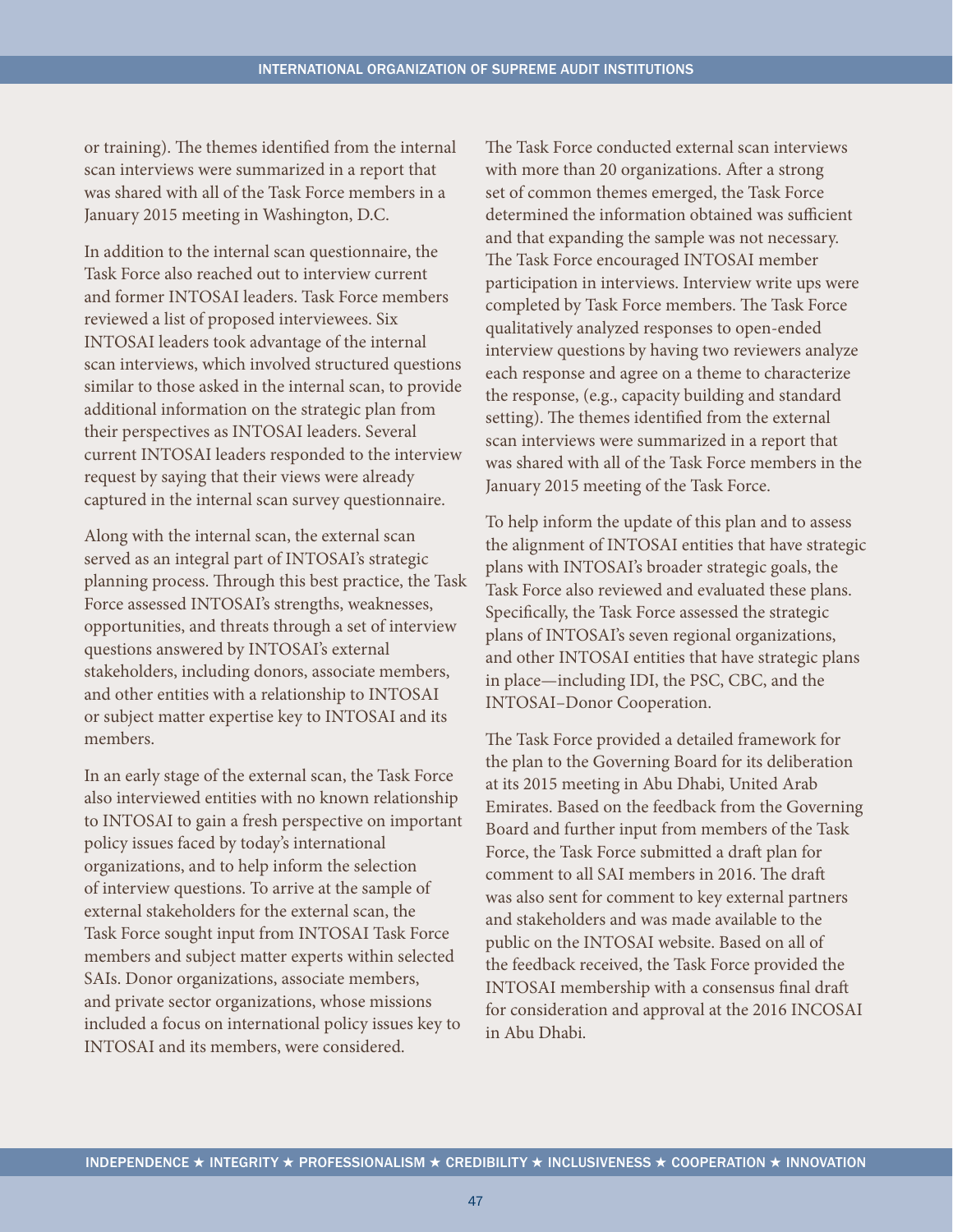### MEMBERS OF THE TASK FORCE ON STRATEGIC PLANNING 2017–2022 INCLUDED:

**Strategic Goal 1 Chair: Denmark** 

Strategic Goal 2 Chair: South Africa, Sweden

Strategic Goal 3 Chair: India

Strategic Goal 4 Chair: Saudi Arabia

FAC members not otherwise included in the Task Force: Ecuador

INTOSAI Chair: China

IDI: Norway

IJGA: USA (Chair of the Task Force)

#### Regional Organization Secretariats:

Arab Organization of Supreme Audit Institutions (ARABOSAI)–Tunisia

Asian Organization of Supreme Audit Institutions (ASOSAI)–Republic of Korea

African Organization of Supreme Audit Institutions (AFROSAI)–Cameroon

European Organization of Supreme Audit Institutions (EUROSAI)–Spain

Pacific Association of Supreme Audit Institutions (PASAI)–New Zealand

Caribbean Organization of Supreme Audit Institutions (CAROSAI)–St. Lucia

Organization of Latin American and Caribbean Supreme Audit Institutions (OLACEFS)–Chile

#### Regional Organization Chairs/Ex-Chairs:

ARABOSAI–Kuwait and Saudi Arabia

ASOSAI–Malaysia and India

AFROSAI–Egypt and Gabon

EUROSAI–Turkey and the Netherlands

PASAI–Vanuatu and Samoa

CAROSAI–Trinidad & Tobago

OLACEFS–Mexico and Brazil

Next Chair of INTOSAI and Host of the 2016 INCOSAI: UAE

#### INTOSAI General Secretariat: Austria

#### INTOSAI Director of Strategic Planning: Austria